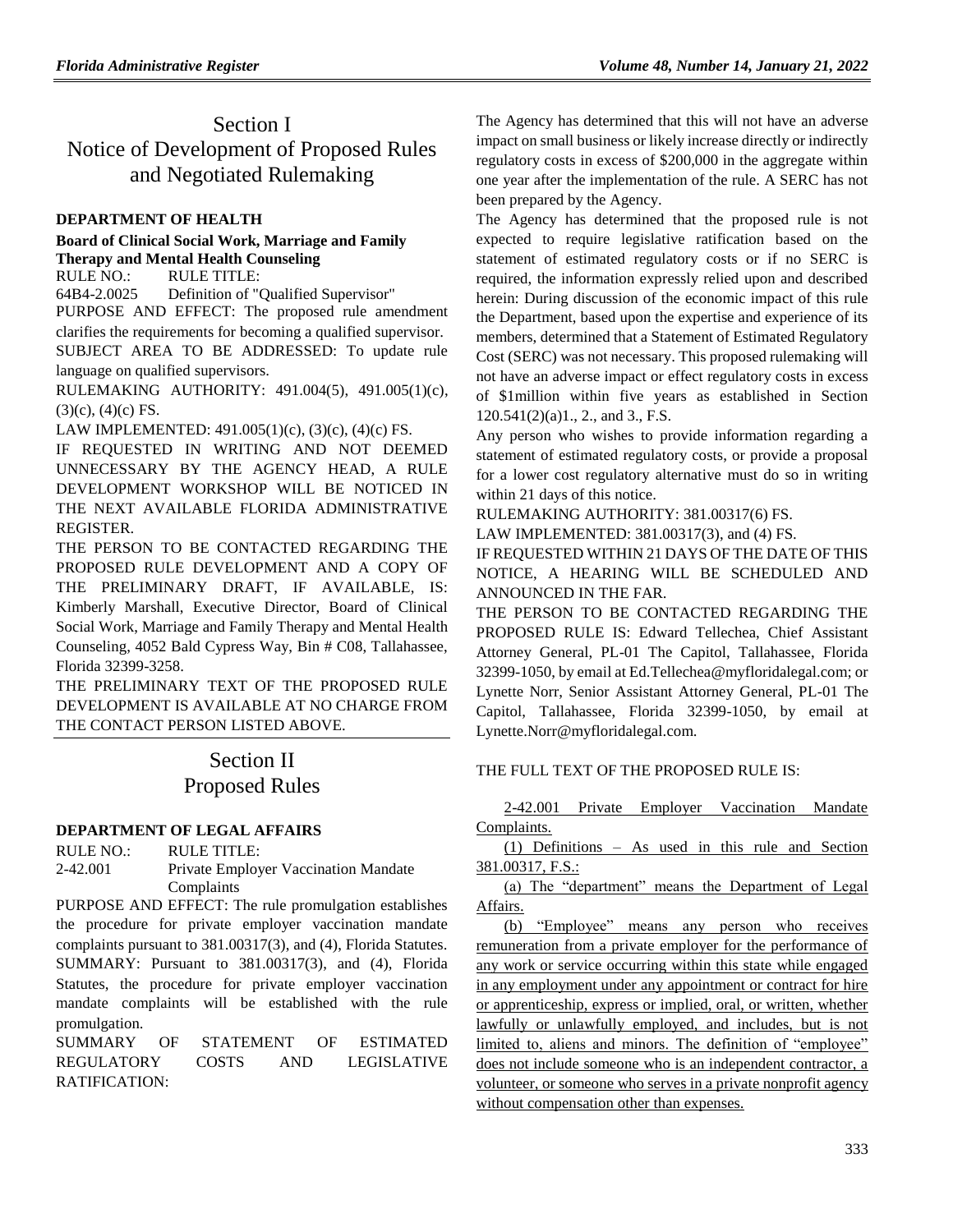(c) The term "independent contractor" as used in subsection  $(1)(b)$  of this rule means any person within this state who either:

1. meets four or more of the following:

a. maintains a separate business with his or her own work facility, truck, equipment, materials, or similar accommodations apart from the private employer;

b. holds or has applied for a federal employer identification number;

c. receives compensation for services rendered or work performed and such compensation is paid to a business, other than the private employer, rather than to an individual;

d. holds one or more bank accounts in the name of a business entity, other than the private employer for purposes of paying business expenses or other expenses related to services rendered or work performed for compensation;

e. performs work or is able to perform work for any entity in addition to or besides the private employer at his or her own election without the necessity of completing an employment application or process; or

f. receives compensation for work or services rendered on a competitive-bid basis or completion of a task or a set of tasks as defined by a contractual agreement, unless such contractual agreement expressly states that an employment relationship exists; or

2. based on the nature of the situation satisfies any of the following conditions:

a. The person performs or agrees to perform specific services or work for a specific amount of money and controls the means of performing the services or work;

b. The person incurs the principal expenses related to the service or work that he or she performs or agrees to perform;

c. The person is responsible for the satisfactory completion of the work or services that he or she performs or agrees to perform;

d. The person receives compensation for work or services performed for a commission or on a per-job basis and not on any other basis;

e. The person may realize a profit or suffer a loss in connection with performing work or services;

f. The person has continuing or recurring business liabilities or obligations;

g. The success or failure of the person's business depends on the relationship of business receipts to expenditures.

(d) "Private employer" means any person, sole proprietorship, partnership, limited partnership, limited liability partnership, limited liability company, corporation, or any similar legal entity who employs employees within this state. The definition of "private employer" includes the legal representative of a deceased person, the receiver or trustees of any person or business entity, employment agencies, employee

leasing companies, and similar agents who provide employees to other persons. The definition of "private employer" does not include the United States, its agencies, the state or any political subdivision thereof, including the executive, legislative, and judicial branches of government, the independent establishments of the state, counties, municipalities, districts, authorities, boards, or commissions, any agencies that are subject to chapter 286 of the Florida Statutes, educational institution as defined in Florida Statutes §112.0441, or a corporation or legal entity created by act of the legislature or ordinance by a governmental entity.

(e) "Functional equivalent of termination" as used in Section 381.00317(4), F.S., shall be found when it is determined that (i) the employee resigned under duress; or (ii) the employer, through its actions, made working conditions so difficult or intolerable that a reasonable person in the employee's position would feel compelled to resign.

(2) The department shall investigate a legally sufficient complaint alleging a violation of Section 381.00317, F.S., or any rule adopted thereunder. The complaint must be submitted on form VAX 1, titled "Private Employer Vaccination Mandate Complaint," (12/21), which is hereby incorporated by reference and available at a state at a state at  $\alpha$ https://www.flrules.org/Gateway/reference.asp?No=Ref-

or http://myfloridalegal.com/vaxmandate/webform. A complete complaint may be submitted either electronically at [http://myfloridalegal.com/vaxmandate/webform,](http://myfloridalegal.com/vaxmandate/webform) a paper hard copy of the complaint form may be obtained at http://myfloridalegal.com/vaxmandate/paper and submitted via email to: vaxmandate@myfloridalegal.com, or a paper hard copy may be mailed to: The Department of Legal Affairs, Private Employer Vaccine Mandate Program, PL-01, The Capitol, Tallahassee, Florida 32399-1050.

(3) Complainants who submit an incomplete complaint shall be notified in writing and will have thirty (30) days from the date of the notice of incompleteness to submit to the Department the missing information or materials. Failure to timely provide the requested missing information or materials shall result in dismissal of the complaint.

(4) A complaint is legally sufficient if it contains all the information required by the complaint form and ultimate facts that demonstrate that a violation of Section 381.00317, F.S., or any rule adopted thereunder, has occurred. In order to determine legal sufficiency, the department may require supporting information or documentation. When an investigation of any subject is undertaken, the department shall promptly furnish to the subject a copy of the complaint that resulted in the initiation of the investigation. The subject may submit a written response to the information contained in such complaint or document within twenty (20) days after service to the subject of the complaint or document. The subject's written response shall be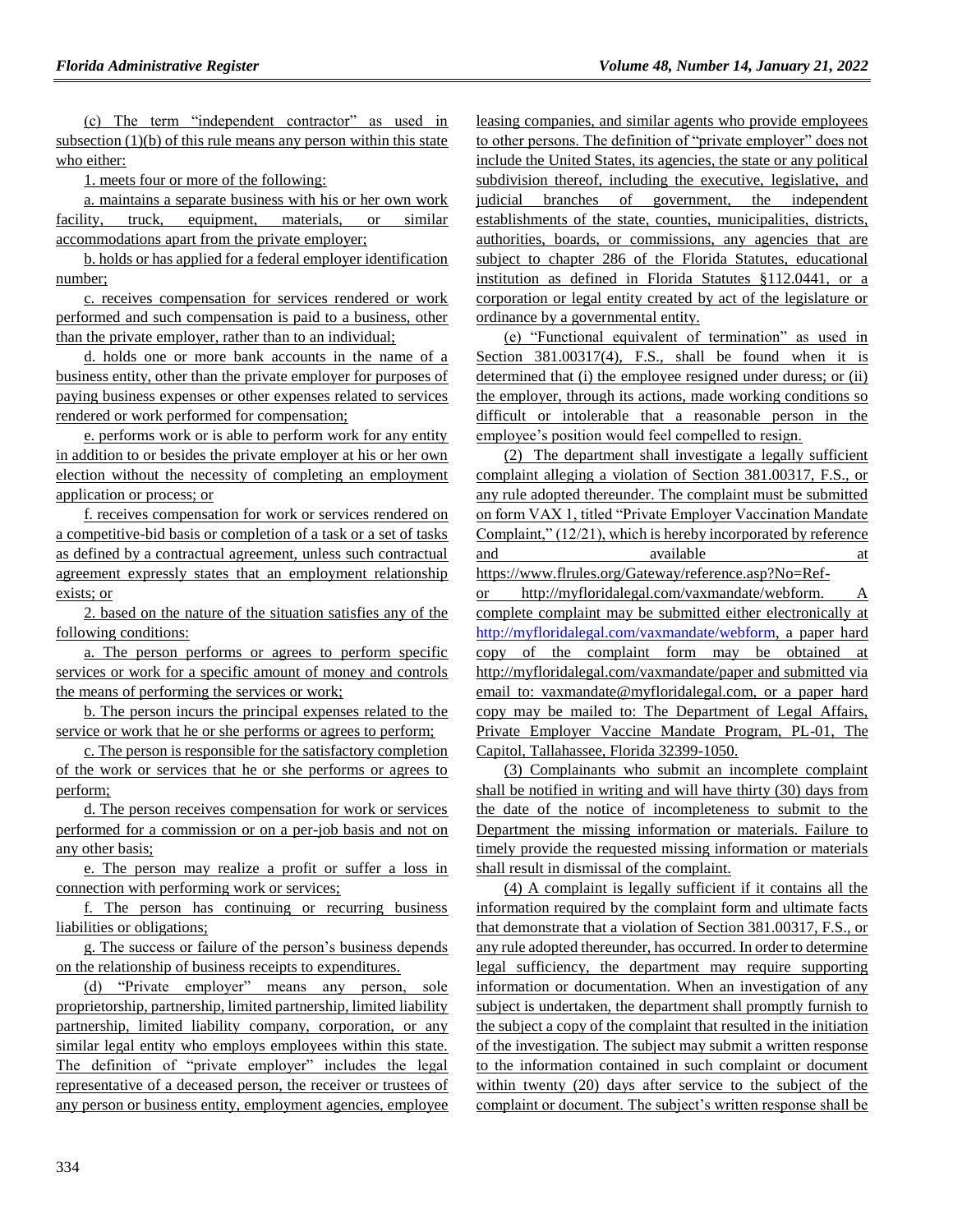considered by the department when determining if there is probable cause.

(5) When its investigation is complete and legally sufficient, the department shall prepare and submit to the Attorney General's designee the department's investigative report. The report shall contain the investigative findings and the recommendations of the department concerning the existence of probable cause. Upon review of the investigative findings and recommendations, the designee shall either find that there is probable cause that one or more violations of Section 381.00317, F.S., or any rule adopted thereunder, has occurred or that there is insufficient evidence to support a finding of probable cause and that the complaint should be dismissed. If probable cause is found, the department shall file a formal administrative complaint against the subject that complies with Rule 28-106.2015, F.A.C., and prosecute that complaint pursuant to Chapter 120, F.S., and Rule Chapter 28- 106, F.A.C.

(6) An evidentiary hearing before an administrative law judge from the Division of Administrative Hearings shall be held pursuant to Section 120.57(1), F.S., if there are any disputed issues of material fact. The department shall have the burden to prove the allegations contained in the complaint by a preponderance of evidence. The administrative law judge shall issue a recommended order pursuant to Section 120.57(1), F.S., and the department shall determine and issue the final order in each case which shall constitute final agency action. The penalty set forth in the final order shall be imposed in accordance with Section  $381.00317(4)$ (a) and (b), F.S.

(7) The department may resolve a complaint pursuant to Section 120.57(4), F.S., and impose a penalty through informal disposition by consent order.

(8) The department shall periodically notify the person who filed the complaint of the status of the investigation, indicating whether probable cause has been found and the status of the administrative proceeding or appeal. When probable cause has been found, the department shall provide to the person who filed the complaint a copy of the administrative complaint and:

(a) A written explanation of how an administrative complaint is resolved by the adjudicative process.

(b) A written explanation of how and when the person may participate in the adjudicative process.

(c) A written notice of any hearing before the Division of Administrative Hearings.

(9) When probable cause is not found, the department shall so inform the person who filed the complaint and notify that person that he or she may, within 30 days, provide any additional information to the department which may be relevant to the decision. To facilitate the provision of additional information, the person who filed the complaint may receive, upon request, a copy of the investigative report that supported the recommendation for closure. In any administrative proceeding under Section 120.57(1), F.S., the person who filed the complaint shall have the right to present oral or written communication relating to the alleged violations or to the appropriate penalty.

Rulemaking Authority 381.00317(6) FS. Law Implemented 381.00317(3) and (4) FS. History–New .

NAME OF PERSON ORIGINATING PROPOSED RULE: Attorney General Ashley Moody NAME OF AGENCY HEAD WHO APPROVED THE PROPOSED RULE: Attorney General Ashley Moody DATE PROPOSED RULE APPROVED BY AGENCY

HEAD: December 3, 2021

DATE NOTICE OF PROPOSED RULE DEVELOPMENT PUBLISHED IN FAR: December 23, 2021

#### **[STATE BOARD OF ADMINISTRATION](https://www.flrules.org/gateway/department.asp?id=19)**

RULE NO.: RULE TITLE:

[19-9.001](https://www.flrules.org/gateway/ruleNo.asp?id=19-9.001) Investment Policy Statement

PURPOSE AND EFFECT: To adopt the revised Investment Policy Statement approved by the Trustees on May 4, 2021 and made effective July 1, 2021 for the Florida Retirement System Investment Plan. The revised Investment Policy Statement reflects the fact that the Stable Value Fund replaces the Money Market Fund as an available investment option in Florida Retirement System Investment Plan.

SUMMARY: The most recently revised version of the Investment Policy Statement for the Florida Retirement System Investment Plan is being adopted. There are no other rules incorporating this amended rule. The proposed amendment does not have an impact on any other rules. Legislative ratification of the rule amendment is not required.

# SUMMARY OF STATEMENT OF ESTIMATED REGULATORY COSTS AND LEGISLATIVE RATIFICATION:

The Agency has determined that this will not have an adverse impact on small business or likely increase directly or indirectly regulatory costs in excess of \$200,000 in the aggregate within one year after the implementation of the rule. A SERC has not been prepared by the Agency.

The Agency has determined that the proposed rule is not expected to require legislative ratification based on the statement of estimated regulatory costs or if no SERC is required, the information expressly relied upon and described herein: The Agency has determined that the proposed rule is not expected to require legislative ratification based on the statement of estimated regulatory costs or if no SERC is required, the information expressly relied upon and described herein: Based on its analysis of the rule amendments and incorporated materials, as well as the fact that it is not a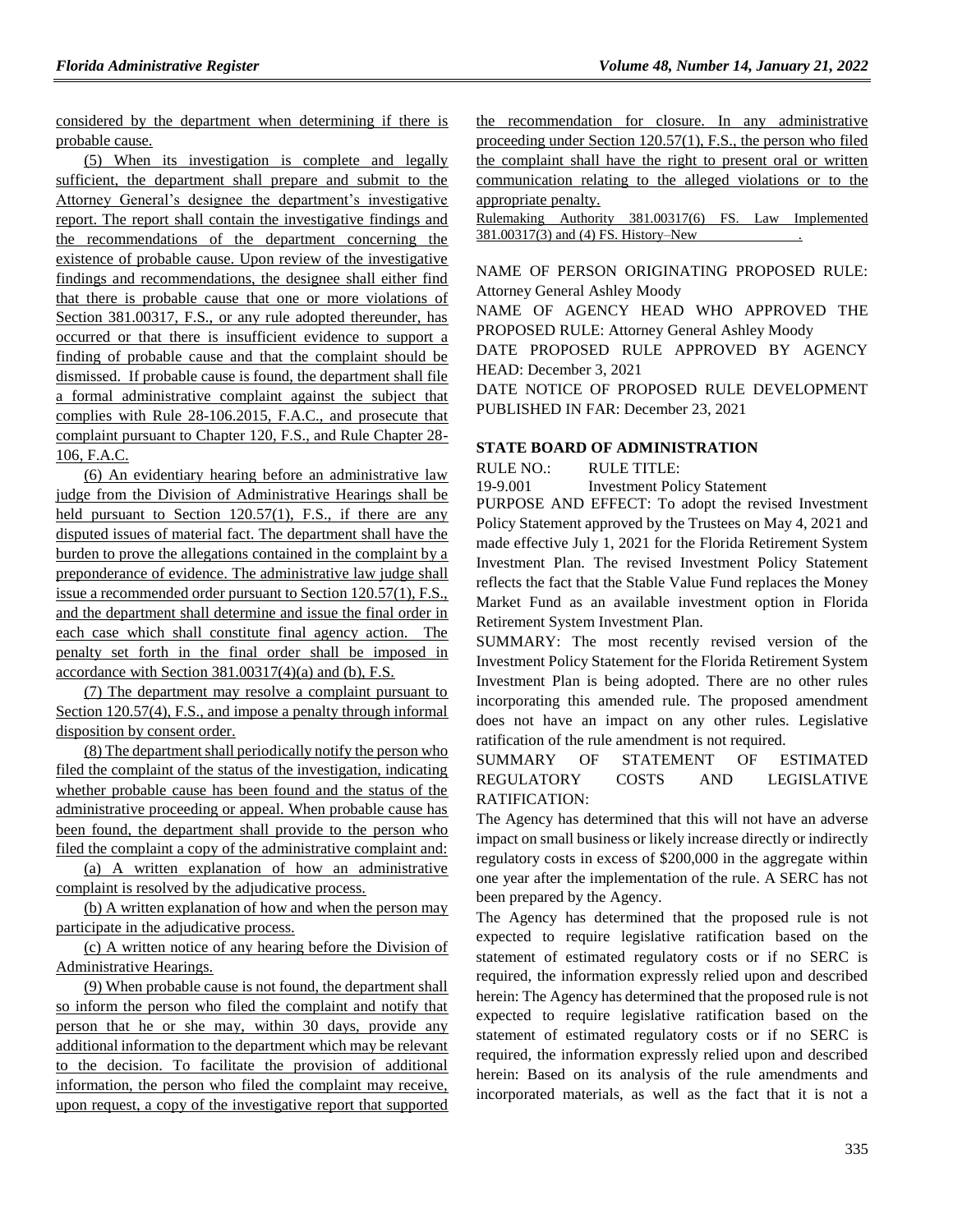regulatory agency, the State Board of Administration has determined that the rules do not meet the statutory threshold for ratification by the legislature. There will be no impact on economic growth, job creation or employment, private-sector investment, or business competitiveness, and no increase in regulatory costs resulting from the proposed rule amendments.

Any person who wishes to provide information regarding a statement of estimated regulatory costs, or provide a proposal for a lower cost regulatory alternative must do so in writing within 21 days of this notice.

RULEMAKING AUTHORITY: [121.4501\(8\),](https://www.flrules.org/gateway/statute.asp?id=121.4501(8)) [215.52 FS.](https://www.flrules.org/gateway/statute.asp?id=%20215.52%20FS.)

LAW IMPLEMENTED: [121.4501\(1\),](https://www.flrules.org/gateway/statute.asp?id=121.4501(1)) (2), (3), (4), (5), (6), (7), (8), (9), (10), (11), (12), (13), (14), (15) FS.

IF REQUESTED WITHIN 21 DAYS OF THE DATE OF THIS NOTICE, A HEARING WILL BE HELD AT THE DATE,TIME AND PLACE SHOWN BELOW(IF NOT REQUESTED, THIS HEARING WILL NOT BE HELD):

DATE AND TIME: Monday, February 14, 2022, 9:00 a.m. - 11:00 a.m.

PLACE: Hermitage Room, the Hermitage Centre, 1801 Hermitage Blvd., Tallahassee, Florida 32308.

THE PERSON TO BE CONTACTED REGARDING THE PROPOSED RULE IS: Ruth A. Smith, Assistant General Counsel, State Board of Administration, 1801 Hermitage Blvd., Tallahassee, Florida 32308, (850)413-1182, ruth.smith@sbafla.com.

#### THE FULL TEXT OF THE PROPOSED RULE IS:

19-9.001 Investment Policy Statement.

The Florida Retirement System Investment Plan Investment Policy Statement, as approved by the Trustees of the State Board of Administration on May 4, 2021 December 4, 2018, and made effective July 1, 2021 <http://www.flrules.org/Gateway/reference.asp?No=Ref-13933> [http://www.flrules.org/Gateway/reference.asp?No=Ref-08699,](http://www.flrules.org/Gateway/reference.asp?No=Ref-08699) is hereby adopted and incorporated by reference. The Investment Policy Statement may be obtained by contacting: State Board of Administration, 1801 Hermitage Blvd., Suite 100, Tallahassee, Florida 32308; Attn.: Office of Defined Contribution Programs, or by accessing the MyFRS.com website, clicking on Investment Funds link and then clicking on Fund Policies.

Rulemaking Authority 121.4501(8), 215.52 FS. Law Implemented 121.4501(1), (2), (3), (4), (5), (6), (7), (8), (9), (10), (11), (12), (13), (14), (15) FS. History–New 7-29-01, Amended 7-23-02, 5-10-05, 5- 19-09, 7-12-12, 12-30-15, 2-12-18, 4-8-20,

NAME OF PERSON ORIGINATING PROPOSED RULE: Daniel Beard, Office of Defined Contribution Programs.

NAME OF AGENCY HEAD WHO APPROVED THE PROPOSED RULE: Trustees of the State Board of Administration.

DATE PROPOSED RULE APPROVED BY AGENCY HEAD: December 20, 2021

DATE NOTICE OF PROPOSED RULE DEVELOPMENT PUBLISHED IN FAR: November 19, 2021, Vol. 47/225.

### **[STATE BOARD OF ADMINISTRATION](https://www.flrules.org/gateway/department.asp?id=19)**

| <b>RULE NOS.:</b> | <b>RULE TITLES:</b>                        |
|-------------------|--------------------------------------------|
|                   |                                            |
| 19-11.001         | Definitions                                |
| 19-11.002         | Beneficiary Designations and Distributions |
|                   | for FRS Investment Plan                    |
| 19-11.003         | Distributions from FRS Investment Plan     |
|                   | Accounts                                   |
| 19-11.004         | Excessive Trading in the FRS Investment    |
|                   | Plan                                       |
| 19-11.005         | Florida Retirement Systme (FRS) State      |
|                   | Board of Administration Complaint          |
|                   | Procedures                                 |
| 19-11.006         | <b>Enrollment Procedures for New Hires</b> |
| 19-11.007         | Second Election Enrollment Procedures for  |
|                   | the Florida Retirement System Retirement   |
|                   | Programs                                   |
| 19-11.008         | Forfeitures                                |
| 19-11.009         | Reemployment with an FRS-Participating     |
|                   | <b>Employer after Retirement</b>           |
| 19-11.011         | Employer and Employee Contributions and    |
|                   | ABO or Present Value Transfer Procedures   |
| 19-11.012         | Rollovers or Plan to Plan Transfers to or  |
|                   | from the FRS Investment Plan               |
| 19-11.013         | FRS Investment Plan Self-Directed          |
|                   | <b>Brokerage Account</b>                   |

PURPOSE AND EFFECT: To amend Rule 19-11.001, F.A.C. to correct some typographical errors and to add definitions that are used for federal SECURE Act purposes as applied to afterdeath distributions of members' FRS Investment Plan accounts, as discussed in Rule 19-11.002, F.A.C.. To amend Rule 19- 11.002, F.A.C. to incorporate the latest version of the on-line beneficiary designation form; to specify when a beneficiary designation form is considered "incomplete;" and to indicate how distributions of account assets will be made to beneficiaries of members dying after January 1, 2022, the effective date of the federal SECURE Act for governmental retirement plans. To amend Rule 19-11.003, F.A.C. to clarify when a member has terminated all employment for purposes of distributions of benefits; and to adopt the latest version of the Employment Termination form. To amend Rule 19-11.004, F.A.C. to adopt the latest version of the transfer request form that must be filed by excessive fund trading violators. Rule 19- 11.005, F.A.C., is being amended to clarify how a member can obtain a blank petition for hearing form. To amend Rule 19- 11.006 to adopt the latest versions of the applicable enrollment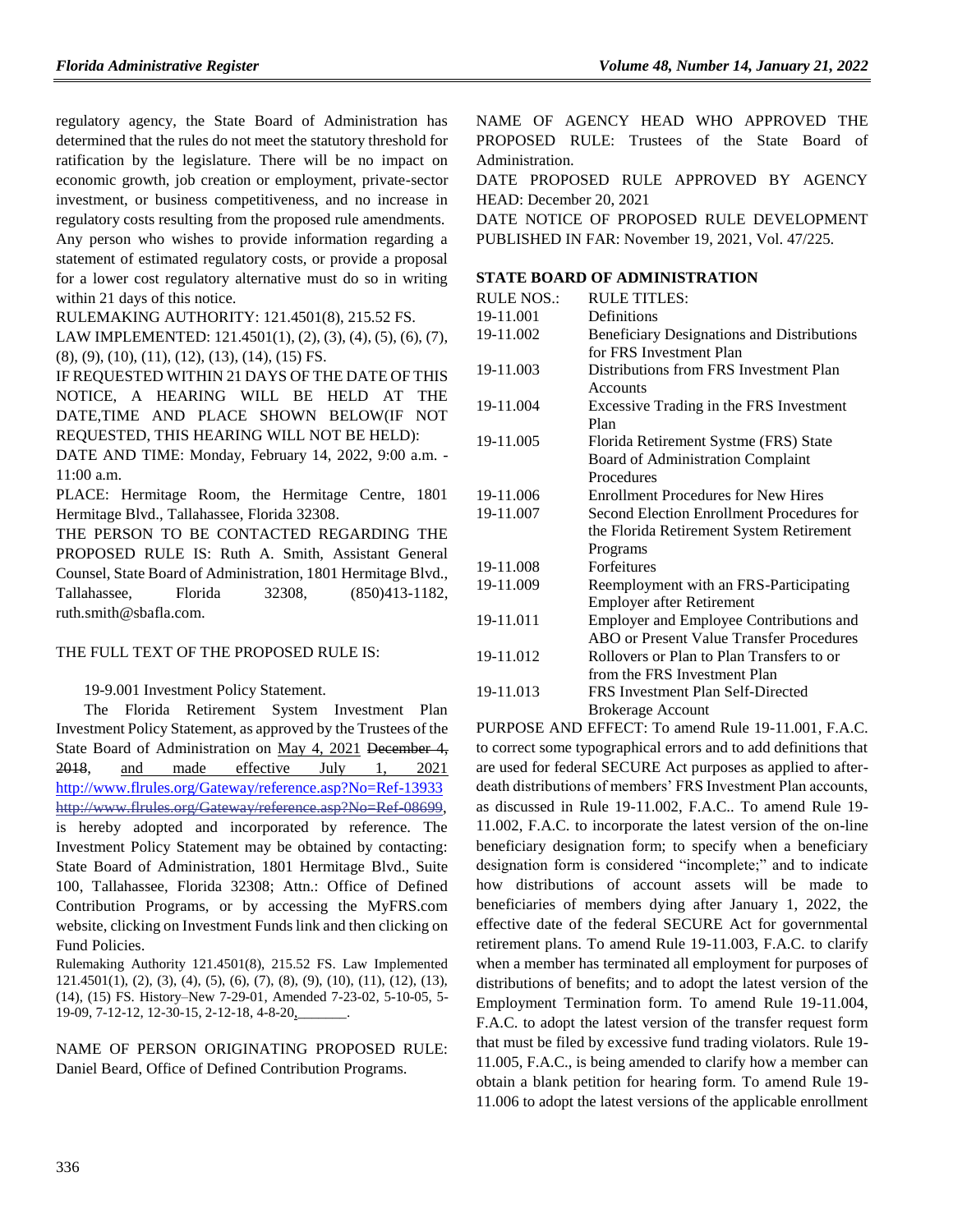forms and to make some editorial revisions. To amend Rule 19- 11.007, F.A.C. to adopt the latest versions of the Second Election enrollment forms. To amend Rule 19-11.008, F.A.C. to indicate that funds placed in a suspense account will be invested in the FRS Core Plus Bond Fund. To amend Rule 19- 11.009 to adopt the latest version of the Certification Form. To amend Rule 19-11.011, F.A.C. to clarify that FRS participating employers are required to file monthly retirement reports instead of monthly payroll files with the Division of Retirement. Rule 19-11.012, F.A.C., is being amended to adopt the latest versions of the rollover forms. Rule 19-11.013, F.A.C. is amended to eliminate the annual administrative fee for FRS members participating in the Self-Directed Brokerage Account SUMMARY: To adopt updated forms; to clarify/correct certain information; to update definitions and provisions that are applicable to the federal SECURE Act as applied to after-death distributions to beneficiaries of FRS Investment Plan members dying on or after January 1, 2022; to remove the reference to an annual administrative fee that no longer applies to participants of the Self-Directed Brokerage Account. There are no other rules incorporating these proposed amended rules. The proposed amendments do not have an impact on any other rules. SUMMARY OF STATEMENT OF ESTIMATED REGULATORY COSTS AND LEGISLATIVE RATIFICATION:

The Agency has determined that this will not have an adverse impact on small business or likely increase directly or indirectly regulatory costs in excess of \$200,000 in the aggregate within one year after the implementation of the rule. A SERC has not been prepared by the Agency.

The Agency has determined that the proposed rule is not expected to require legislative ratification based on the statement of estimated regulatory costs or if no SERC is required, the information expressly relied upon and described herein: Based on its analysis of the rule amendments and incorporated materials, as well as the fact that it is not a regulatory agency, the State Board of Administration has determined that the rules do not meet the statutory threshold for ratification by the legislature. There will be no impact on economic growth, job creation or employment, private-sector investment, or business competitiveness, and no increase in regulatory costs resulting from the proposed rule amendments Any person who wishes to provide information regarding a statement of estimated regulatory costs, or provide a proposal for a lower cost regulatory alternative must do so in writing within 21 days of this notice.

# RULEMAKING AUTHORITY: [121.4501\(8\) FS](https://www.flrules.org/gateway/cfr.asp?id=121.4501(8)%20FS)

LAW IMPLEMENTED: [119.071,](https://www.flrules.org/gateway/statute.asp?id=119.071) [120.569,](https://www.flrules.org/gateway/statute.asp?id=%20120.569) [120.57,](https://www.flrules.org/gateway/statute.asp?id=%20120.57) [120.573,](https://www.flrules.org/gateway/statute.asp?id=%20120.573) [121.021\(29\),](https://www.flrules.org/gateway/statute.asp?id=%20121.021(29)) (39), [121.051,](https://www.flrules.org/gateway/statute.asp?id=%20121.051) [121.055,](https://www.flrules.org/gateway/statute.asp?id=%20121.055) [121.091,](https://www.flrules.org/gateway/statute.asp?id=%20121.091) [121.35,](https://www.flrules.org/gateway/statute.asp?id=%20121.35) [121.4501\(1\),](https://www.flrules.org/gateway/statute.asp?id=%20121.4501(1)) (2), (3), (4), (5), (6), (7), (8), (9), (10), (11), (12), (13), (14), (15), (19), [121.591,](https://www.flrules.org/gateway/statute.asp?id=%20121.591) [121.5912; 121.71,](https://www.flrules.org/gateway/statute.asp?id=%20121.5912;%20121.71) [121.72,](https://www.flrules.org/gateway/statute.asp?id=%20121.72) [121.74,](https://www.flrules.org/gateway/statute.asp?id=%20121.74) [121.77,](https://www.flrules.org/gateway/statute.asp?id=%20121.77) [121.78,](https://www.flrules.org/gateway/statute.asp?id=%20121.78) [215.44\(8\),](https://www.flrules.org/gateway/statute.asp?id=%20215.44(8)) [732.802,](https://www.flrules.org/gateway/statute.asp?id=%20732.802) [744.301,](https://www.flrules.org/gateway/statute.asp?id=%20744.301) [1012.875\(3\) FS.](https://www.flrules.org/gateway/statute.asp?id=%201012.875(3)%20FS.)

IF REQUESTED WITHIN 21 DAYS OF THE DATE OF THIS NOTICE, A HEARING WILL BE HELD AT THE DATE,TIME AND PLACE SHOWN BELOW(IF NOT REQUESTED, THIS HEARING WILL NOT BE HELD):

DATE AND TIME: Monday, February 14, 2022, 9:00 a.m. - 11:00 a.m.

PLACE: Hermitage Room, the Hermitage Centre, 1801 Hermitage Blvd., Tallahassee, Florida 32308.

THE PERSON TO BE CONTACTED REGARDING THE PROPOSED RULE IS: Ruth A. Smith, Assistant General Counsel, Office of the General Counsel, State Board of Administration, 1801 Hermitage Blvd., Tallahassee, FL 32308, (850)413-1182, ruth.smith@sbafla.com.

#### THE FULL TEXT OF THE PROPOSED RULE IS:

#### 19-11.001 Definitions.

The following words and terms shall have the following meanings for purposes of chapters 19-11 and 19-13, F.A.C.:

(1) through (8). No change.

(9) "Complaint" "Complaint" shall mean a member's written or verbal expression of dissatisfaction with an Investment Plan provider or one of its representatives.

(10) through (11) No change.

(12) "De Minimis Minimus Distribution" is an automatic distribution made when an inactive member's account balance is \$1,000 or less. However, such a distribution will not occur until the member has been terminated from all employment with FRS-participating employers for a minimum of six (6) calendar months.

(13) through (18) No change.

(19) "Eligible Designated Beneficiary" is either the member's surviving spouse, the member's minor child (who is a child younger than 18 years of age), a disabled individual, a chronically ill individual or a person not more than 10 years younger than the member (and would include parents, siblings and unmarried partners of the deceased member if they are not more than 10 years younger than the member).

(19) through (20) are renumbered (20) through (21). No change.

 $(22)(21)$  "Electronic Signature" is any symbols or other data in digital form attached to an electronically transmitted document, which includes a systematic digital authentication such as a date or time stamp, as verification of the sender's intent to sign the document. By submitting an electronic signature, a member acknowledges that the electronic signature is the same as a handwritten signature for the purposes of validity, enforceability, and admissibility.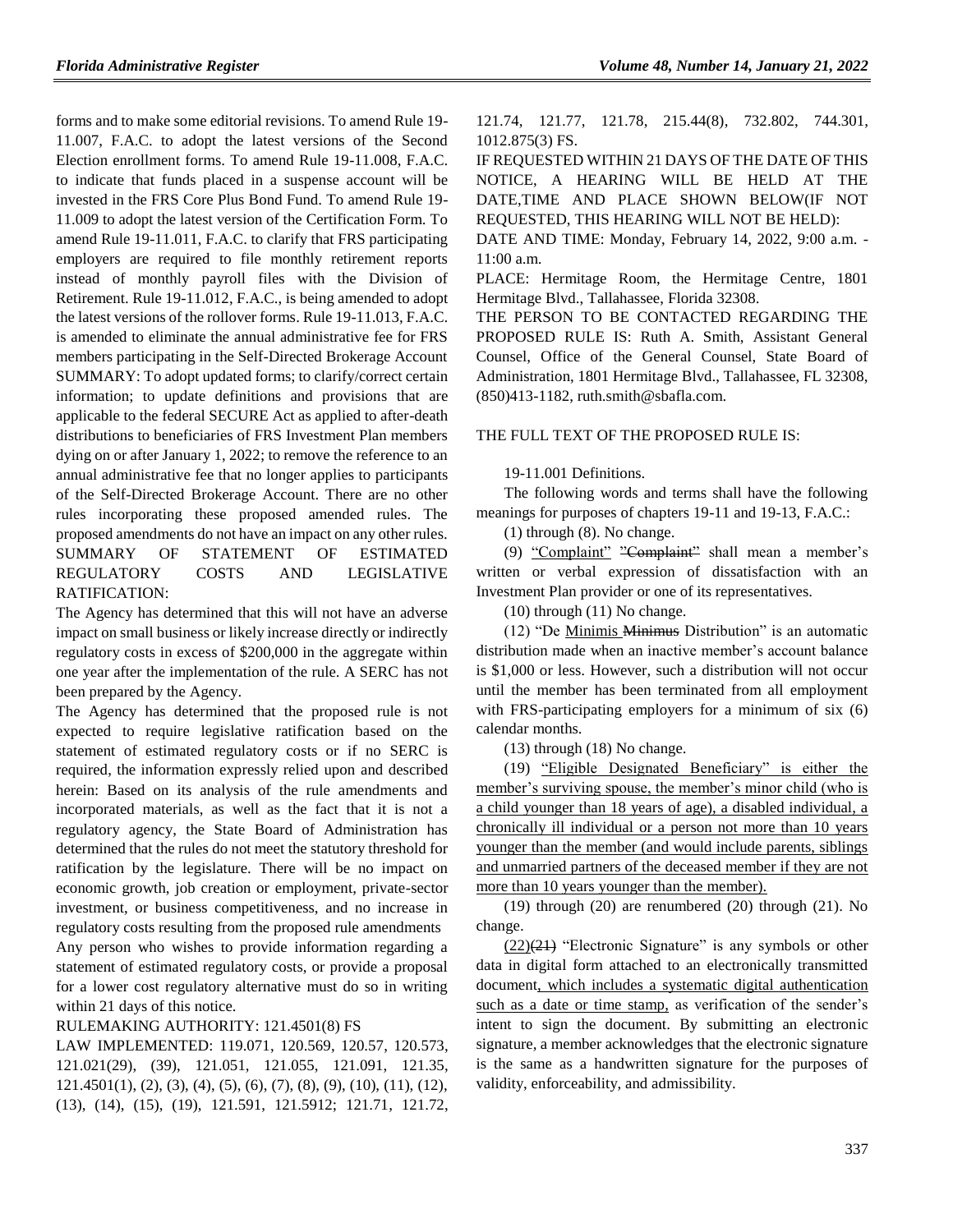(22) through (23) are renumbered (23) through (24). No change.

 $(25)(24)$  "Excessive trading" means multiple occurrences of Market Timing Trades by a member. The definition of a Market Timing Trade is set forth in subsection (38) (36) herein.

(25) through (39) are renumbered (26) through (40). No change.

(41) "Non-Eligible Designated Beneficiary" is a designated beneficiary that does not fit into one of the five categories of beneficiaries that are considered to be Eligible Designated Beneficiaries, and includes look-through trusts that are compliant with IRS regulations.

(40) through (41) are renumbered (42) through (43). No change.

(44)(42) "Required Minimum Distributions," ("RMD") are the annual minimum distributions that, pursuant to the Internal Revenue Code, must be taken by members who are age 72 70  $\frac{1}{2}$  or older from their qualified retirement plan accounts, including  $401(k)$ ,  $457$ ,  $403(b)$  plans and IRA accounts, when they terminate employment. The amount of an RMD in any year is based on account balances as of December 31st of the prior year. The member must have terminated all FRS covered employment in order for an RMD to be processed. Once the RMD has been calculated, the RMD will be paid to the member, even if the member returns to active FRS employment during the calendar year.

(43) through (50) are renumbered (45) through (52). No change.

Rulemaking Authority 121.78(3)(c), 121.4501(8) FS. Law Implemented 121.78, 121.4501 FS. History–New 12-8-02, Amended 3-9-06, 7-12-12, 12-16-12, 6-5-14, 8-18-14, 12-30-15, 4-12-17, 2-12- 18, 2-19-19<u>,</u>

19-11.002 Beneficiary Designations and Distributions for FRS Investment Plan.

(1) No change.

(2) Any such beneficiary designation may be made on Form IPBEN-1, FRS Investment Plan Beneficiary Designation, rev.  $04-16$ ,

[http://www.flrules.org/Gateway/reference.asp?No=Ref-07364,](http://www.flrules.org/Gateway/reference.asp?No=Ref-07364) or through the MyFRS.com online version of the FRS Investment Plan Beneficiary Designation form, rev. 03/20, [http://www.flrules.org/Gateway/reference.asp?No=Ref-14006,](http://www.flrules.org/Gateway/reference.asp?No=Ref-14006) which are both is hereby adopted and incorporated by reference. These forms are This form is available in paper form and may be obtained by calling the toll-free MyFRS Financial Guidance Line at 1(866)446-9377, Option 4 (TRS 711), Monday through Friday, except holidays, 8:00 a.m. to 6:00 p.m., 9:00 a.m. to 8:00 p.m., or by accessing the MyFRS.com website and clicking on "Forms", or by accessing the online version beneficiary form. "Resources" and then "Forms." The beneficiary designation form must be completed and received by the Investment Plan Administrator before it becomes effective. Alternatively, a beneficiary may also be designated electronically by logging on to MyFRS.com, clicking on "Investment Plan" "manage investments," and then clicking on "personal info," or by calling the Investment Plan Administrator at 1(866)446-9377, Option 4 (TRS 711). The beneficiary designation form must be completed and received by the Investment Plan Administrator before it becomes effective.

(3) A beneficiary designation shall only be effective once it is received by the Investment Plan Administrator. The most recent beneficiary designation filed with the Investment Plan Administrator shall replace any previous designation whether made before or after the member's termination of employment or retirement. Upon receipt of the beneficiary designation, the Investment Plan Administrator will send confirmation that designation was updated. After submitting the designation, Tthe member is responsible for confirming whether the designation has been received by the Investment Plan Administrator. The beneficiary designation is printed every quarter on the member's quarterly statement.

(4)(a) If the member enrolls in the Investment Plan using the EZ Retirement Plan Enrollment Form for Regular, Special Risk and Special Risk Administrative Support Class Employees, Form ELE-1-EZ, rev. 07-21 04-19, the General Retirement Plan Enrollment Form for Regular Special Risk and Special Risk Administrative Support Class Employees, Form ELE-1, rev.07-21 07-19, which are adopted and incorporated by reference in subsection 19-11.006(2), F.A.C., or the 2nd Election EZ Retirement Plan Enrollment Form, Form ELE-2- EZ, rev. 07-21 07-19, or the 2nd Election Retirement Plan Enrollment Form, Form ELE-2, rev. 07-21-07-19, which are adopted and incorporated by reference in subsection 19-  $11.007(4)(3)$ , F.A.C., the member agrees to the beneficiary designation contained in Section 121.4501(20), F.S., unless the member submits a beneficiary designation as provided in subsection (2), herein.

(b) through (f). No change.

(g) If the member submits a beneficiary form that is incomplete, it will not be processed. An incomplete form is a form which is missing the name of the member, the last four numbers of the member's social security number, or the member's signature, or a form indicating that the shares assigned to joint primary or contingent beneficiaries are greater than  $t\Theta$ , or less than, 100%. The form will is incomplete if the member selected married for the marital status, but did not include the spouse's name, last four numbers of the social security number, address and/or the Investment Plan Administrator does not already have the information listed. The Plan Administrator will notify the member and request that the member complete and submit a corrected form.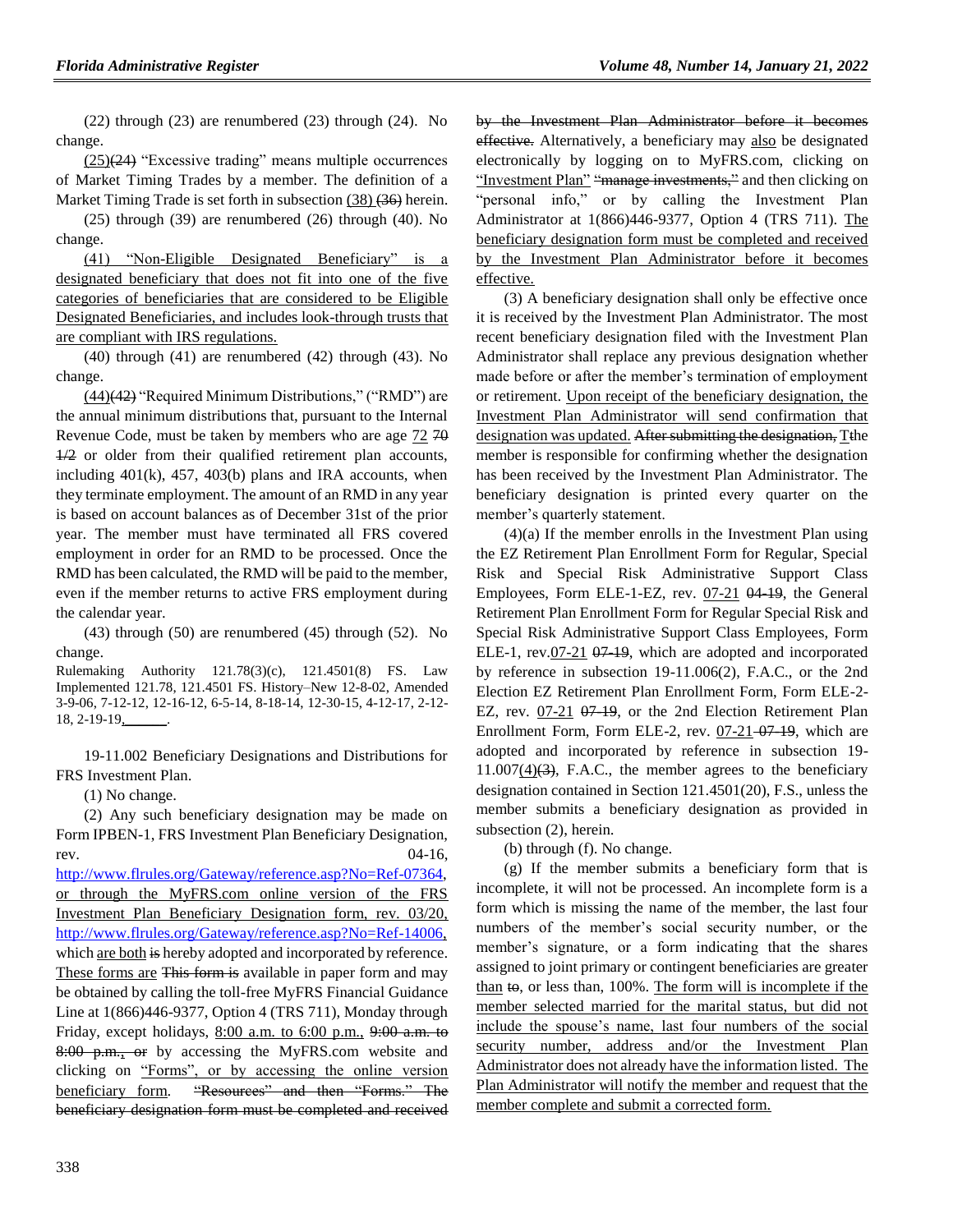(h) If a beneficiary form is received without a marrital status and a spouse has not been listed as a primary or contignent beneficiary, the member will be considered single. If a member should die, and it is later determined the member is married, the account will be updated accordingly and benefits will be paid based on the member being married.

(5)(a) No change.

(b) If a member is married and names a primary beneficiary(ies) and the person(s) named is (are) not the spouse of the member, then the member is required to notify the spouse that the spouse is not a primary beneficiary of the proceeds of the member's Investment Plan account(s). The spouse must acknowledge that the spouse understands that the spouse is not a primary beneficiary of the member's Investment Plan account(s) by signing the beneficiary designation form, Form IPBEN-1, rev. 04-16, in the appropriate place or submitting the FRS Investment Plan Acknowlegement of Beneficiary Desination Form, Form IPBENACK-1, rev. 03-20 , [http://www.flrules.org/Gateway/reference.asp?No=Ref-14007,](http://www.flrules.org/Gateway/reference.asp?No=Ref-14007) which is hereby adopted and incorporated by reference.

(c) through (d). No change.

(6) No change.

(7) Per Florida Law Beneficiary Designation

(a) No change.

(b) If, upon the death of a member, a beneficiary(ies) can be identified in accordance with Florida statute, but no social security number or address of the beneficiary or beneficiaries is available, the Investment Plan Administrator will, with the assistance of the State Board of Administration (SBA), make a reasonable effort to obtain each beneficiary's Social Security Number or Taxpayer Identification Number, using available search tools, including the internet, LexisNexis Accurint, or another third party vendor providing such services. If a beneficiary can be identified and the social security number is provided, the transfer of benefits will be executed by the Investment Plan Administrator.

(c) No change.

(d) After one year from the date of the member's death, if the beneficiary cannot be located or if a beneficiary cannot be identified, the account will be transferred to the Suspense Account. By calendar year-end of each year following the transfer to the Suspense Account, the Investment Plan Administrator will attempt to locate and obtain the Social Security Number or the Taxpayer Identification Number of the beneficiary. The transferred funds shall be invested in the FRS Core Plus Bond Fund FRS Intermediate Bond Fund. The amount will be held in the Investment Plan Suspense Account until (1) the beneficiary contacts the FRS Investment Plan; or (2) another beneficiary requests consideration as the deceased's proper beneficiary; or, (3) at the end of 10 years in the Suspense Account, the amount is transferred to the Investment Plan Forfeiture Account, where it is held indicating the name of the deceased member and the name of the beneficiary, if known.

(e) No change.

(8) Distributions to beneficiaries on the death of a member occurring before January 1, 2022.

(a) through (b). No change.

(9) Distributions to designated or per Florida law spousal beneficiaries.

(a) No change.

(b) Spousal beneficiaries may request the following distributions:

1. through 3. No change.

4. Deferrals until a certain age, which allows the spouse to defer the receipt of benefits until a later date. However, the spouse must begin receiving the benefit payout no later than April 1 in the calendar year after the member would have attained age 72 70 1/2. The spouse may elect a full distribution, partial distribution or periodic payment. However, the total annual benefit payment must equal or exceed the federal Required Minimum Distribution (RMD). An additional benefit payment will be sent to the spouse in December of any year in which the total periodic payments for that year do not equal or exceed the spouse's RMD.

5. through 6. No change.

 $(10)$  through  $(11)$ . No change.

(12) Distributions to Beneficiaries for members dying on or after January 1, 2022.

(a) The form and timing of distributions to a beneficiary will depend on whether the beneficiary is defined under Federal law as an Eligible Designated Beneficiary, a Non-Eligible Designated Beneficiary or a Non-Designated Beneficiary.

(b) An "Eligible Designated Beneficiary" is either the member's surviving spouse, the member's minor child (who is a child younger than 18 years of age), a disabled individual, a chronically ill individual or a person not more than 10 years younger than the member (and would include parents, siblings and unmarried partners of the deceased member if they are not more than 10 years younger than the member).

(c) Minor children enjoy Eligible Designated Beneficiary Status only until they reach the age of majority. Once they reach majority, they become Non-Eligible Designated Beneficiaries.

(d) A "Non-Eligible Designated Beneficiary" is a designated beneficiary that does not fit into one of the five categories of beneficiaries that are considered to be Eligible Designated Beneficiaries, and includes look-through trusts that are compliant with IRS regulations.

(e) A Non-Designated Beneficiary is a non-person entity, such as an estate, charity or a non-qualifying (non-lookthrough) trust.

(13) Distributions to Eligible Designated Beneficiaries. (a) Surviving spouse as sole beneficiary.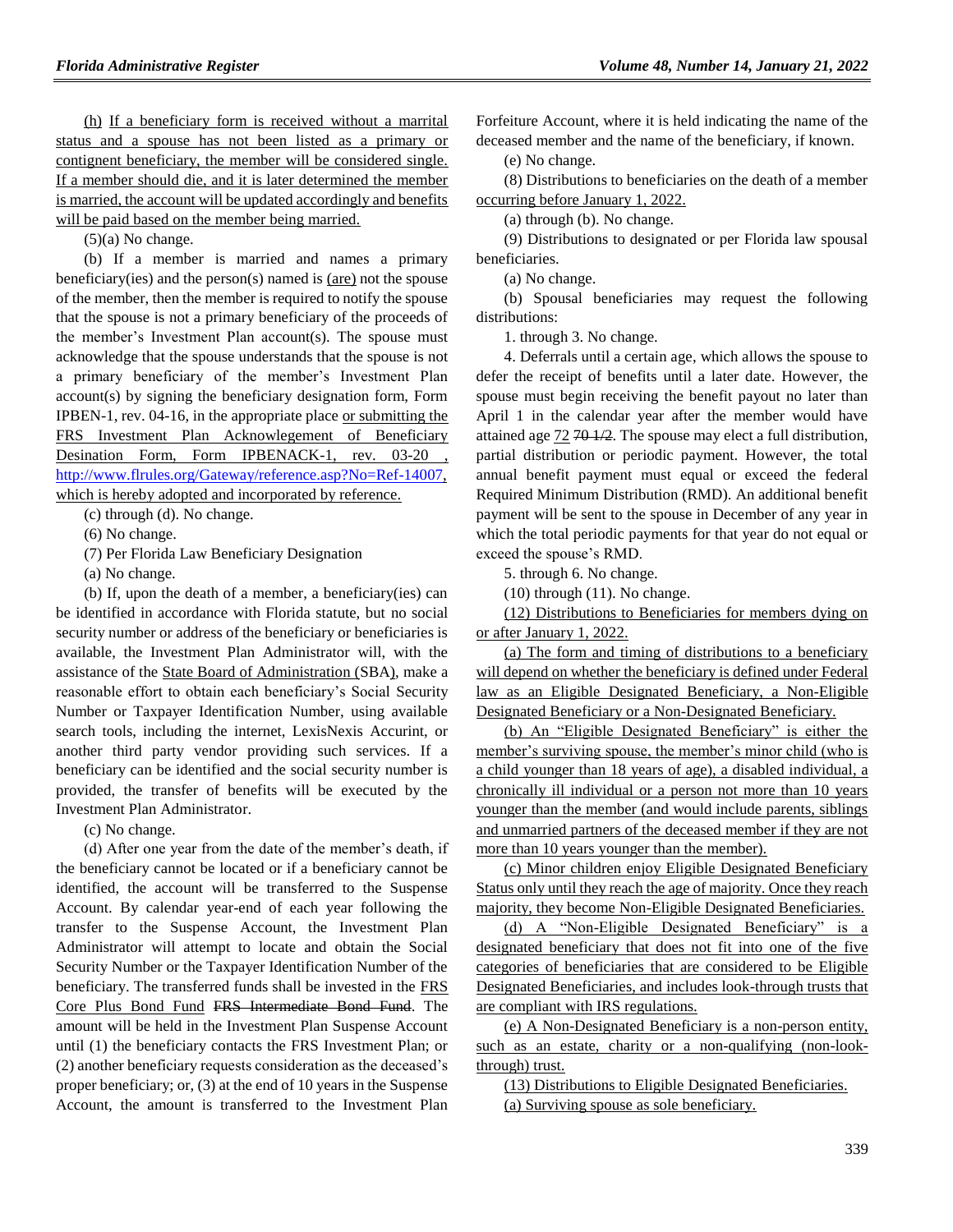1. Whether the member dies before or after his or her required beginning date for required minimum distributions (or April 1 of the year after the later of the year the member reaches age 72 or the year the member retires), a surviving spouse who is the sole eligible designated beneficiary, must decide whether to retain the account in the deceased member's name as an inherited retirement account or whether to rollover the funds to the surviving spouse's own retirement account.

2. If an election is made to do a spousal rollover, the surviving spouse may name a new beneficiary and take distributions on the surviving spouse's own required beginning date for required minimum distributions. Once the account is in the surviving spouse's name, any distributions taken before the surviving spouse reaches age 59 ½ may trigger the 10% early distribution penalty.

3. Before the spousal rollover may be made, any required minimum distributions due as of the year of rollover first must be made, as required minimum distributions can never be rolled over. If it is the year of the deceased member's death, and deceased member had not received his or her required minimum distribution before death, that distribution must be made before the rollover. If it is any year after the year of death, the required minimum distribution due to the beneficiary must be made before a rollover can occur.

3. If an election is made to maintain the account in the deceased member's name and to take required minimum distributions under the life expectancy payout option, the surviving spouse must begin receiving distributions by the later of: December 31 of the year after the member's death; or December 31 of the year the deceased member would have reached age 72 (age 70  $\frac{1}{2}$  for members whose 70<sup>th</sup> birthday occurred prior to July 1, 2019).

4. If an election is made to maintain the account in the deceased member's name but the surviving spouse fails to make an election to take a life expectancy payout option by the later of December 31 of the year after the member's death; or December 31 of the year the deceased member would have reached age 72, then the surviving spouse will be required to receive a lump-sum distribution by December 31 of the year after the year of death or to take distributions under one of the following rules:

a. If the member dies before his or her required beginning date, then distributions must be made within 10 years.

b. If the member dies on or after his or her required beginning date, then the remaining life expectancy of the member is used as the required payout period.

(b) Eligible Designated Beneficiary Other than a Surviving Spouse.

1. Whether the member died before or after his or her required beginning date, the Eligible Designated Beneficiary may make a life expectancy payout election.

2. The non-spouse Eligible Designated Beneficiary may wish to directly rollover the inherited retirement plan account of a direct trustee-to-trustee transfer to a new retirement plan account not already owned by the beneficiary and that is titled in the name of the deceased member for the benefit of the beneficiary.

3. The life expectancy election must be made by December 31 of the year after the year of the member's death.

4. If the election is not timely made, the non-spouse Eligible Designated Beneficiary will be required to receive a lump-sum distribution by December 31 of the year after the year of the member's death or to take distributions under one of the following rules:

a. If the member dies before his or her required beginning date, then distribution must be made within 10 years.

b. If the member died on or after his or her required beginning date, then the remaining life expectancy of the member is used as the required payout period.

c. If the plan account is payable to multiple eligible designated beneficiaries, payouts to all beneficiaries must be made using the life expectancy of the oldest beneficiary.

d. In the case of multiple beneficiaries, unless all of the beneficiaries are individuals as of the determination date (i.e., September 30<sup>th</sup> of the year after the member's year of death, none of the individuals are designated beneficiaries.)

(c) Non-Eligible Designated Beneficiaries.

1. Whether the member dies before or after his or her required beginning date, the deceased member's account must be distributed by December 31 of the  $10<sup>th</sup>$  year following the member's death.

2. A Non-Eligible Designated Beneficiary may elect to take distributions ratably throughout the 10 year period or take the total account at the deadline, or elect some distribution combination in between.

(d) No Designated Beneficiary.

1. If the member died before his or her required beginning date, the member's entire account must be paid by the end of the fifth calendar following the member's death.

2. If the member died on or after his or her required beginning date, distributions must be made over the remaining life expectancy of the deceased member.

(14) (12) Procedures for dDistributions to beneficiaries who are minors.

(a) No change.

(b) When a minor child or children is/are the designated beneficiaries of the member, whether the member is the minor's or minor's minors' parent, grandparent, sibling, other relative or any other person, a copy of the birth certificate of each minor child and the social security number for each minor child must be provided to the FRS Investment Plan Administrator, and must be received prior to any payout, regardless of the amount.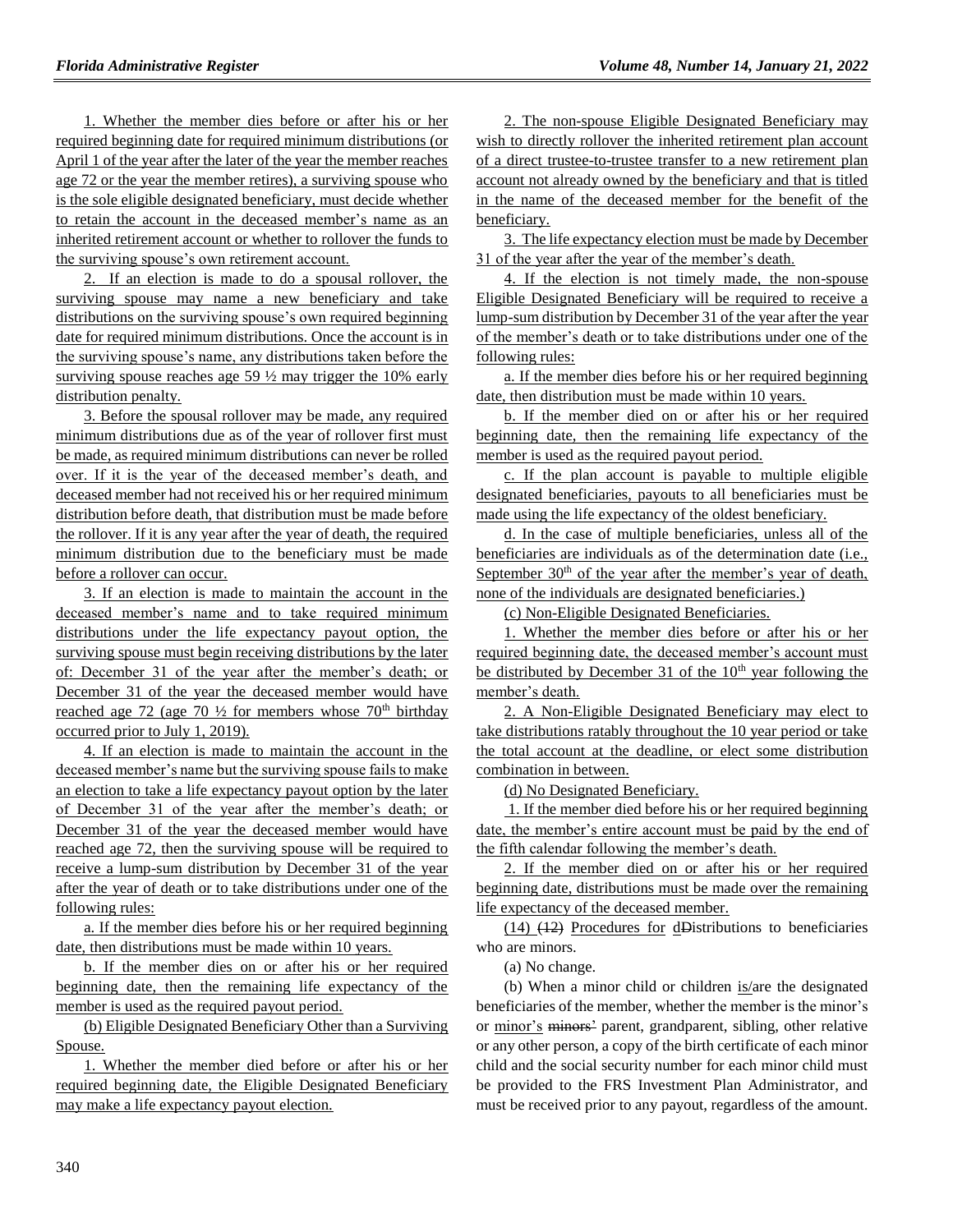(c) through (f). No change.

 $(15)(13)$  A beneficiary, whether designated or pursuant to Florida law, of a deceased member who, by a verdict of a jury or by a court trying the case without a jury, is found guilty, or who has entered a plea of guilty or nolo contendere, of unlawfully and intentionally killing or procuring the death of such member shall forfeit all rights to the deceased member's retirement benefits. Any benefits will be paid as if such beneficiary had predeceased the deceased member. No benefits will be paid until there is a final resolution of such charges against the beneficiary.

 $(16)(14)(a)$  If the deceased member has designated a beneficiary but has not provided the designated beneficiary's social security number or address, or has provided an incorrect social security number, then, after at least three unsuccessful attempts by the SBA or the Investment Plan Administrator to locate the beneficiary, the Investment Plan Administrator will advise the SBA accordingly and the account will not be distributed.

(b) No change.

(c) After one year from the date of the member's death, if the beneficiary cannot be located, the account will be transferred to the Suspense Account. No later than calendar year-end, of each year following the transfer to the Suspense Account, the Investment Plan Administrator will attempt to locate and obtain the Social Security Number or the Taxpayer Identification Number of the beneficiary. The transferred funds shall be invested in the FRS Core Plus Intermediate Bond Fund. The amount will be held in the FRS Investment Plan Suspense Account until (1) the beneficiary contacts the Investment Plan; or (2) another beneficiary requests consideration as the deceased's proper beneficiary; or, (3) at the end of 10 years in the Suspense Account, the amount is transferred to the Investment Plan Forfeiture Account, and the Administrator will maintain a record of the name of the deceased member and the name of the beneficiary, if known.

(d) No change.

 $(17)(15)(a)$  Pursuant to Federal guidelines, if the deceased member's account is to be paid to the member's estate but no Estate Identification Number is provided, the account will not be paid to the Estate until the Estate Identification Number is received. In the event that no Estate Identification Number is provided within one year from the date of notification to the Investment Plan Administrator of the member's death, the Investment Plan Administrator will transfer the deceased member's account to the Suspense Account indicating the name of the deceased member. If after 10 years after the date of death, the Investment Plan Administrator has not received an Estate Identification Number, the deceased member's account will be transferred to the Investment Plan Forfeiture Account and the Administrator will maintain a record of the name of the

deceased member. The transferrred funds shall be invested in the FRS Core Plus Intermediate Bond Fund.

(b) through (c). No change.

(d) Should the estate's representative subsequently provide an Estate Identification Number, a check will be issued to the estate, with actual earnings while invested in the FRS Core Plus Intermediate Bond Fund, from the date of transfer from the member's account to the Suspense Account and/or Forfeiture Account. Any applicable income tax withholding shall be paid to the appropriate tax authorities at the time of the benefit payment to the estate.

 $(18)$ ( $\overline{16}$ ) If the social security number and date of birth of a beneficiary are known, an account will be established in the beneficiary's name and funds will be transferred thereto. If any other beneficiaries are named, accounts also will be established in their names, provided their social security numbers and dates of birth are made known to the Investment Plan Administrator. However, no distribution will be made to any beneficiary until a certified copy of the member's death certificate has been received. In the meantime, the beneficiary will have control over any investment elections/allocations for the account. The beneficiary will be notified of the establishment of the account and will receive a PIN to access information pertaining to the account.

 $(19)(17)(a)$  A designated beneficiary may disclaim any monetary interest as provided in chapter 739, F.S., and Internal Revenue Code s. 2518. A beneficiary can make a partial disclaimer or disclaim the entire interest. When a beneficiary makes a disclaimer, the beneficiary is considered to have predeceased the member, and the other beneficiaries designated by the member may then accept or disclaim any interest to which they are entitled.

(b) through (c). No change.

Rulemaking Authority 121.4501(8) FS. Law Implemented 121.091(5)(j), (8), 121.4501(20), 121.591(3), 732.802 FS. History– New 10-21-04, Amended 3-9-06, 11-26-07, 12-8-08, 1-7-10, 8-7-11, 7-12-12, 12-16-12, 10-15-13, 1-28-14, 12-30-15, 2-9-17, 2-12-18, 4-  $8-20$ ,

19-11.003 Distributions from FRS Investment Plan Accounts.

(1) No change.

(2) Distributions are available after the member terminates all employment with all FRS-participating employers.

(a) An Investment Plan member shall not be entitled to an account distribution until the member has terminated and no longer providing services, in paid or unpaid arrangements, with all FRS-participating employers for three (3) full calendar months following the month of termination, except as provided in paragraph (d), below. This includes but not limited to, employment in any regularly established position, full-time or part-time employment, temporary employment, employment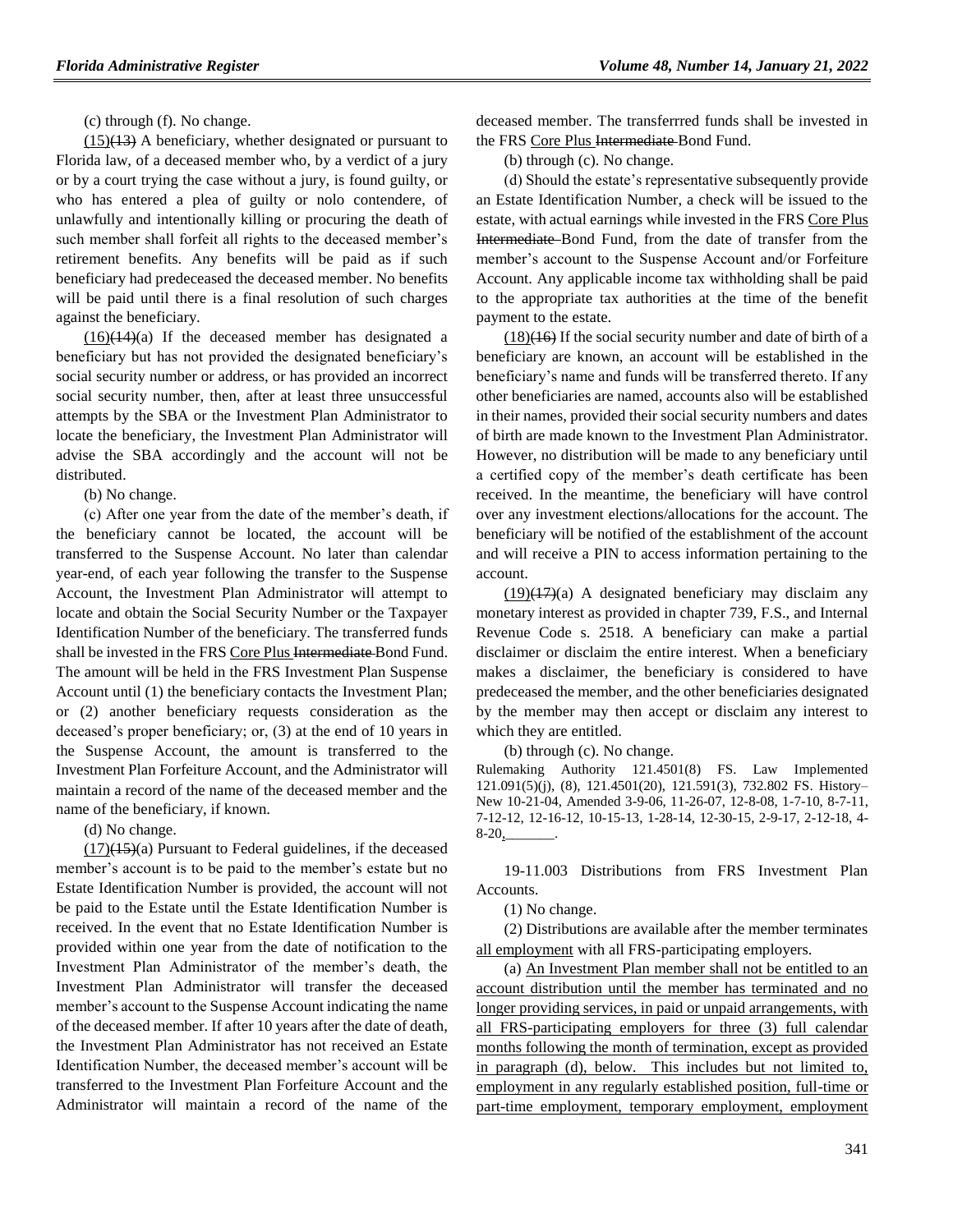through third-parties providing services to an FRS employer, Other Personal Services (OPS), election pole employment, or substitute or adjunct teaching. An Investment Plan member shall not be entitled to an account distribution until the member has terminated employment from all FRS participating employers, temporary, part-time, Other Personal Services (OPS), and any regularly established position with an FRSparticipating employer, for three (3) full calendar months following the month of termination, except as provided in paragraph (d), below. Example: If a member terminates on May 15, the three full calendar months are June, July, and August. Therefore, the member cannot request a distribution until September.

(b) If the member's termination date has not been submitted by the employer on the monthly retirement report via the monthly payroll file within the three (3) calendar months, the employer can complete and return the "Employment Termination Form," Form ETF-2, rev. 06-19 04/17, 0, [http://www.flrules.org/Gateway/reference.asp?No=Ref-14010,](http://www.flrules.org/Gateway/reference.asp?No=Ref-14010) [http://www.flrules.org/Gateway/reference.asp?No=Ref-08687,](http://www.flrules.org/Gateway/reference.asp?No=Ref-08687) which is hereby adopted and incorporated by this reference. The termination form can be obtained by accessing the MyFRS website at MyFRS.com, clicking on Resources, and then clicking on Forms or by calling the MyFRS Financial Guidance Line at  $1(866)446-9377$ , Option 4 or, for members who are deaf, hard of hearing, or speech impaired, TRS 711. This form has instructions and a section for the employer to provide the member's date of termination. Alternatively, the employer can log onto the employer page at MyFRS.com and go to Online Retirement Reporting Payroll and submit the termination date electronically.

(c) Upon the expiration of the three (3) calendar months after termination of all employment from all FRS-participating employment, the member may request a distribution from the Investment Plan Administrator, by calling the toll free MyFRS Financial Guidance Line at 1(866)446-9377, Option 4 (TRS 711), or by logging on to the MyFRS.com website, accessing his or her personal account information, and then requesting the distribution through the online services.

(d) A member who has reached his or her normal retirement date, as provided in Section 121.021(29), F.S., and has terminated all employment from all FRS-participating employers for one (1) calendar month may request a one-time distribution of up to 10 percent (10%) of the vested account balance. For example, if such a member terminates on May 15, the one calendar month is June. The member can request a onetime distribution of up to 10 percent (10%) in July.

(e) A member who transfers to the Pension Plan from the Investment Plan and leaves a balance in the member's Investment Plan account is a member of the Pension Plan and, as such, the member cannot take a distribution of the surplus Investment Plan funds until the member begins receiving their monthly Pension Plan benefit s.

(3) All distributions of benefits from a member's account(s) in the Investment Plan shall begin and be made no later than as prescribed by Code s.  $401(a)(9)$  and the regulations issued thereunder, including any proposed regulations, and shall be subject to the incidental death benefit rules of Code s.  $401(a)(9)(G)$ . A copy of the Code section can be obtained by accessing the IRS website at irs.gov and clicking on the Tax Professionals section, and then clicking on the Code, Regs. & Guidance section.

(a) Distribution of benefits to a member shall be made or commence not later than April 1 following the close of the calendar year during which the member attains age  $72,70,1/2$ and has terminated employment from all FRS-participating employers.

(b) No change.

(4) through (5). No change.

(6) Distributions to Alternate Payees as a result of a Qualified Domestic Relations Order (QDRO).

(a) No change.

(b) Upon receipt of the PIN, the alternate payee may request a distribution by calling the toll free MyFRS Financial Guidance Line at 1(866) 446-9377, Option 4 or by logging on to MyFRS.com, going to "Investment Plan" Manage Investments," accessing his or her personal account information, and then requesting the distribution through the online services.

(7) De Minimis Minimus Distributions.

(a) through (c). No change.

(8) Required Minimum Distributions ("RMD").

(a) Members, age  $72 \frac{404}{2}$  or older, must begin taking an annual minimum distribution from their Investment Plan accounts if they have terminated all employment with FRSparticipating employers.

(b) through (d). No change.

(9) Pending Distributions.

(a) through (b). No change.

(c) A member who returns to employment with an FRSparticipating employer in any capacity during the pending distribution period must notify the Investment Plan Administrator to cancel the distribution.

(d) through (e). No change.

(10) Invalid distributions.

(a) If a member or a former member of the Investment Plan receives an invalid distribution, the member or former member is required to repay the entire invalid distribution within ninety (90) days of the member's receipt of a final notification from the SBA, or in lieu of repayment, the member must terminate all employment from all FRS-participating employers. If the member fails to repay the invalid distribution, or terminate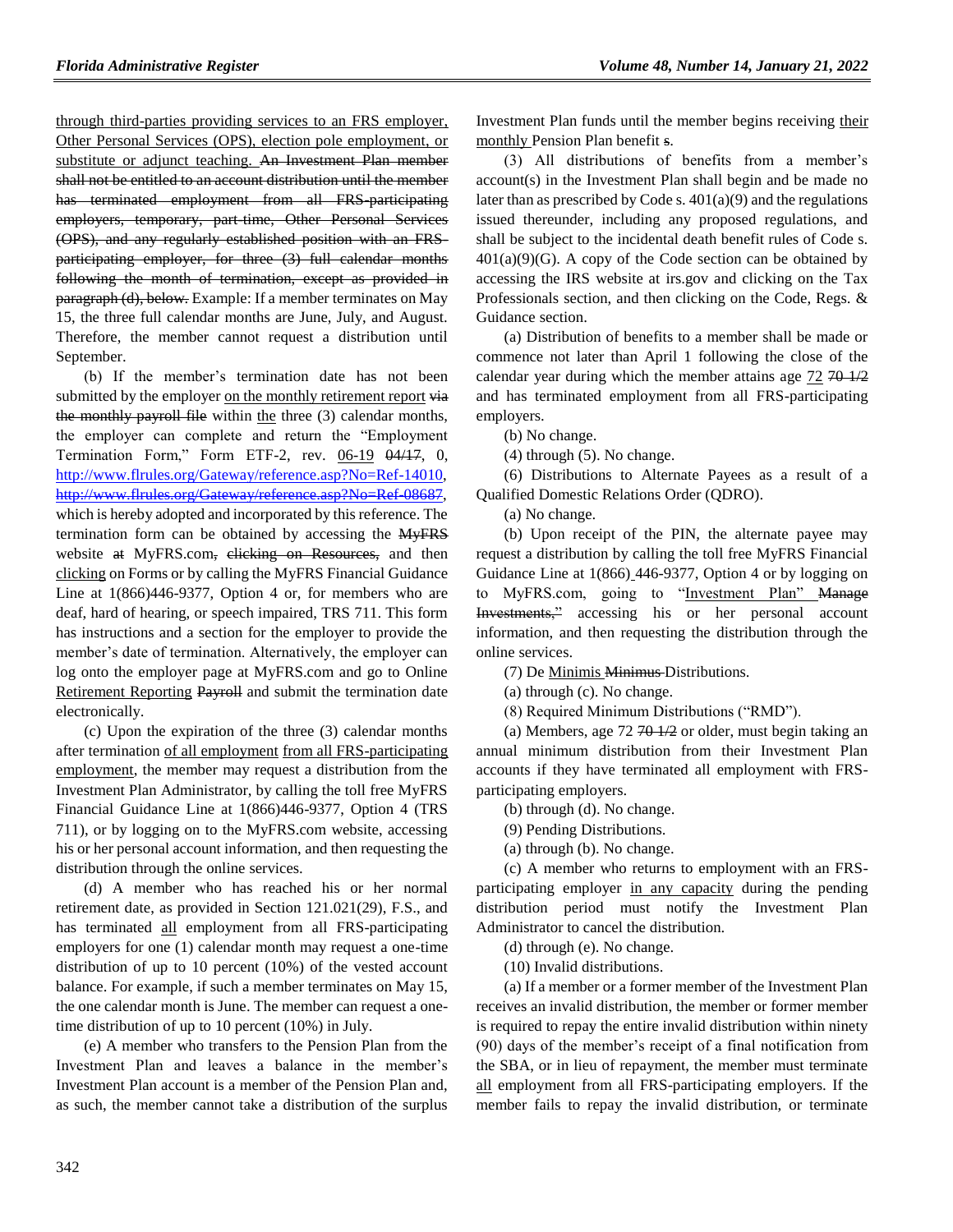employment, the employer is liable for the repayment of the invalid distribution even if the member signed a statement at the time the member was hired that no benefit had been received from the Plan.

1. through 3. No change.

(b) The following are examples of scenarios that could result in invalid distributions. These are only examples and are not inclusive of all possible situations. Members and employers are encouraged to contact the Investment Plan Administrator to discuss the particular situation.

1. through 3. No change.

4. Example 4: A member joined the Investment Plan effective December 1, 2010. The member is terminated by his FRS-participating employer on April 3, 2014, for violating standards of employee conduct. The member files a grievance against the employer and requests to be reinstated with full back pay. On February 15, 2015, the member requests a total distribution from their the Investment Plan account. On September 22, 2015, the member's grievance is granted, the member's termination is negated and the member is reinstated to employment as of April 3, 2014 with full back pay through September 22, 2015. The member's employment records are corrected to show the member had an employee/employer relationship from April 3, 2014 through September 22, 2015. The member's February 15, 2015, distribution is invalid since the member was not terminated from employment with an FRSparticipating employer at the time the member received the distribution.

(11) No change.

Rulemaking Authority 121.4501(8) FS. Law implemented 119.07(4)(d), 121.021(29), (39), 121.091(5)(j), 121.4501(20), 121.591, 121.77, 732.802 FS. History-New 3-9-06, Amended 11-26- 07, 5-19-09, 1-7-10, 8-7-11, 7-12-12, 12-16-12, 12-30-15, 4-12-17, 2- 12-18,\_\_\_\_\_\_\_\_.

19-11.004 Excessive Trading in the FRS Investment Plan.

(1) No change.

- (2) Limitations.
- (a) No change.

(b) All authorized investment funds, except for money market funds, stable value funds, and funds within the SDBA, are subject to the following controls:

1. Members who engage in Market Timing Trades (as defined in rule 19-11.001, F.A.C.) in authorized primary funds will receive a warning letter sent by U.S. mail. The warning letter shall notify the member that excessive trades have been identified in the member's accounts and any additional violations will result in a direction letter and restrictions.

2. Members who engage in Market Timing Trades in authorized primary funds and who have previously received a warning letter described in subparagraph 1., above, will be sent

a direction letter delivered by courier. The direction letter shall require that the member shall not have access to automated online trade instructions for at least one full calendar month following the date of the direction letter for all trades involving the primary funds. The member shall be required to conduct trades involving primary funds via telephone by contacting the Investment Plan Administrator for at least one full calendar month. "One full calendar month," in this context, means the full calendar month following the month in the member engaged in a market timing trade which the direction letter is received.

3. No change.

4. Members who engage in Market Timing Trades and who have previously received a direction letter as described in subparagraph 3., above, will be sent another direction letter, delivered by courier. The direction letter will advise the member that the member will only be permitted to conduct trades involving primary funds via paper trading forms for at least three full calendar months following the date of the direction letter. The form to be used by the member in conducting the trades is the "Transfer Request Form, Excessive Fund Trading Violators," Form EFTPV-1, rev. 06-18 08-17, [http://www.flrules.org/Gateway/reference.asp?No=Ref-14012,](http://www.flrules.org/Gateway/reference.asp?No=Ref-14012) [http://www.flrules.org/Gateway/reference.asp?No=Ref-08700,](http://www.flrules.org/Gateway/reference.asp?No=Ref-08700) which hereby is adopted and incorporated by this reference. The form will be sent to the member by the Plan Administrator with the direction letter. This form must be notarized and returned to the Office of Defined Contribution Programs, via U.S. mail, certified\return receipt requested. This form cannot be used to trade in, out or within the SDBA.

5. Members who engage in Market Timing Trades and who have previously received a direction letter as described in subparagraph 4., above, will be sent another direction letter, delivered by courier. The direction letter shall require that the member shall only be permitted to conduct trades involving primary funds via paper trading forms for at least twelve full calendar months following the date of the direction letter. The form to be used by the member in conducting the trades is the "Transfer Request Form, Excessive Fund Trading Violators," Form EFTPV-1, rev. 06-18 08-17. This form must be notarized and returned to the Office of Defined Contribution Programs, via U.S. mail, certified\return receipt requested.

6. Members who engage in Market Timing Trades and who have previously received a direction letter as described in subparagraph 5., above, will be sent another direction letter, delivered by courier. The direction letter will advise the member that the member will only be permitted to conduct trades involving primary funds via paper trading forms for the remainder of any time that any balance exists in the member's Investment Plan account following the date of the direction letter. The form to be used by the member in conducting the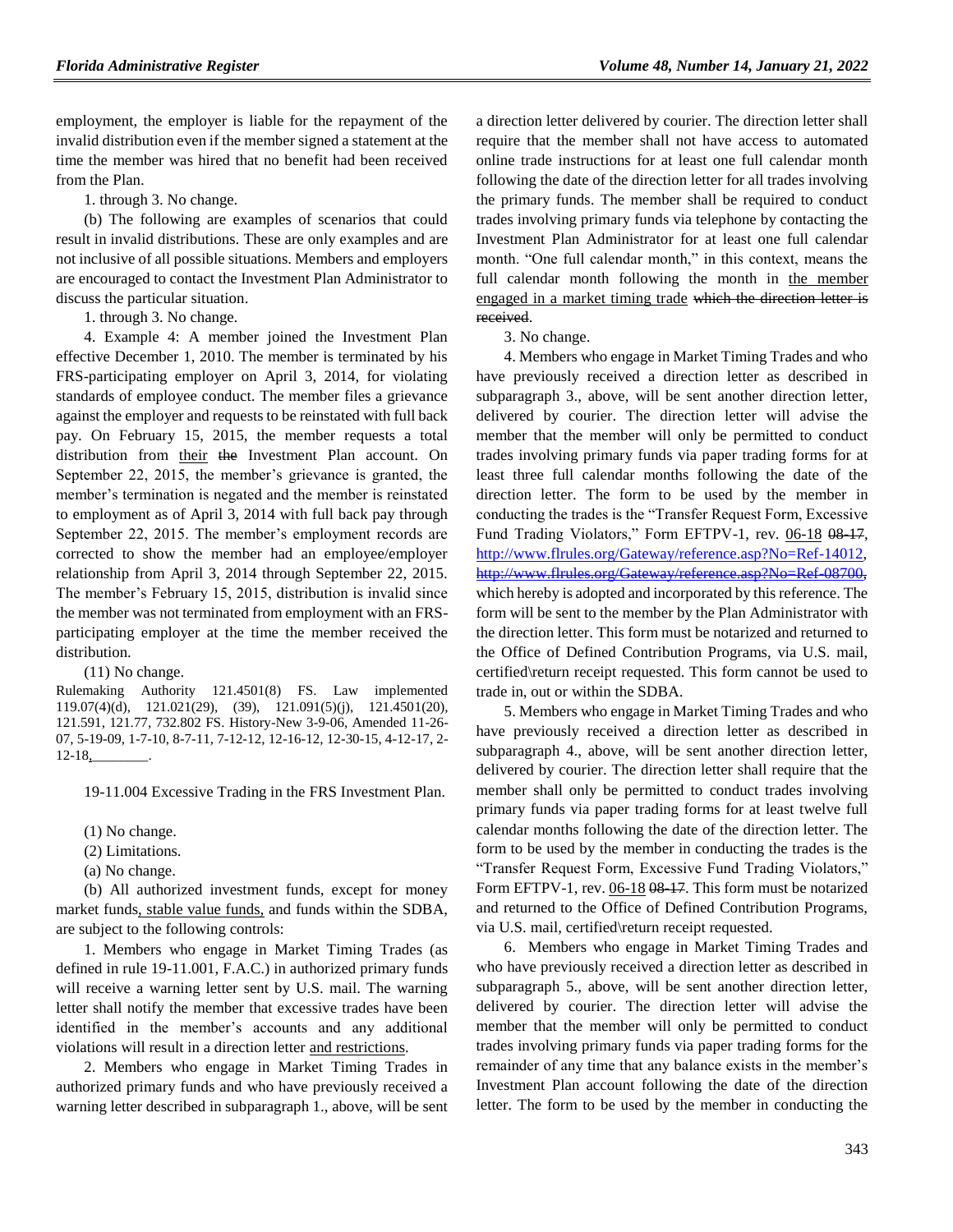trades is the "Transfer Request Form, Excessive Fund Trading Violators," Form EFTPV-1, rev. 06-18 08-17. This form must be notarized and returned to the Office of Defined Contribution Programs, via U.S. mail, certified/return receipt requested.

7. through 8. No change.

(3) through (4). No change.

Rulemaking Authority 121.4501(8) FS. Law Implemented 121.4501(13), (14), (15) FS. History–New 10-21-04, Amended 3-9- 06, 10-25-07, 12-8-08, 1-7-10, 7-12-12, 6-5-14, 8-18-14, 12-30-15, 4- 12-17, 2-12-18, 2-19-19,

19-11.005 Florida Retirement System (FRS) State Board of Administration Complaint Procedures.

(1) Request for Intervention.

(a) No change

(b) The member may use "Florida Retirement System Investment Plan Request for Intervention," Form SBA-RFI 01/2019, contained in the FRS Investment Plan Complaint Procedures package, [http://www.flrules.org/Gateway/reference.asp?No=Ref-10206,](http://www.flrules.org/Gateway/reference.asp?No=Ref-10206) which is hereby adopted and incorporated by reference. The form may be obtained by calling the toll free number at 1(866)446-9377, Option 4, (TRS 711), and requesting that the form be mailed to the member or by accessing the MyFRS.com website and, clicking Resources, and then clicking on Forms. By using this form or any other written request, the member grants permission to the SBA to obtain any personally identifiable information shared with or generated by any services provider to the FRS, including the MyFRS Financial Guidance Program. The member must provide all information

requested by the form.

(c) No change.

(d) Upon receipt of the completed Request for Intervention, an acknowledgment will be sent to the address provided on the form by either regular U.S. mail or emailed to the member.

(e) through (f). No change.

(2) Request for Hearing.

(a) If the member is not satisfied with the proposed resolution as set out in the final agency action letter and the member wishes to protest the determination, the member may file a fully-completed Petition for Hearing, "Investment Plan Petition for Hearing," Form SBA-PFH 01/2019, contained in the Florida Retirement System Investment Plan Complaint Procedures package,

[http://www.flrules.org/Gateway/reference.asp?No=Ref-10207,](http://www.flrules.org/Gateway/reference.asp?No=Ref-10207) which is hereby adopted and incorporated by reference, with the SBA. The Petition for Hearing is routinely attached to the final agency action letter and may also be obtained by calling the toll free number at 1(866)446-9377, Option 4, (TRS 711), and requesting that it be sent to the member or by accessing the MyFRS.com website, and clicking on Resources then clicking on Forms. The Petition for Hearing must be received within 21

days of the member's receipt of the agency action letter or it will be rejected as untimely and the member will have waived the right to a hearing.

(b) through (e). No change.

(f) The balance of the hearing process shall conform to the requirements of Chapter chapter 120, F.S.

(g) No change.

Rulemaking Authority 121.4501(8) FS. Law Implemented 120.569, 120.57, 120.573, 121.4501(8)(g) FS. History–New 10-21-04, Amended 3-9-06, 11-26-07, 5-19-09, 7-12-12, 12-16-12, 6-5-14, 12- 30-15, 4-12-17, 2-19-19,\_\_\_\_\_.

19-11.006 Enrollment Procedures for New Hires.

(1) General Enrollment Procedures.

(a) through (c). No change.

(d) Eligible newly-hired employees enrolled in the Elected Officers' Class (EOC) or Senior Management Service Class (SMSC) may only enroll in the Investment Plan by submitting an enrollment form.

(e) No change.

(f) Enrollment forms for eligible newly-hired employees enrolled in the Regular, Special Risk and Special Risk Administrative Support classes are available by accessing MyFRS.com, and clicking on Resources and then on Forms; or by calling toll-free 1(866)446-9377, Option 2, or for the hearing impaired TRS 711. Enrollment forms for newly hired employees in the EOC, SMSC and newly-hired employees eligible to enroll in the SCCSORP are available by accessing MyFRS.com, and then clicking on Resources and then on Forms; or by calling toll-free 1(866)446-9377, Option 2, or, for the hearing impaired, TRS 711.

(2) Specific Enrollment Procedures.

(a) All newly-hired employees enrolled in the Regular, Special Risk Administrative Support, EOC or SMSC classes may enroll in the Investment Plan no later than 4:00 p.m. (Eastern Time) the last business day of the 8th month following the employee's month of hire or may elect to remain in the Pension Plan. Example: If an employee is hired on January 15, the employee must complete a plan choice no later than 4:00 p.m. (Eastern Time) the last business day of September. If no plan choice is filed by 4:00 p.m. (Eastern Time) on the last business day of September, the employee will default to the Investment Plan and will be considered the employee's initial plan choice or first election. The amount of the employee and employer contributions paid through the date of default to the Investment Plan will be transferred to the Investment Plan and placed in an age appropriate retirement date fund. The investment option may be changed by the employee once the account is funded.

(b) All newly-hired employees enrolled in the Special Risk class may enroll in the Investment Plan no later than 4:00 p.m. (Eastern Time) the last business day of the 8th month following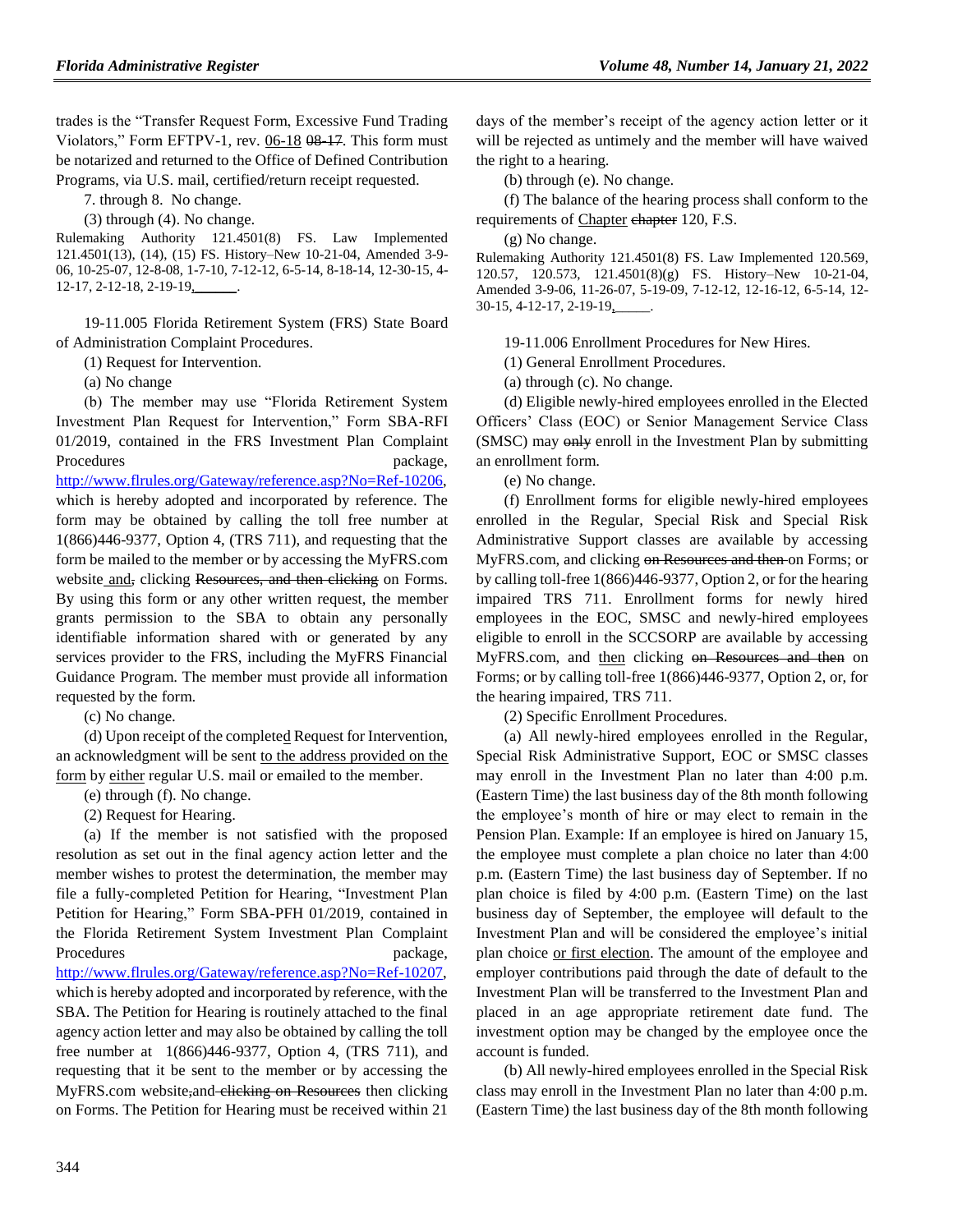the employee's month of hire or may elect to remain in the Pension Plan. Example: If an employee is hired on January 15, the employee must complete a plan choice no later than 4:00 p.m. (Eastern Time) the last business day of September. If no plan choice is filed by 4:00 p.m. (Eastern Time) on the last business day of September, the employee will default to the Pension Plan and will be considered the employee's initial plan choice or first election.

(c) through (d). No change.

(e) The State Board of Administration (SBA) has designed the forms set forth below for ease of use for employees in the several membership classes of the FRS. As an alternative, an employee not wishing to use the forms may provide the same information requested by the forms available for use for the appropriate membership class in a separate document. Employees may determine their membership class by contacting the agency's human resources office. The forms available are: an EZ Retirement Plan Enrollment Form, Form ELE-1-EZ, rev.  $07-21$   $04-19$ , <http://www.flrules.org/Gateway/reference.asp?No=Ref-14014> [http://www.flrules.org/Gateway/reference.asp?No=Ref-11602,](http://www.flrules.org/Gateway/reference.asp?No=Ref-11602) which is only for regular, special risk, and special risk administrative support class employees; a General Retirement Plan Enrollment Form, Form ELE-1, rev. 07-21 07-19, [http://www.flrules.org/Gateway/reference.asp?No=Ref-14013,](http://www.flrules.org/Gateway/reference.asp?No=Ref-14013) <http://www.flrules.org/Gateway/reference.asp?No=Ref-11603> for regular, special risk, and special risk administrative support class employees; an Elected Officers' Class Retirement Plan Form, Form EOC-1, rev. 07-21 07-19, <http://www.flrules.org/Gateway/reference.asp?No=Ref-14015> [http://www.flrules.org/Gateway/reference.asp?No=Ref-11604;](http://www.flrules.org/Gateway/reference.asp?No=Ref-11604) a State Community College System Optional Retirement Program (SCCSORP) Enrollment Form, Form OCC-1, rev. 07-  $\frac{21}{97-19}$ ,

<http://www.flrules.org/Gateway/reference.asp?No=Ref-14016> [http://www.flrules.org/Gateway/reference.asp?No=Ref-11605;](http://www.flrules.org/Gateway/reference.asp?No=Ref-11605) and a Local Senior Management Service Employees Retirement Plan Enrollment Form, Form SMS-3, rev. 07-21 07-19, <http://www.flrules.org/Gateway/reference.asp?No=Ref-14017> [http://www.flrules.org/Gateway/reference.asp?No=Ref-11606.](http://www.flrules.org/Gateway/reference.asp?No=Ref-11606) All of the preceding forms are hereby adopted and incorporated by reference.

1. through 2. No change.

(f) No change.

(g) Upon receipt of the completed enrollment form by the Plan Choice Administrator, the Plan Choice Administrator shall enroll the employee in the indicated FRS retirement plan. Upon completion of the enrollment, but no later than two working days after enrollment, the Plan Choice Administrator shall send confirmation of the effective enrollment to the employee at the employee's address of record or electronically if the member has consented to electronic delivery of documents through the MyFRS.com website. The Administrator will also inform the Divison of Retirement (Division) and to the Division to inform the Division of the employee's retirement plan choice. The employer shall change its employee records to reflect the employee's plan choice, if applicable.

(3) Grace Period.

(a) No change.

(b) If the request to reverse the election is made timely and the SBA finds that the election was made in error or grants the request for reconsideration, the member will be required to sign a release and return it to the SBA by the designated due date no later than 4:00 p.m. (Eastern Time). Failure to return a signed release by the requested due date will result in the member remaining in the elected retirement plan. on the last business day of the election effective month prior to the election's being officially reversed. The member will acknowledge that failure to return a signed release by the requested due date will result in the original election being reinstated.

(c) through (d). No change.

Rulemaking Authority 121.4501(3)(c)4., (8)(a) FS. Law Implemented 121.051, 121.055, 121.35, 121.4501(2), (3), (4), (5), (6), (8), (15), 121.73, 121.74, 121.78, 1012.875(3) FS. History–New 10-21-04, Amended 3-9-06, 10-25-07, 12-8-08, 5-19-09, 2-4-10, 7-12-12, 12-16- 12, 1-28-14, 8-18-14, 12-30-15, 4-12-17, 2-12-18, 2-19-19, 4-8- 20,\_\_\_\_\_.

19-11.007 Second Election Enrollment Procedures for the Florida Retirement System Retirement Programs.

(1) This rule includes procedures for members who used their first or initial election enroll in initially chose the Florida Retirement System (FRS) Investment Plan, Investment Plan Hybrid Option or defaulted into the Investment Plan to use their 2nd election to transfer to the Pension Plan; and for members who used their first or initial election to enroll in the Pension Plan chose or defaulted into the Pension Plan to use their 2nd election to transfer to the Investment Plan or the Investment Plan Hybrid Option. This rule also includes procedures for members who elected to participate in the State Community College System Optional Retirement Program (SCCSORP), in lieu of the FRS membership and want to transfer to the FRS Pension Plan or participate prospectively in the FRS Investment Plan.

(2) A member may make a valid 2nd election only if the 2nd election is made and processed by the Plan Choice Administrator during the month in which the member is actively employed and earning salary and service credit in an employer-employee relationship consistent with the requirements of Section 121.021(17)(b), F.S. Members on an unpaid leave of absence or terminated members cannot use their 2nd election until they return to FRS-covered employment. Employees of an educational institution on summer break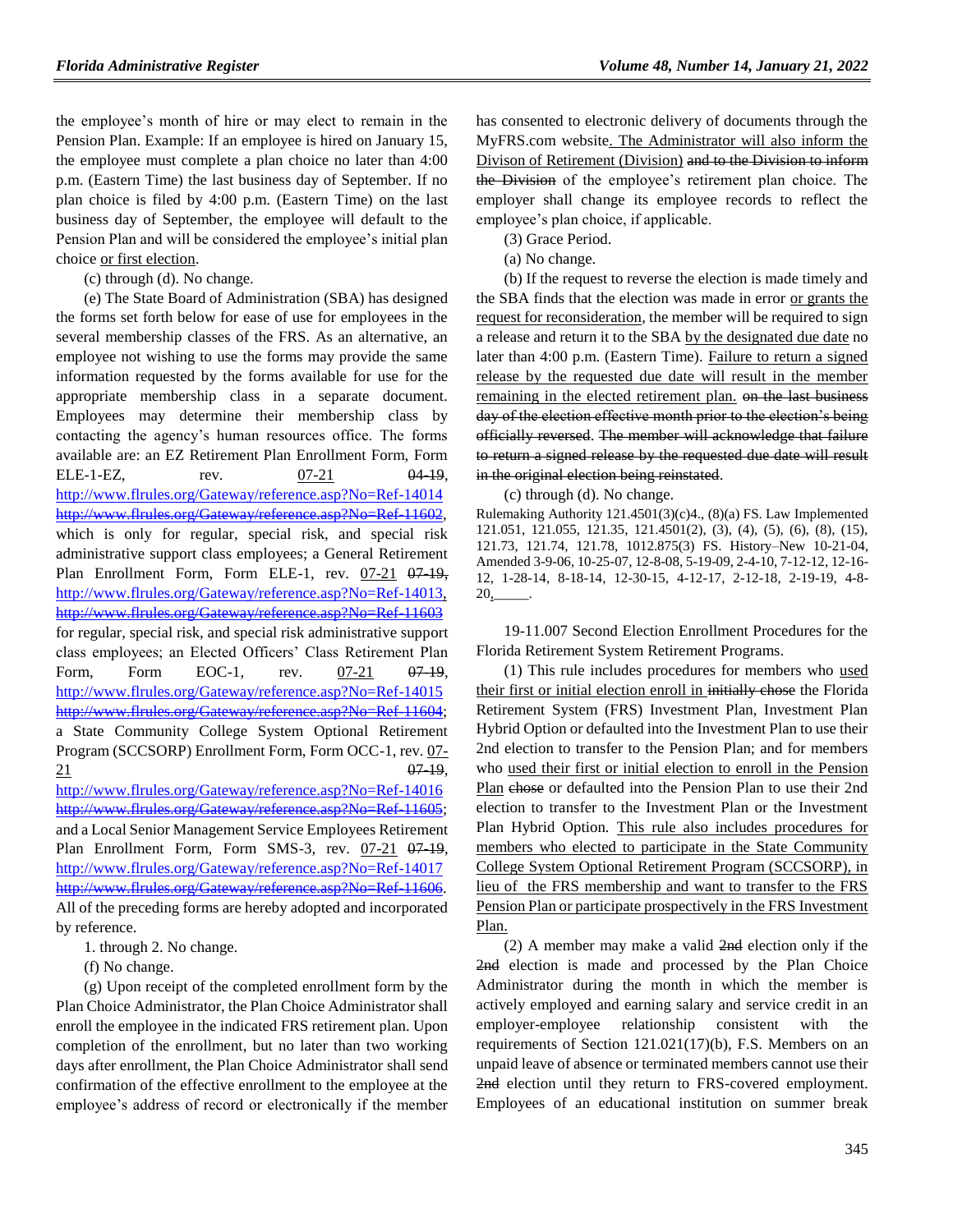cannot use their 2nd election during the full calendar months of their summer break. For example, if the last day of the school term is May 21st and the first day of the new school term is August 17th, the employee may not file a 2nd election in the calendar months of June or July. The beginning of the school term is determined by the employer. In general terms, this means that the 2nd election can only be made and processed during the month in which the member is actively working and being paid for that work. An election received after a member's date of death will be considered invalid, even if the member signed the election form prior to their date of death. It is the responsibility of the member to assure that the 2nd election is received by the Plan Choice Administrator no later than 4:00 p.m. (Eastern Time) on the last business day of the month the member is actively employed and earning salary and service credit.

(a) The following are examples of scenarios that could result in an invalid 2nd election. These They are only examples and are not inclusive of all possible situations. Members and employers are encouraged to contact the MyFRS Financial Guidance Line to discuss their particular situation.

1. through 3. No Change.

(3) An active SCCSORP participant can, at his or her discretion within the terms of his or her SCCSORP contract, exercise a one-time opportunity to transfer to the FRS Pension Plan or participate prospectively in the FRS Investment Plan.

(4) (3) General Procedures.

(a) All members who wish to change their FRS retirement plan using their 2<sup>nd</sup> election, , or a SCCSORP member who wants to switch to the FRS, must submit an election to the Plan Choice Administrator.

1. A 2nd election can be made This can be done by form, or on MyFRS.com by accessing the online Second Election Choice Service or online by completing the "2nd Election EZ Retirement Plan Enrollment Form." There are two types of enrollment forms. The "2nd Election Retirement Plan Enrollment Form," Form ELE-2, rev. 07-21 07-19, <http://www.flrules.org/Gateway/reference.asp?No=Ref-14018> [http://www.flrules.org/Gateway/reference.asp?No=Ref-11607,](http://www.flrules.org/Gateway/reference.asp?No=Ref-11607) which is hereby adopted and incorporated by reference. This form allows the member to select different investment fund options if the member is changing from the Pension Plan to either the Investment Plan or the Investment Plan Hybrid Option. Alternatively, the member can complete the "2nd Election EZ Retirement Plan Enrollment Form," Form ELE-2EZ, rev.  $\frac{07-21}{94-19}$ , [http://www.flrules.org/Gateway/reference.asp?No=Ref-14019,](http://www.flrules.org/Gateway/reference.asp?No=Ref-14019) <http://www.flrules.org/Gateway/reference.asp?No=Ref-11608> which is hereby adopted and incorporated by reference. By completing this form, the member is choosing to have the employer and employee contributions and any transfers from

the Pension Plan invested in an age appropriate retirement date fund as provided under the Plan provisions. The member may change the investment selection at any time after the Investment Plan or the Investment Plan Hybrid Option account is activated. Activation occurs when contributions are deposited to the member's Investment Plan account.

2. Members who want to exercise their one-time opportunity to transfer from SCCSORP to the FRS Pension Plan or participate prospectively in the FRS Investment Plan must complete the State Community College Optional Retirement Program (SCCSORP) Retirement Plan Conversion form, Form OCC-2, rev. 07/2021, <http://www.flrules.org/Gateway/reference.asp?No=Ref-14020> ,which is hereby adopted and incorporated by reference.

(b) Election Both forms are available by calling the tollfree number for the MyFRS Financial Guidance Line: 1(866)446-9377, Option 4 or for members who are deaf, hard of hearing, or speech-impaired: TRS 711; or by using the MyFRS.com website and clicking on Resources and then on Forms.

(c) Elections made by form must be mailed to the Plan Choice Administrator, P.O. Box 785027, Orlando, Florida 32878-5027; or faxed toll-free to the number provided on the form. It is the responsibility of the member to ensure that the 2nd election form is received by the Plan Choice Administrator.

(d) No Change.

(e) For members transferring to the Pension Plan, if the member's Investment Plan or SCCSORP account balance was less than the calculated amount required to buy back into the Pension Plan, the election will require a personal payment. The member will receive notification and proper instructions from the Division of Retirement (Division) detailing where and in what form to send any personal payments. Such payment, if necessary, must be received by the date determined by the Division. If the required amount is not received by the Division by the date due, the election will be voided.

(f) No Change.

(g) The member should carefully review the form and be sure that it is signed, dated, and sets forth the member's second election plan choice. A copy of the form should be retained for the member's records.

(h) The Plan Choice Administrator shall determine that the employee's enrollment in the Investment Plan is complete and the employee's election is clearly indicated. If the Plan Choice Administrator determines that the enrollment is incomplete, the employee will be required to resubmit a completed enrollment. An incomplete enrollment is an enrollment which is missing the name of the member, sets forth a spelling of the member's name or reflects a date of birth that does not match the information present in the Plan Choice Administrator's database, or is missing the last four digits of the member's social security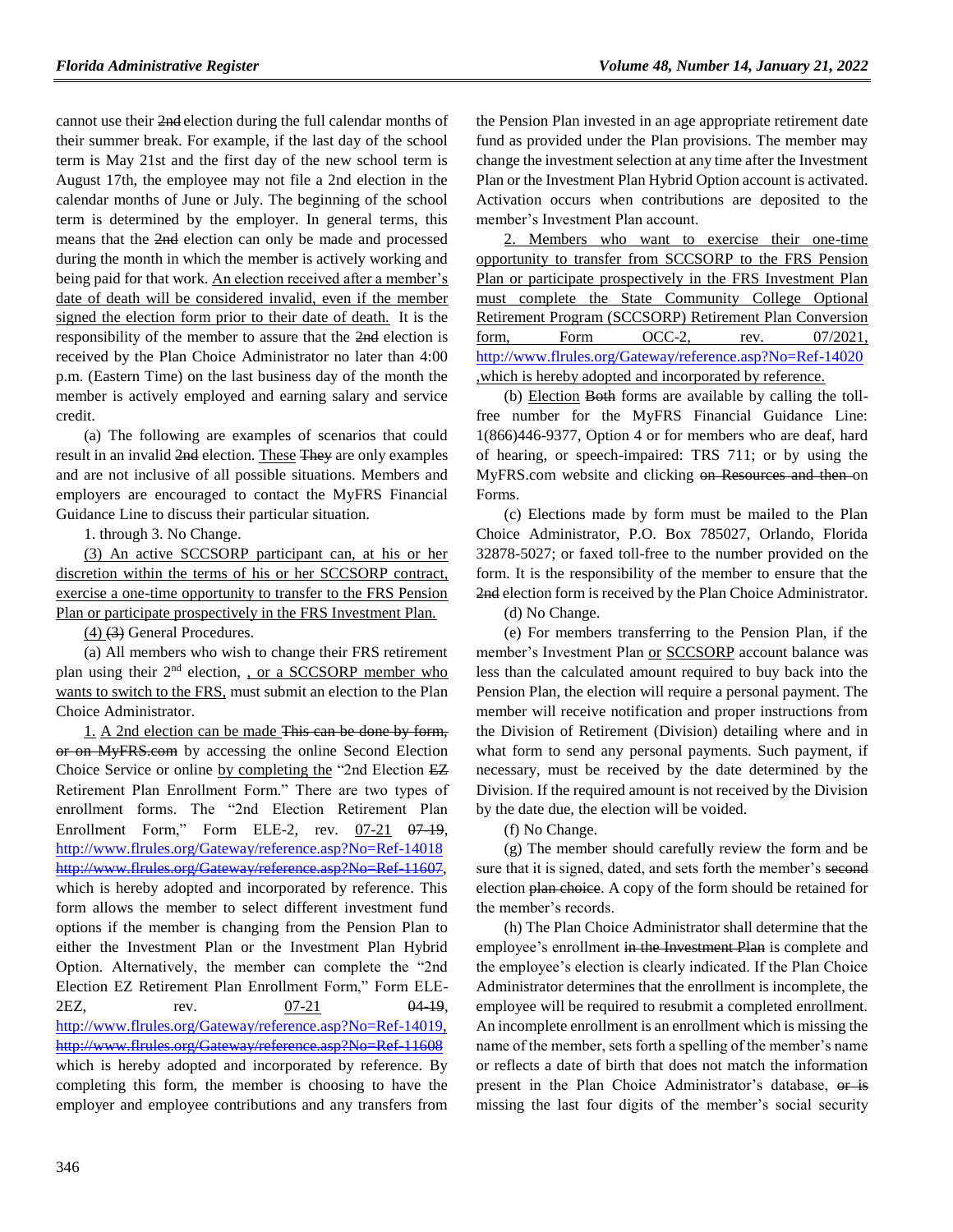number, plan selection, signature, or one on which the investment elections total greater than or less than 100%. The member will be required to resubmit a completed 2nd election enrollment form. If the form is incomplete only because the member has made no investment selection, the form will be processed and the member will be defaulted into an age appropriate retirement date fund as provided under the Plan provisions for investing the member's accumulated benefit obligation and all future contributions. Note that this default selection may be changed by the member at any time once the account is activated.

(i) The second election will become final at 4:00 p.m. (Eastern Time) on the day it is received by the Plan Choice Administrator. Elections received after 4:00 p.m. (Eastern Time) will be considered as being received on the next business day. Elections received on a Saturday, Sunday or holiday will be considered as being received on the next business day.

 $(5)(4)$  Grace Period.

(a) No Change.

(b) If the request to reverse the election is made timely and the SBA finds the election was made in error or grants the request for reconsideration, the member will be required to sign a release and return it to the SBA by the designated due date no later than 4:00 p.m. (Eastern Time). Failure to return a signed release by the requested due date will result in the member remaining in the elected retirement plan., on the last business day of the election effective month prior to the election's being officially reversed. Upon receipt of the release, the Division and the Plan Choice Administrator will be directed to take the necessary steps to reverse the election and to correct the member's records to reflect the election reversal.

(c) through (d). No change.

Rulemaking Authority 121.4501(8) FS. Law Implemented 121.4501(3), (4), (8), (15)(b), (20) FS. History–New 10-21-04, Amended 3-9-06, 10-25-07, 12-8-08, 5-19-09, 1-7-10, 7-12-12, 12-16- 12, 12-28-14, 8-18-14, 12-30-15, 4-12-17, 2-12-18, 2-19-19, 4-8- 20,

19-11.008 Forfeitures.

(1) Forfeitures after Separation or Retirement from Florida Retirement System (FRS) Investment Plan.

(a) If a member terminates or is no longer working in an FRS-covered position employment before vesting in an Investment Plan benefit or any transferred Pension Plan benefit, the member will not be entitled to any benefit, other than employee contributions, which are immediately vested. In such case, the unvested account balance will be placed in a suspense account for a period not to exceed five (5) years from the date of the member's termination or the effective date of non-FRS eligibility. The suspense account shall be invested in the FRS Core Plus Intermediate Bond Fund, where it will accrue actual investment earnings or losses.

(b) If the member returns to work for an FRS-participating employer in an FRS-covered position within the five (5) years from the date of termination, the member will be returned to the Investment Plan and the unvested account balance, reflecting any earnings or losses while invested in the FRS Core Plus Intermediate Bond Fund, will be returned to the member's account, together with the associated service credit. Any additional service credit earned will be applied towards vesting of the member's benefit.

(c) If the member never returns to work for an FRSparticipating employer in an FRS-covered position or if the member returns to FRS covered employment five (5) or more years after the date of termination or the effective date of non-FRS eligibility, the member will forfeit the unvested account balance and the associated service credit.

(d) No change.

(e) If the member does not take a self-initiated distribution of any vested Investment Plan benefit after terminating from all FRS-participating employers or the effective date of non-FRS eligibility, the unvested Pension Plan benefit will be transferred six (6) months following the termination or the effective date of non-FRS eligibility to a suspense account. The suspense account is invested in the FRS Core Plus Intermediate Bond Fund, where it will accrue actual investment earnings or losses. If the member returns to FRS-covered employment within five (5) years from the date of termination or the effective date of non-FRS eligibility, the member's benefit, reflecting any earnings or losses while invested in the FRS Core Plus Intermediate Bond Fund, will be returned to the member's account, together with the associated service credit. Any additional service credit earned will be applied towards the vesting of the member's benefit.

(f) If an Investment Plan Hybrid Option member leaves FRS-covered employment after vesting in the Investment Plan benefit, but before vesting in the Pension Plan benefit, the member shall only be entitled to receive the vested Investment Plan benefit. However, if the member takes any self-initiated distribution of the vested Investment Plan benefit, the unvested Pension Plan benefit will be forfeited along with the associated service credit. If the member does not take a distribution from the Investment Plan and later returns to work for a FRSparticipating employer in an FRS-covered position covered employer, the member will be returned to the Investment Plan Hybrid Option and the service credit for the existing Pension Plan and Investment Plan service, combined with any future service credit, will be applied towards vesting of the member's account.

(g) If a member is required to receive a required minimum distribution (RMD), any the unvested Pension Plan benefit and the associated service credit, will not be forfeited.

(h) No change.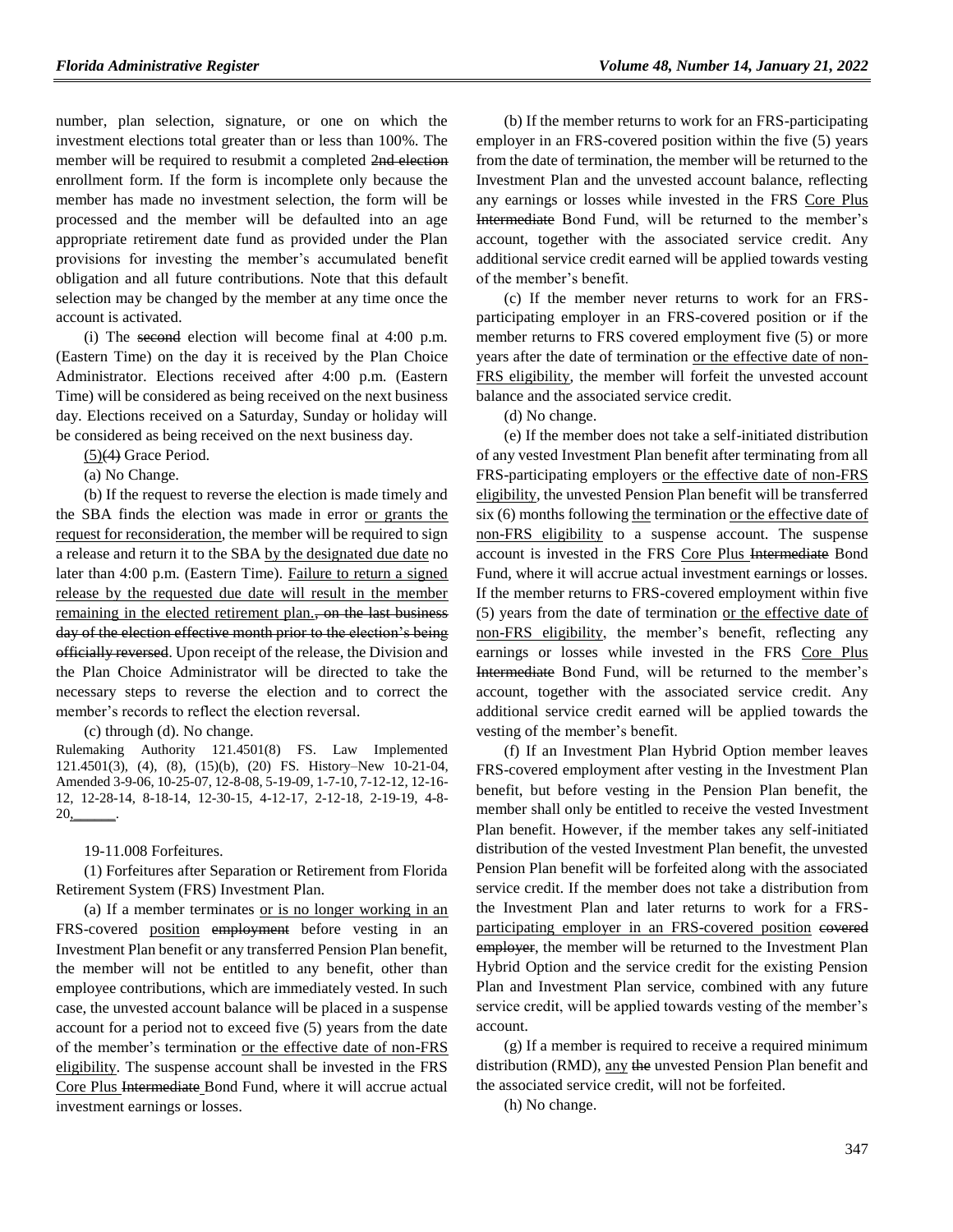(2) Forfeitures of Investment Plan accounts Due to Criminal Activity.

(a) through (b). No change.

(c) If the charges against the member are not pursued and are dropped by law enforcement officials, the hold on the member's account will be released upon receipt of notification from the proper law enforcement agency.

(d) through (f). No change.

(g) If a member receives a pardon for any crime applicable to any FRS employment, the member shall have all benefits previously forfeited returned to his or her Investment Plan account reflecting any earnings or losses while invested in the FRS Core Plus Intermediate Bond Fund.

(3) through (4). No change.

Rulemaking Authority 121.4501(8) FS. Law implemented 112.3173, 121.021(29), (39), 121.091(5), 121.4501(6), (13), 121.591, 732.802 FS. History–New 11-26-07, Amended 12-8-08, 7-12-12, 8-18-14, 12- 30-15, 4-12-17, 2-12-18,\_\_\_\_\_\_\_.

19-11009 Reemployment with an FRS-Participating Employer after Retirement.

(1) Reemployment.

(a) through (b). No change.

(c) To prevent hiring an ineligible retiree, the employer should obtain a written statement from each prospective employee as to the employee's retirement status. The written statement can be set forth on the "Certification Form," Form CERT, rev.  $\frac{06-21}{91-19}$ <http://www.flrules.org/Gateway/reference.asp?No=Ref-14021> [http://www.flrules.org/Gateway/reference.asp?No=Ref-08695,](http://www.flrules.org/Gateway/reference.asp?No=Ref-08695) which is hereby adopted and incorporated by reference. The form can be found on the MyFRS.com website. This form should be retained in the employee's personnel file.

(d) No change.

(2) No change.

Rulemaking Authority 121.4501(8) FS. Law Implemented 121.021(29), (39), 121.091(9)(b), (c), 121.4501(2)(j), 121.591(1)(a)4. FS. History–New 11-26-07, Amended 12-8-08, 8-7-11, 7-12-12, 4-12- 17, 2-12-18, 2-19-19, 4-8-20,\_\_\_\_\_\_\_\_\_.

19-11.011 Employer and Employee Contributions and ABO or Present Value Transfer Procedures.

(1) Employer and Employee contributions.

(a) No change.

(b) Employers shall submit, to the Division of Retirement (Division), a monthly retirement payroll report and accompanying employer and employee contributions by the fifth (5th) business day following the month in which the salary was paid. For example, if the salary is paid in March, the monthly retirement payroll report and contributions are due to the Division by the 5th business day of April.

(2) One Percent Penalty for Late Payroll Reporting.

(a) A one percent penalty will be applied to contributions that are late pursuant to section 121.78(3), F.S. The portion of the one percent penalty assessed on late contributions and accompanying payroll data attributable to contributions for the Investment Plan members shall be proportionally divided and deposited into affected member accounts, using the member's members' Investment Plan investment allocation in effect at the time of the deposit.

(b) No change.

(3) Market loss calculation for late payroll reporting.

(a) Market loss calculations will be applied to contributions and benefit transfers that are late pursuant to section 121.78(3), F.S. A market loss occurs when an employer fails to timely remit the monthly retirement report payroll file and accompanying employer and employee contributions to the Division by the 5th business day of the next month the retirement report payroll file and associated employer and employee contributions are due as described in subsection (1), above, and the receipt of monthly retirement report payroll file and/or the employer and employee contributions are received in the month following the due date or after.

(b) No change.

(c) The Administrator will perform the market value calculation using a period certain which is the 15th of the month in which the retirement report payroll is due, or the next succeeding business day if the day falls on a weekend or legal holiday, in which contributions would have been processed, and ending on the date the contributions are payroll is received by the Administrator.

(d) If contributions and accompanying retirement report payroll data are not received within the calendar month they are due, but that lateness does not result in market losses to members, only the one percent late assessment will apply to the employer.

(e) The Administrator will not perform the market loss calculation until a covered retirement report payroll and accompanying payroll data is received and processed by the Administrator.

(4) Prior Period Adjustments.

(a) No change.

(b) When an employer requests an adjustment to retirement contributions or accompanying retirement report payroll data for prior periods for Investment Plan members, the adjustment will be processed to the extent administratively possible. Under no circumstance shall the SBA, the FRS Investment Plan Trust Fund, or the Florida Retirement System Trust Fund incur any loss or gain as a result of an employer's adjustments for an Investment Plan member or a former member.

(5) No change.

(6) If an agency fails to pay the required retirement contributions timely, the SBA or Division may be begin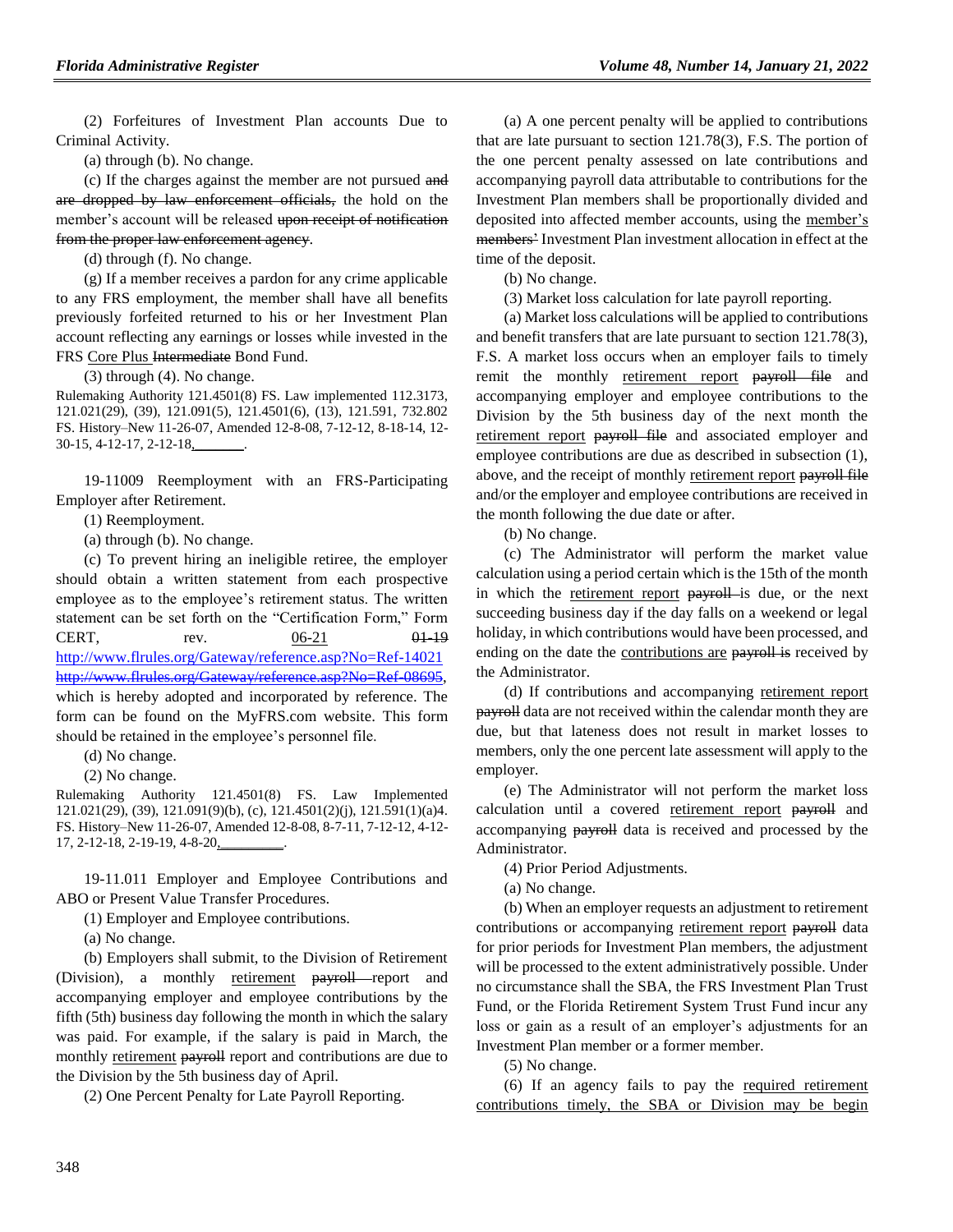collection actions as provided in s. 121.061, F.S. total amount due within 120 calendar days from the date of the Division's invoice, the procedures outlined in the Division's subsection  $60S-3.011(5)$ , F.A.C., shall be applicable.

(7) Federally Mandated Monitoring of Contributions and Annual Salary.

(a) The Investment Plan Administrator will be responsible for monitoring federally mandated contribution limits pursuant to Internal Revenue Code s. 415(c) ("Section 415(c) limitation"). The monitoring of federally mandated contribution limits will only be conducted if the employer has properly reported the applicable annual salary and contributions on the retirement payroll reports submitted each month. The Investment Plan Administrator, the Division or SBA will not be held responsible for a failure to monitor the limits due to the employers' inability or failure to report the necessary data.

(b) through (e). No change.

(f) Employers shall be responsible for providing all financial and retirement payroll data which the Investment Plan Administrator or its agent must use to determine whether or not the 415(c) limitation has been exceeded.

(g) through (k). No change.

(8) through (9). No change.

(10) Asset Transfer and True-Up Procedures for Newlyhired Employees with Previous FRS Service.

(a) For members who elect to enroll in the FRS Investment Plan who have prior FRS credible service, the Division shall calculate the amount of the member's ABO or present value of the Pension Plan benefit. This amount shall be transferred to the member's Investment Plan account and shall be allocated to each investment product selected by the member or and if no allocations were provided by the member, then to an ageappropriate retirement date fund.

(b) through (h). No change.

Rulemaking Authority 121.78(3)(c), 121.4501(8) FS. Law Implemented 121.71, 121.72, 121.78, 121.4501 FS. History–New 7- 12-12, Amended 12-16-12, 12-30-15, 4-12-17, 2-19-19,

19-11.012 Rollovers or Plan to Plan Transfers to or from the FRS Investment Plan

(1) No change.

(2) A member may not rollover assets into the Investment Plan from the following:

(a) through (b). No change.

(c) Required Minimum Distributions required to be paid to a member who has reached age  $72\,70\,1/2$ ;

(d) through (e). No change.

(3) through (7). No change.

 $(8)(a)$ . No change.

(b) Current members shall use Form IPRO-1, rev. 07/21

07-19, "Employee Rollover Deposit Instructions and Form,"

<http://www.flrules.org/Gateway/reference.asp?No=Ref-14022> http://www.flrules.org/Gateway/reference.asp?No which is hereby adopted and incorporated by reference, to effect rollovers described in this rule.

(c) Current DROP members planning to roll over their DROP accumulation shall use Form IP-DROP-AD-1, "FRS Investment Plan DROP Accumulation Direct Rollover Form for Current DROP Members," rev.  $07/21$   $07-19$ , <http://www.flrules.org/Gateway/reference.asp?No=Ref-14023> [http://www.flrules.org/Gateway/reference.asp?No=Ref-08696,](http://www.flrules.org/Gateway/reference.asp?No=Ref-08696) which hereby is adopted and incorporated by reference, to effect rollovers described in this rule.

(d) Former DROP members shall use Form IP-DROP-RO-1, "DROP Direct Rollover Form for Former DROP Members," rev.  $\frac{07/21}{97}$  07.19, [http://www.flrules.org/Gateway/reference.asp?No=Ref-14024,](http://www.flrules.org/Gateway/reference.asp?No=Ref-14024) [http://www.flrules.org/Gateway/reference.asp?No=Ref-08697,](http://www.flrules.org/Gateway/reference.asp?No=Ref-08697) which hereby is adopted and incorporated by reference, to effect rollovers described in this rule.

(e) No change.

(9) through (12). No change.

(13)(a) An Investment Plan member electing to transfer to the Pension Plan and who has an excess balance remaining in the Investment Plan account after satisfying any required Pension Plan buy-in amounts, may elect to use all or part of that remaining balance to purchase service credit in the Pension Plan. The member will need to complete Form PRO-2, "Pre-tax Direct Rollover/Transfer Form," rev. 10-10, [http://www.flrules.org/Gateway/reference.asp?No=Ref-01184,](http://www.flrules.org/Gateway/reference.asp?No=Ref-01184) which hereby is adopted and incorporated by reference, to effect this purchase. This form is available in paper form and may be obtained by calling the toll-free MyFRS Financial Guidance Line at 1(866)446-9377, Option 4 (TRS 711), Monday through Friday, except holidays, 8:00 9:00 a.m. to 6:00 8:00 p.m. (Eastern Time), except holidays.

(b) through (e). No change.

Rulemaking Authority 121.4501(8), (5)(e) FS. Law Implemented 121.4501(4)(g)5., (5)(e), (21), 121.591 FS. History–New 7-12-12, Amended 12-16-12, 10-15-13, 1-28-14, 8-18-14, 12-30-15, 4-12-17, 2-12-18, 2-19-19,

19-11.013 FRS Investment Plan Self-Directed Brokerage Account.

(1) An Investment Plan member meeting certain criteria may transfer assets from the member's Investment Plan primary investment account to a self-directed brokerage account ("SDBA") in order to be able to access additional investment opportunities beyond the primary investment funds offered under the Investment Plan.

(a) through (d). No change.

(e) The member is subject to the following fees, transaction changes, expenses: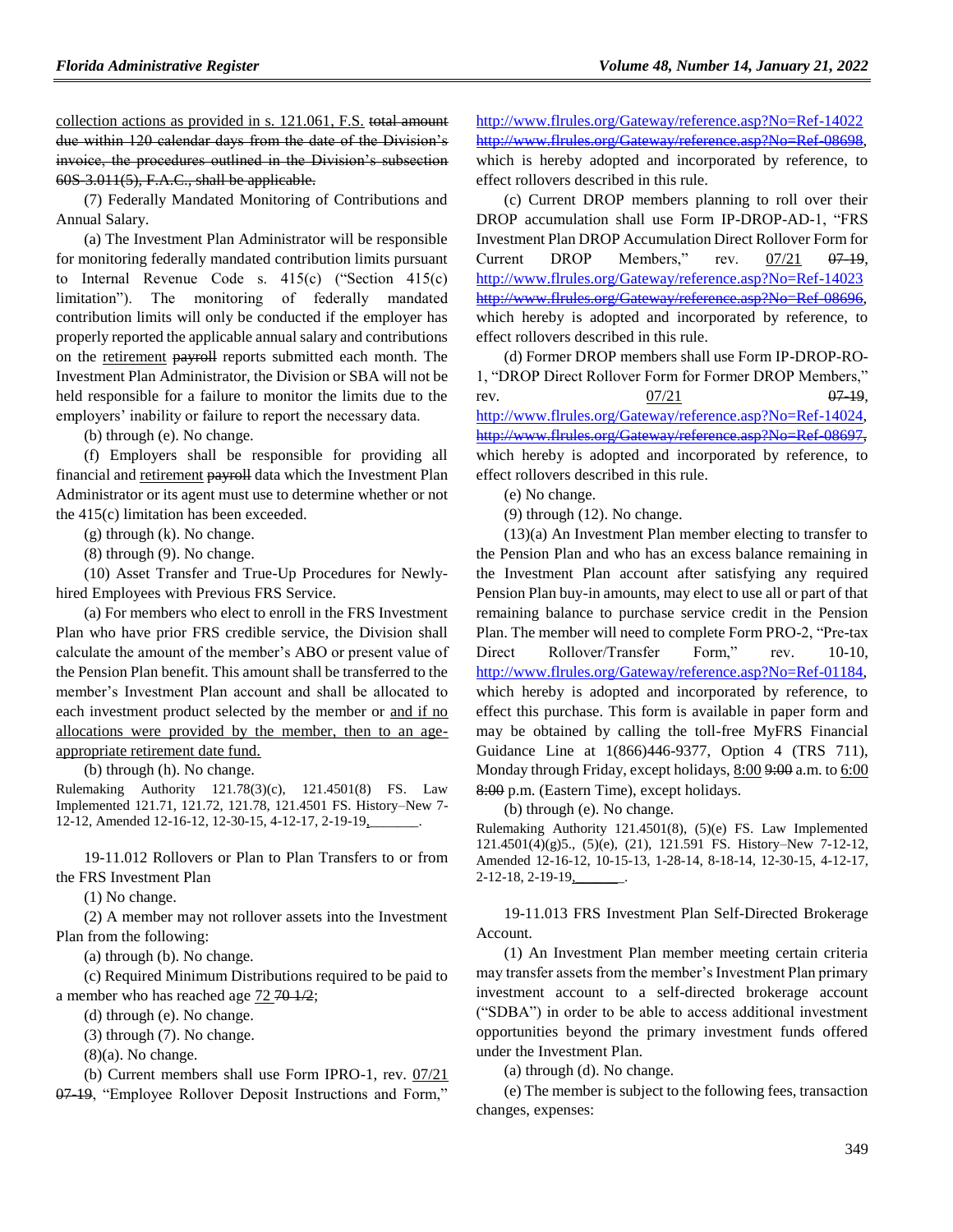1. An annual administrative fee of \$25.00 (\$6.25 quarterly) for participating in the SDBA. This fee will be deducted from the member's primary investment account for each quarter the member maintains a balance in the SDBA. This fee is in addition to all applicable commissions, sales charges and transaction fees. This fee is deducted pro rata across the member's Investment Plan primary funds.

2. through 3. are renumbered. 1. through 2. No change.

(2)(a) The investment options offered through the SDBA have not been reviewed by the State Board of Administration (SBA) for suitability for the member. The member is solely responsible for determining the appropriateness of any investments in the SDBA.

(b) through (f). No Change.

(g) Investment options not permitted within the SDBA include the following:

1. through 7. No Change.

8. Master Limited Partnerships (MLPs)

9. Commodity ETFs (subject to UBIT)

8. through 11. are renumbered. 10. through 12. No Change. (3) through (6). No Change.

Rulemaking Authority 121.4501(8), (5)(e) FS. Law Implemented 121.4501(8), (9), (10), (11), (12), (13), (14), (15) FS. History–New 6- 5-14, 12-30-15, 4-12-17, 2-12-18, \_\_\_\_\_\_.

NAME OF PERSON ORIGINATING PROPOSED RULE: Daniel Beard, Office of Defined Contribution Programs.

NAME OF AGENCY HEAD WHO APPROVED THE PROPOSED RULE: Trustees of the State Board of Administration.

DATE PROPOSED RULE APPROVED BY AGENCY HEAD: December 20, 2021

DATE NOTICE OF PROPOSED RULE DEVELOPMENT PUBLISHED IN FAR: November 19, 2021, Vol. 47/225.

#### **[STATE BOARD OF ADMINISTRATION](https://www.flrules.org/gateway/department.asp?id=19)**

 $RUIENOS$ . RULE TITLES.

| 19-13.002 | Roles and Responsibilities of Division of |  |  |
|-----------|-------------------------------------------|--|--|
|           | Retirement within the Department of       |  |  |
|           | <b>Management Services</b>                |  |  |
| $\cdots$  | .<br>$\sim$ $ \sim$ $\sim$ $-$            |  |  |

[19-13.004](https://www.flrules.org/gateway/ruleNo.asp?id=19-13.004) Role and Responsibilities of Third Party Vendors

PURPOSE AND EFFECT: To indicate that the Division of Retirement will handle the collection and processing of employee retirement contributions and data, instead of payroll contributions and data; to indicate third party vendors will rebalance retirement date funds and multi-manager funds; to indicate that third party vendors also will provide a read-only website so that Investment Plan members can access check advices and print copies of their IRS Forms 1099-R; and to state that third party vendors will provide data breach response

SUMMARY: To make editorial revisions for clarification; to update the services provided by the Division of Management Services and Third Party Vendors. There are no other rules incorporating this amended rule. The proposed amendment does not have an impact on any other rules. Legislative ratification of the rule amendment is not required.

## SUMMARY OF STATEMENT OF ESTIMATED REGULATORY COSTS AND LEGISLATIVE RATIFICATION:

The Agency has determined that this will not have an adverse impact on small business or likely increase directly or indirectly regulatory costs in excess of \$200,000 in the aggregate within one year after the implementation of the rule. A SERC has not been prepared by the Agency.

The Agency has determined that the proposed rule is not expected to require legislative ratification based on the statement of estimated regulatory costs or if no SERC is required, the information expressly relied upon and described herein: Based on its analysis of the rule amendments and incorporated materials, as well as the fact that it is not a regulatory agency, the State Board of Administration has determined that the rules do not meet the statutory threshold for ratification by the legislature. There will be no impact on economic growth, job creation or employment, private-sector investment, or business competitiveness, and no increase in regulatory costs resulting from the proposed rule amendments. Any person who wishes to provide information regarding a statement of estimated regulatory costs, or provide a proposal for a lower cost regulatory alternative must do so in writing within 21 days of this notice.

RULEMAKING AUTHORITY: [121.4501\(8\),](https://www.flrules.org/gateway/statute.asp?id=121.4501(8)) [215.52 FS.](https://www.flrules.org/gateway/statute.asp?id=%20215.52%20FS.)

LAW IMPLEMENTED: [112.3173,](https://www.flrules.org/gateway/statute.asp?id=112.3173) [121.091\(5\),](https://www.flrules.org/gateway/statute.asp?id=%20121.091(5)) [121.4501\(4\),](https://www.flrules.org/gateway/statute.asp?id=%20121.4501(4)) (8), (9), (10) FS.

IF REQUESTED WITHIN 21 DAYS OF THE DATE OF THIS NOTICE, A HEARING WILL BE HELD AT THE DATE, TIME AND PLACE SHOWN BELOW (IF NOT REQUESTED, THIS HEARING WILL NOT BE HELD):

DATE AND TIME: Monday, February 14, 2022, 9:00 a.m. - 11:00 a.m.

PLACE: Hermitage Room, the Hermitage Centre, 1801 Hermitage Blvd., Tallahassee, Florida 32308,

Pursuant to the provisions of the Americans with Disabilities Act, any person requiring special accommodations to participate in this workshop/meeting is asked to advise the agency at least 5 days before the workshop/meeting by contacting: Tina Joanos, Agency Clerk, Office of the General Counsel, State Board of Administration, 1801 Hermitage Blvd., Tallahassee, Florida 32308, (850)413-1197, tina.joanos@sbafla.com. If you are hearing or speech impaired, please contact the agency using the Florida Relay Service, 1(800)955-8771 (TDD) or 1(800)955-8770 (Voice).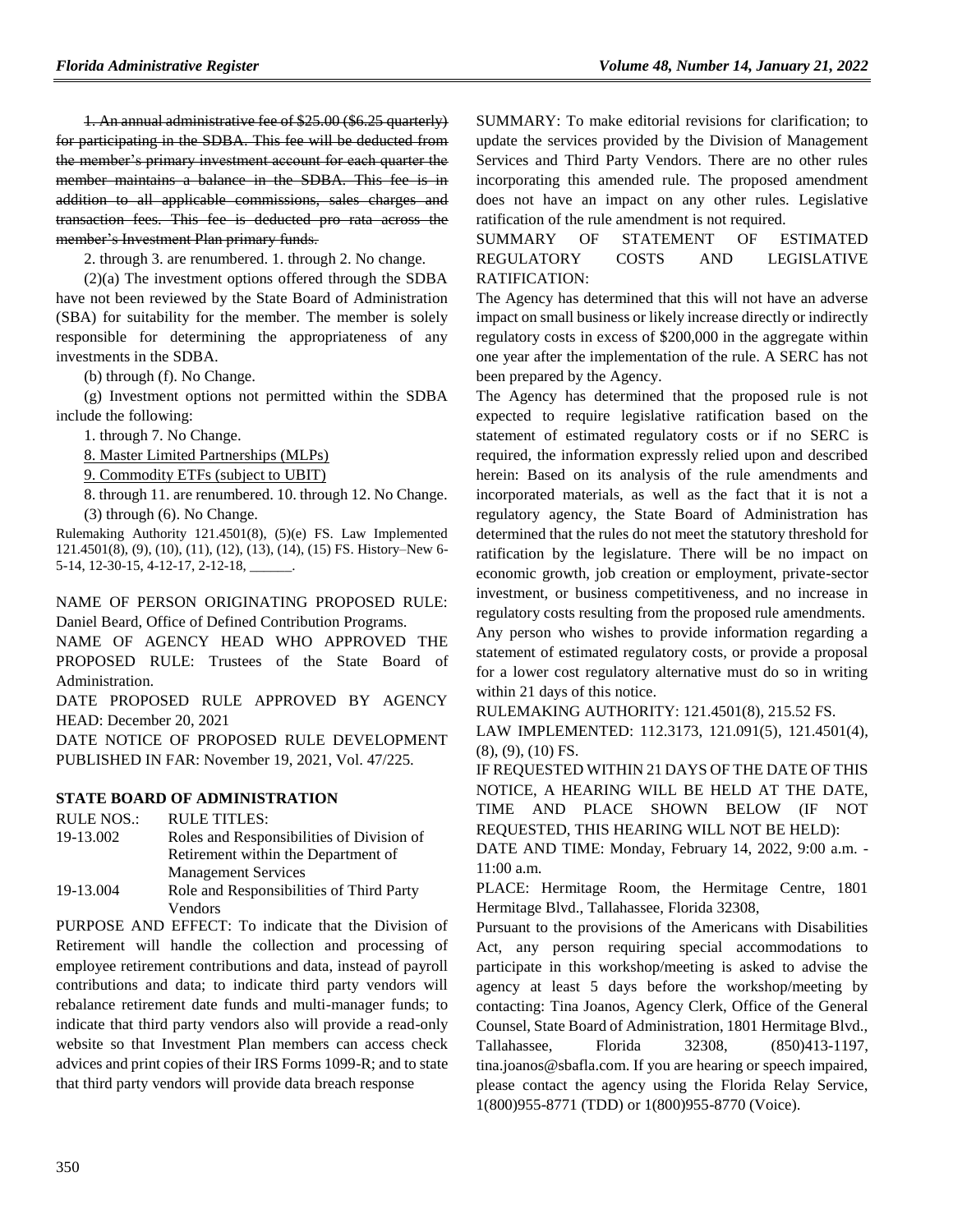THE PERSON TO BE CONTACTED REGARDING THE PROPOSED RULE IS: Ruth A. Smith, Assistant General Counsel, State Board of Administration, 1801 Hermitage Blvd., Tallahassee, Florida 32308, (850)413-1182, ruth.smith@sbafla.com.

#### THE FULL TEXT OF THE PROPOSED RULE IS:

19-13.002 Roles and Responsibilities of the Division of Retirement within the Department of Management Services.

(1) The Division of Retirement (Division) within the Department of Management Services provides the following administrative services, in accordance with Section 121.4501(8)(a)1., F.S.:

(a) No change.

(b) Collect and process employer and employee retirement payroll contributions and retirement payroll-related data, including monitoring salary limits imposed by the Internal Revenue Service;

(c) Forward employer and employee retirement payroll contributions and retirement payroll-related data to the Investment Plan Administrator, including date of termination and leave of absence indicators, if available;

(d) Calculate members' Pension Plan benefits benefit, calculate the accumulated benefit obligation and calculate any buy-back amount for those members who elected the Investment Plan but subsequently elect to return to the Pension Plan;

(e) through (j). No change.

(2) This rule is in effect for five years from its effective date.

Rulemaking Authority 121.4501(8) FS. Law Implemented 112.3173, 121.091(5), 121.4501(8), (10) FS. History–New 10-21-04, Amended 10-25-07, 7-12-12, 12-16-12, 1-18-17, 2-12-18\_\_\_\_\_\_\_.

19-13.004 Role and Responsibilities of Third Party Vendors.

(1) The Investment Plan Administrator (Administrator) provides administrative services in the operation of the Florida Retirement System (FRS) Investment Plan other than those provided by the Division of Retirement within the Department of Management Services (Division) as set forth in Rule 19- 13.002, F.A.C. The Administrator also provides enrollment processing for the FRS. Other administrative services are provided by the Division. Those services are described in Rule 19-13.002, F.A.C. The Administrator's primary duties and responsibilities are to:

(a) No change.

(b) Process new employee enrollments into the Pension Plan or Investment Plan and to process existing employee enrollments, via the exercise of the employees' 2nd Election,

pursuant to Section 121.4501(4)(e), F.S., into either FRS plan, pursuant to Section 121.4501(4);

(c) through (j). No change.

(k) Provide quarterly or annual statements to Investment Plan members;

(l) through (p). No change.

(2) Multiple providers furnish educational services.

(a) Financial information and guidance will be provided by a vendor via internet. One internet will furnish providers will furnishes internet financial information and guidance. More specifically, this provider posts technical education content and provide the following services digitally on the internet:

(1) through (4). No change.

(b) An Another education provider will furnish furnishes one-on-one employee and employer education and counseling. More specifically, the provider:

(1) through (3). No change

(c) No change.

(d) An Another education provider will focus focuses on the MyFRS.com MyFRS website. This provider coordinates software application integration and the design and content of the MyFRS.com MyFRS website among the other educational service providers, the Administrator, the Division, and the SBA.

(3) Multiple providers hired by the SBA furnish the investment options for Investment Plan members. Section 121.4501, F.S., is generally constructed as an unbundled architecture, meaning that neither the Administrator nor the education providers are permitted to offer investment products, and as a consequence, the SBA has hired multiple institutional investment managers and providers of mutual funds. Some of the providers are unbundled institutional investment managers, which manage assets in a particular asset class and in a particular style, and which are responsible solely for money management, either as a separate account or collective trusts. Other providers are bundled providers which provide mutual funds or investment options in collective trusts which are their own funds or funds contracted for or from another money management group. Each investment manager:

(a) through (c). No change.

(4) No Change.

(5) The custodian, hired by the SBA pursuant to Section 121.4501(8), F.S., is required to do the following:

(a) through (g). No change.

(h) Determine the value of assets; and,

(i) Calculate rates of return of investment products;,

(j) Automatically re-balance the retirement date funds and multi-manager funds as directed by the SBA; and

(k) Provide a read-only website for Investment Plan members to access check advices and print copies of their 1099R forms.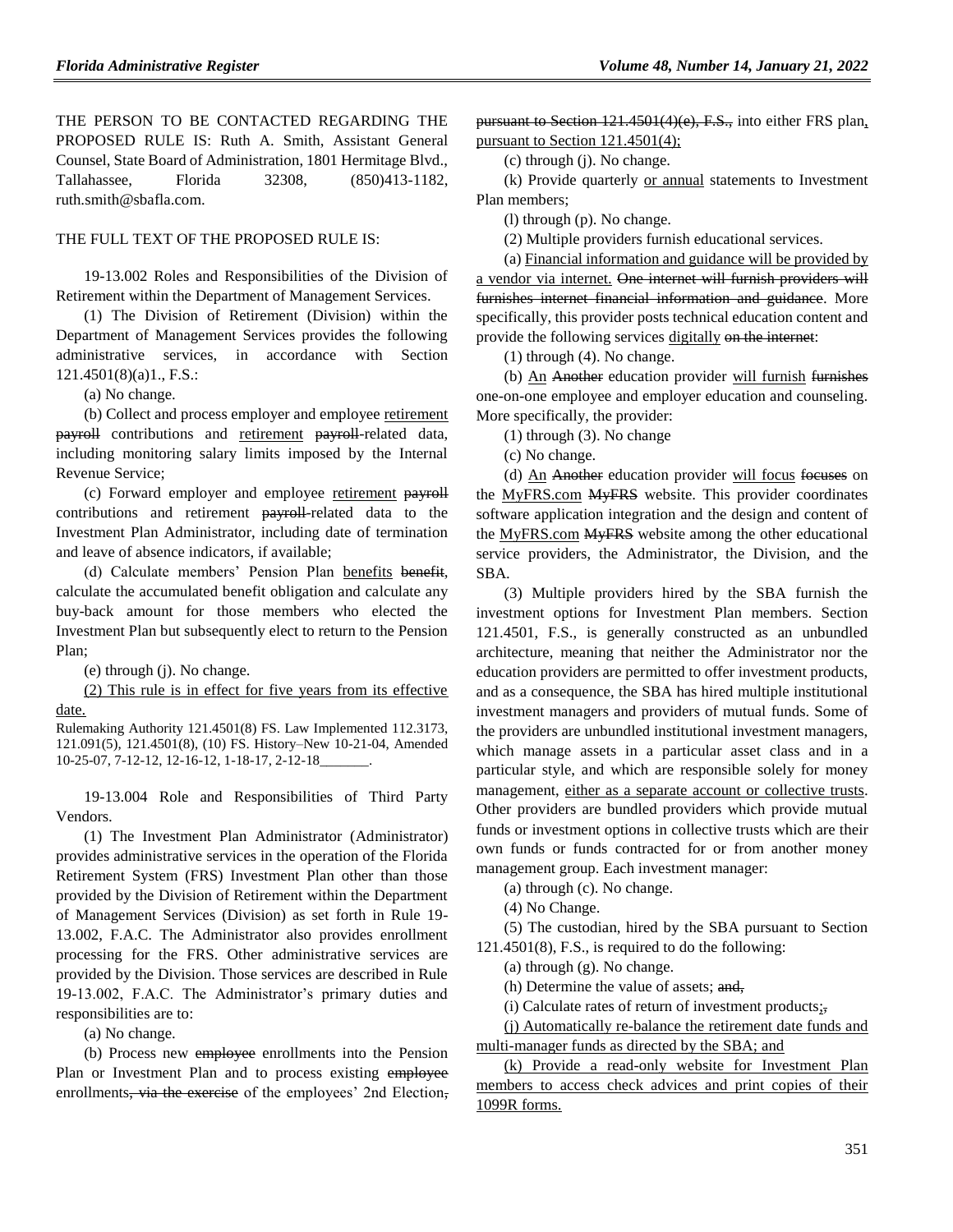(6) Miscellaneous consultants have been hired by the SBA to assist the SBA in the operations of the Investment Plan. Their responsibilities may include, but are not limited to, the following:

(a) through (f). No Change.

(g) Assisting in developing and implementing investment product manager monitoring guidelines; and,

(h) Making recommendations for retention and termination of investment product providers; and

(i) Provide breach response services to the Investment Plan.

(7) This rule is in effect for five years from its effective date.

Rulemaking Authority 121.4501(8) FS. Law Implemented 121.4501(4), (8)(b), (e)1., (9)(a), (10) FS. History–New 10-21-04, Amended 7-12-12, 12-16-12, 12-30-15, 1-18-17,

NAME OF PERSON ORIGINATING PROPOSED RULE: Daniel Beard, Office of Defined Contribution Programs.

NAME OF AGENCY HEAD WHO APPROVED THE PROPOSED RULE: Trustees of the State Board of Administration.

DATE PROPOSED RULE APPROVED BY AGENCY HEAD: December 20, 2021

DATE NOTICE OF PROPOSED RULE DEVELOPMENT PUBLISHED IN FAR: November 19, 2021, Vol. 47/225.

# **[DEPARTMENT OF BUSINESS AND PROFESSIONAL](https://www.flrules.org/gateway/department.asp?id=61)  [REGULATION](https://www.flrules.org/gateway/department.asp?id=61)**

# **[Board of Pilot Commissioners](https://www.flrules.org/gateway/organization.asp?id=266)**

RULE NO.: RULE TITLE: [61G14-22.012](https://www.flrules.org/gateway/ruleNo.asp?id=61G14-22.012) Determination of Disputed Issues of

Material Fact; Formal or Informal Hearings PURPOSE AND EFFECT: The rule was invalidated in DOAH

Case No. 14-5036, therefore, it is being repealed.

SUMMARY: The rule is being repealed.

SUMMARY OF STATEMENT OF ESTIMATED REGULATORY COSTS AND LEGISLATIVE RATIFICATION:

The Agency has determined that this will not have an adverse impact on small business or likely increase directly or indirectly regulatory costs in excess of \$200,000 in the aggregate within one year after the implementation of the rule. A SERC has not been prepared by the Agency.

The Agency has determined that the proposed rule is not expected to require legislative ratification based on the statement of estimated regulatory costs or if no SERC is required, the information expressly relied upon and described herein: During discussion of the economic impact of this rule at its Board meeting, the Board determined that there was no reason to believe the amendment would increase costs and that a Statement of Estimated Regulatory Costs (SERC) was not

necessary and that the rule will not require ratification by the Legislature. No person or interested party submitted additional information regarding the economic impact at that time.

Any person who wishes to provide information regarding a statement of estimated regulatory costs, or provide a proposal for a lower cost regulatory alternative must do so in writing within 21 days of this notice.

RULEMAKING AUTHORITY: [310.151\(1\)\(c\) FS.](https://www.flrules.org/gateway/statute.asp?id=310.151(1)(c)%20FS.)

LAW IMPLEMENTED: [310.151,](https://www.flrules.org/gateway/statute.asp?id=310.151) [120.57 FS.](https://www.flrules.org/gateway/statute.asp?id=%20120.57%20FS.)

IF REQUESTED WITHIN 21 DAYS OF THE DATE OF THIS NOTICE, A HEARING WILL BE SCHEDULED AND ANNOUNCED IN THE FAR.

THE PERSON TO BE CONTACTED REGARDING THE PROPOSED RULE IS: Amanda Ackerman, Executive Director, Board of Pilot Commissioners, 2601 Blair Stone Road, Tallahassee, FL 32399-0790.

THE FULL TEXT OF THE PROPOSED RULE IS:

61G14-22.012 Determination of Disputed Issues of Material Fact; Formal or Informal Hearings.

Rulemaking Authority 310.151(1)(c) FS. Law Implemented 310.151, 120.57 FS. History–New 8-8-95, Amended 10-14-97, Formerly 61E13-2.012, Repealed .

NAME OF PERSON ORIGINATING PROPOSED RULE: Pilotage Rate Review Committee

NAME OF AGENCY HEAD WHO APPROVED THE PROPOSED RULE: Pilotage Rate Review Committee DATE PROPOSED RULE APPROVED BY AGENCY HEAD: July 18, 2016

# Section III

Notice of Changes, Corrections and **Withdrawals** 

### **[DEPARTMENT OF BUSINESS AND PROFESSIONAL](https://www.flrules.org/gateway/department.asp?id=61)  [REGULATION](https://www.flrules.org/gateway/department.asp?id=61)**

**[Division of Alcoholic Beverages and Tobacco](https://www.flrules.org/gateway/organization.asp?id=247)**

| RULE NO.: | RULE TITLE:            |
|-----------|------------------------|
| 61A-4.009 | <b>Monthly Reports</b> |
|           | NOTICE OF CHANGE       |

Notice is hereby given that the following changes have been made to the proposed rule in accordance with subparagraph 120.54(3)(d)1., F.S., published in Vol. 47 No. 198, October 12, 2021 issue of the Florida Administrative Register.

61A-4.009 Monthly Reports.

(1) No change.

(2) The required monthly reports listed in subsection (1) above and the appropriate excise taxes shall be deemed to be filed in a timely manner when the Division receives the report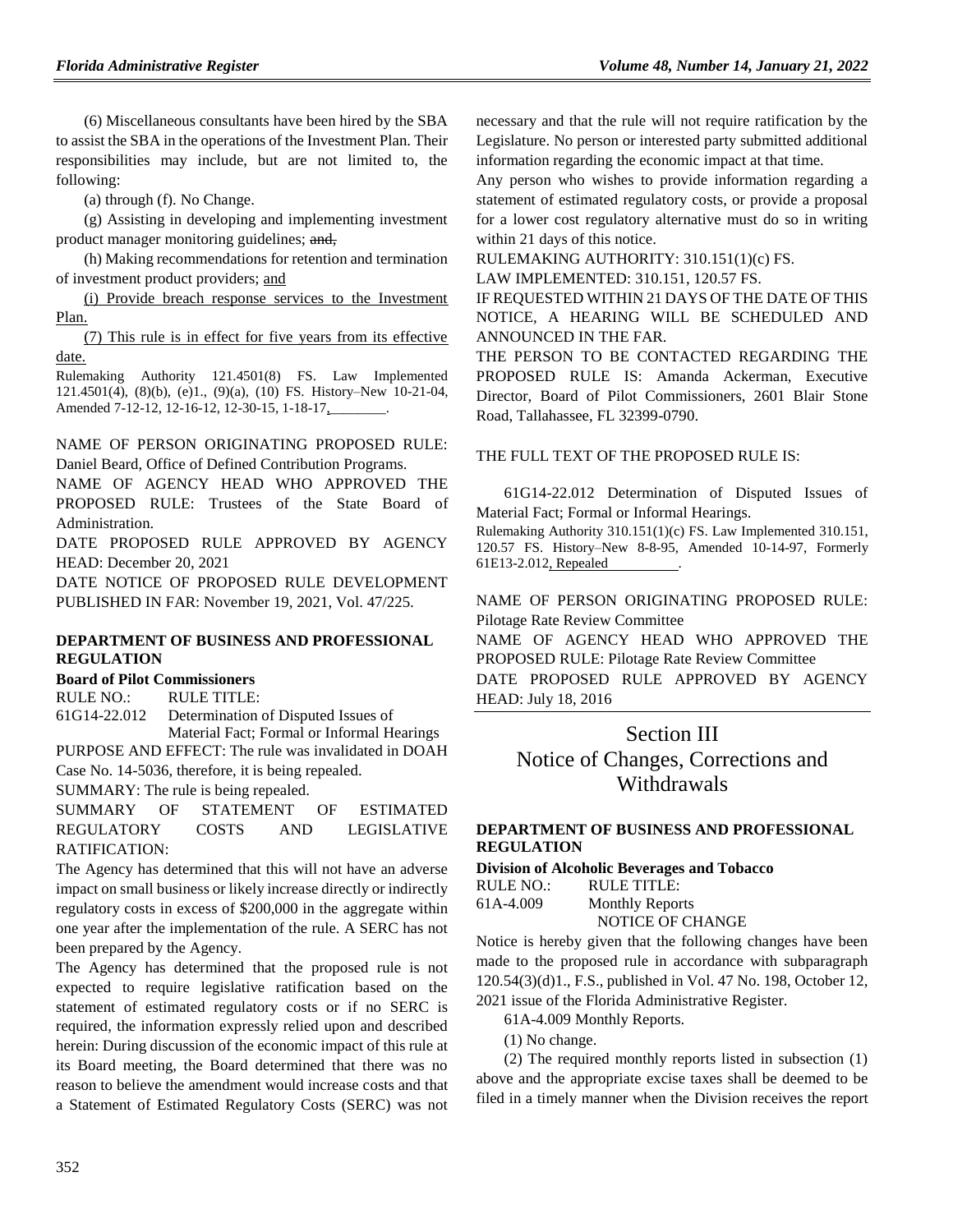and remittance are received in the Divison's Electronic Data Submission (EDS) System by 11:59PM on the 10th day of the month, or in those cases where the 10th falls on a Saturday, Sunday or legal holiday, monthly reports and remittances shall be accepted as timely filed if submitted to the Division on or before 11:59PM on the following business day which is neither a Saturday, Sunday or legal holiday. As used in this rule, the term "legal holiday" refers to the same days designated in Section 110.117, F.S.

(3) No change.

Rulemaking Authority 561.11, 563.09(10), 564.06(9), 565.03(8), 565.12(4) FS. Law Implemented 561.111, 561.221(3)(b), 561.49, 561.50, 561.55, 561.111 562.15, 563.05, 563.07, 563.09(6), 564.06, 565.03(5), 565.12, 565.13 FS. History–Repromulgated 12-19-74, Formerly 7A-4.09, Amended 8-20-87, Formerly 7A-4.009, Amended MM-DD-YY.

Summary of changes to forms:

Transaction drop down list options shown on page 4 of Form DBPR ABT 4000A-100, Alcoholic Beverage Distributor's Monthly Report

Form effective date updated to date of rule adoption, new final page added describing process to submit excise taxes to the following forms:

Form DBPR ABT 4000A-100, Alcoholic Beverage Distributor's Monthly Report

Form DBPR ABT 4000A-110, Liquor Distiller's and Rectifier's Monthly Report

Form DBPR ABT 4000A-110CD, Craft Distillery Monthly Report

Form DBPR ABT 4000A-125, Beverages Shipped To/Within Florida Monthly Report

Form DBPR ABT 4000A-130, Vendor's Malt Manufacturing Monthly Report

Form DBPR ABT 4000A-135, Beer Manufacturer's Monthly Report

Form DBPR ABT 4000A-140DW, Domestic Wine Manufacturer's Monthly Report

Form DBPR ABT 4000A-140IW, Imported Wine Manufacturer's Monthly Report

To view the updated forms that include the changes described above see the "Notices of Development of Rulemaking and Notice of Meeting/Workshop Hearing" tab here:

http://www.myfloridalicense.com/DBPR/alcoholic-

beverages-and-tobacco/news-and-notices/#1494269355377 e59e63d4-8831

> Section IV Emergency Rules

> > NONE

# Section V Petitions and Dispositions Regarding Rule Variance or Waiver

#### [WATER MANAGEMENT DISTRICTS](https://www.flrules.org/gateway/department.asp?id=40)

[Southwest Florida Water Management District](https://www.flrules.org/gateway/organization.asp?id=123)

RULE NO.: RULE TITLE:

[40D-22.201](https://www.flrules.org/gateway/ruleNo.asp?id=40D-22.201) Year-Round Water Conservation Measures

The Southwest Florida Water Management District hereby gives notice: that on January 20, 2022, the Southwest Florida Water Management District has issued an order granting a variance.

Petitioner's Name: River Plantation Homeowners Association, Inc.- File Tracking No. 22-4344

Date Petition Filed: November 6, 2021

Rule No.: 40D-22.201, F.A.C.

Nature of the rule for which variance or waiver was sought: Lawn and landscape irrigation

Date Petition Published in the Florida Administrative Register November 16, 2021

General Basis for Agency Decision: Petitioner demonstrated substantial hardship and proposed an alternative means of achieving the purpose of the statute implemented by the rule.

A copy of the Order or additional information may be obtained by contacting: Talia Paolillo, 7601 US Highway 301, Tampa, Florida 33637, 1(813)985-7481 x. 6117, water.variances@watermatters.org. (T2021050-2).

#### [DEPARTMENT OF MANAGEMENT SERVICES](https://www.flrules.org/gateway/department.asp?id=60)

[Public Employees Relations Commission](https://www.flrules.org/gateway/organization.asp?id=502)

RULE NO.: RULE TITLE:

[60CC-4.002](https://www.flrules.org/gateway/ruleNo.asp?id=60CC-4.002) Ratification by Members of Bargaining Unit

NOTICE IS HEREBY GIVEN that on January 18, 2022, the Public Employees Relations Commission, received a petition for variance from Rule 60CC-4.002, F.A.C., filed by Nelly Henjes, Nancy Velardi, the Pinellas Classroom Teachers Association, and the Pinellas Educational Support Personnel Association, FTP-NEA, to conduct all aspects of a ratification election electronically. The petition was assigned Case No. MS-2022-002. Any interested person may submit written comments on this petition within 5 days of publication of this notice by mail to Commission Clerk, Public Employees Relations Commission, 4708 Capital Circle Northwest, Suite 300, Tallahassee, Florida 32303-7256 or by facsimile to (850) 488- 9704.

A copy of the Petition for Variance or Waiver may be obtained by contacting: The Clerk, Public Employees Relations Commission, 4708 Capital Circle Northwest, Suite 300, Tallahassee, Florida 32303-7256 or by email to Barry.Dunn@perc.myflorida.com.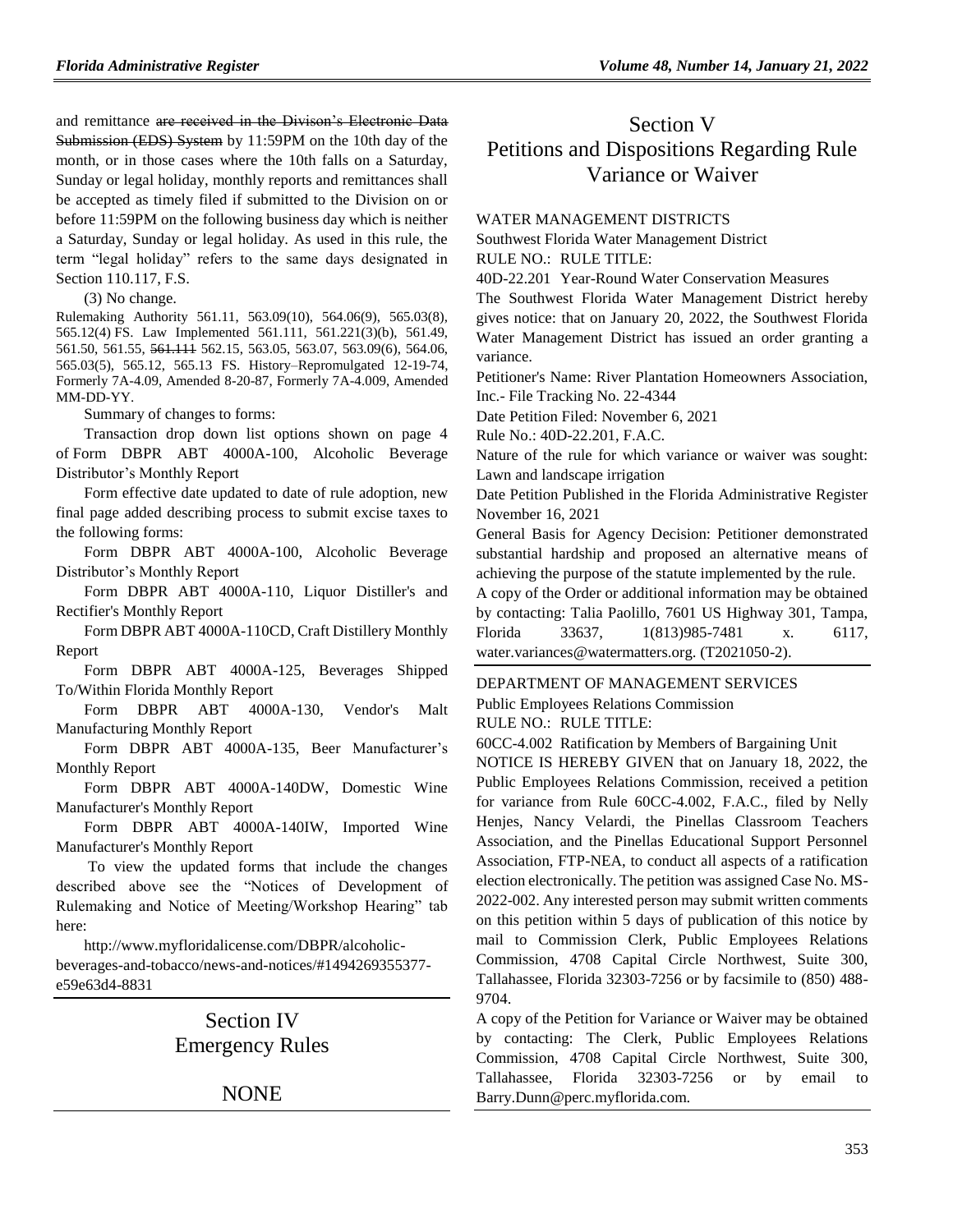### [DEPARTMENT OF MANAGEMENT SERVICES](https://www.flrules.org/gateway/department.asp?id=60)

[Public Employees Relations Commission](https://www.flrules.org/gateway/organization.asp?id=502) RULE NO.: RULE TITLE:

[60CC-4.002](https://www.flrules.org/gateway/ruleNo.asp?id=60CC-4.002) Ratification by Members of Bargaining Unit

NOTICE IS HEREBY GIVEN that on January 18, 2022, the Public Employees Relations Commission, received a petition for variance from Rule 60CC-4.002, F.A.C., filed by Carlos Crispin and the Association of Non-Instructional Personnel of Seminole County Board of Public Instruction, Inc., to conduct all aspects of a ratification election electronically. The petition was assigned Case No. MS-2022-003. Any interested person may submit written comments on this petition within 5 days of publication of this notice by mail to Commission Clerk, Public Employees Relations Commission, 4708 Capital Circle Northwest, Suite 300, Tallahassee, Florida 32303-7256 or by facsimile to (850) 488-9704.

A copy of the Petition for Variance or Waiver may be obtained by contacting: The Clerk, Public Employees Relations Commission, 4708 Capital Circle Northwest, Suite 300, Tallahassee, Florida 32303-7256 or by email to Barry.Dunn@perc.myflorida.com.

#### [DEPARTMENT OF MANAGEMENT SERVICES](https://www.flrules.org/gateway/department.asp?id=60) [Public Employees Relations Commission](https://www.flrules.org/gateway/organization.asp?id=502)

RULE NO.: RULE TITLE:

[60CC-4.002:](https://www.flrules.org/gateway/ruleNo.asp?id=60CC-4.002) Ratification by Members of Bargaining Unit NOTICE IS HEREBY GIVEN that on January 18, 2022, the Public Employees Relations Commission, received a petition for variance from Rule 60CC-4.002, F.A.C., filed by Dan Smith and the Seminole Education Association, Inc., to conduct all aspects of a ratification election electronically. The petition was assigned Case No. MS-2022-004. Any interested person may submit written comments on this petition within 5 days of publication of this notice by mail to Commission Clerk, Public Employees Relations Commission, 4708 Capital Circle Northwest, Suite 300, Tallahassee, Florida 32303-7256 or by facsimile to (850) 488-9704.

A copy of the Petition for Variance or Waiver may be obtained by contacting: The Clerk, Public Employees Relations Commission, 4708 Capital Circle Northwest, Suite 300, Tallahassee, Florida 32303-7256 or by email to Barry.Dunn@perc.myflorida.com.

## [DEPARTMENT OF MANAGEMENT SERVICES](https://www.flrules.org/gateway/department.asp?id=60) [Public Employees Relations Commission](https://www.flrules.org/gateway/organization.asp?id=502) RULE NO.: RULE TITLE:

[60CC-4.002](https://www.flrules.org/gateway/ruleNo.asp?id=60CC-4.002) Ratification by Members of Bargaining Unit

NOTICE IS HEREBY GIVEN that on January 18, 2022, the Public Employees Relations Commission, received a petition for variance from Rule 60CC-4.002, F.A.C., filed by Rosie Guerrido and the Seminole Education Clerical Association to conduct all aspects of a ratification election electronically. The petition was assigned Case No. MS-2022-005. Any interested person may submit written comments on this petition within 5 days of publication of this notice by mail to Commission Clerk, Public Employees Relations Commission, 4708 Capital Circle Northwest, Suite 300, Tallahassee, Florida 32303-7256 or by facsimile to (850) 488-9704.

A copy of the Petition for Variance or Waiver may be obtained by contacting: The Clerk, Public Employees Relations Commission, 4708 Capital Circle Northwest, Suite 300, Tallahassee, Florida 32303-7256 or by email to Barry.Dunn@perc.myflorida.com.

#### [DEPARTMENT OF MANAGEMENT SERVICES](https://www.flrules.org/gateway/department.asp?id=60)

Public Employees [Relations Commission](https://www.flrules.org/gateway/organization.asp?id=502)

RULE NO.: RULE TITLE:

[60CC-4.002](https://www.flrules.org/gateway/ruleNo.asp?id=60CC-4.002) Ratification by Members of Bargaining Unit

NOTICE IS HEREBY GIVEN that on January 18, 2022, the Public Employees Relations Commission, received a petition for variance from Rule 60CC-4.002, F.A.C., filed by Chonta Henderson and the Seminole County School Bus Drivers Association, Inc., to conduct all aspects of a ratification election electronically. The petition was assigned Case No. MS-2022- 006. Any interested person may submit written comments on this petition within 5 days of publication of this notice by mail to Commission Clerk, Public Employees Relations Commission, 4708 Capital Circle Northwest, Suite 300, Tallahassee, Florida 32303-7256 or by facsimile to (850) 488- 9704.

A copy of the Petition for Variance or Waiver may be obtained by contacting: The Clerk, Public Employees Relations Commission, 4708 Capital Circle Northwest, Suite 300, Tallahassee, Florida 32303-7256 or by email to Barry.Dunn@perc.myflorida.com.

## [DEPARTMENT OF MANAGEMENT SERVICES](https://www.flrules.org/gateway/department.asp?id=60) [Public Employees Relations Commission](https://www.flrules.org/gateway/organization.asp?id=502) RULE NO.: RULE TITLE:

[60CC-4.002](https://www.flrules.org/gateway/ruleNo.asp?id=60CC-4.002) Ratification by Members of Bargaining Unit

NOTICE IS HEREBY GIVEN that on January 19, 2022, the Public Employees Relations Commission, received a petition for variance from Rule 60CC-4.002, F.A.C., filed by Kathy Smith and Lake County Education Association to conduct all aspects of a ratification election electronically. The petition was assigned Case No. MS-2022-007. Any interested person may submit written comments on this petition within 5 days of publication of this notice by mail to Commission Clerk, Public Employees Relations Commission, 4708 Capital Circle Northwest, Suite 300, Tallahassee, Florida 32303-7256 or by facsimile to (850) 488-9704.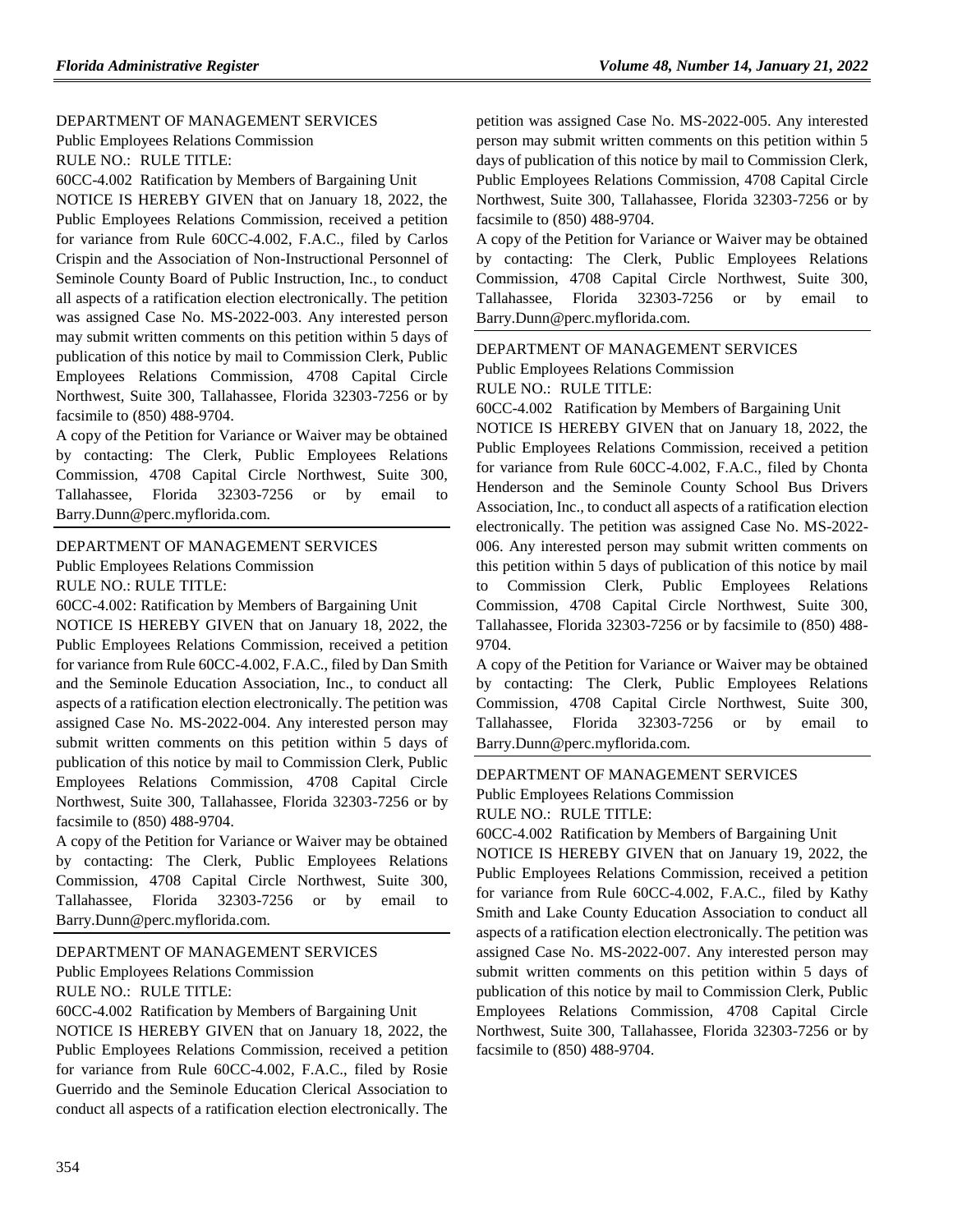A copy of the Petition for Variance or Waiver may be obtained by contacting: The Clerk, Public Employees Relations Commission, 4708 Capital Circle Northwest, Suite 300, Tallahassee, Florida 32303-7256 or by email to Barry.Dunn@perc.myflorida.com.

[DEPARTMENT OF BUSINESS AND PROFESSIONAL](https://www.flrules.org/gateway/department.asp?id=61)  [REGULATION](https://www.flrules.org/gateway/department.asp?id=61)

[Board of Accountancy](https://www.flrules.org/gateway/organization.asp?id=280)

RULE NO.: RULE TITLE:

[61H1-28.0052](https://www.flrules.org/gateway/ruleNo.asp?id=61H1-28.0052) Number of Sittings, and Granting of Credit, Release of Grades and Completion of Examination, Transition Rules

NOTICE IS HEREBY GIVEN that on January 10, 2022, the Board of Accountancy, received a petition for variance or waiver filed by Lai Truong. Petitioner seeks a permanent variance or waiver of paragraph 61H1-28.0052(1)(b), F.A.C., regarding the timeframes with respect to the CPA Examination, which requires that candidates must pass all four sections of the CPA Examination within a rolling eighteen-month period, which begins on the NASBA grade release date for the first test section(s) passed. In the event all four test sections of the CPA Examination are not passed within the rolling eighteen-month period, credit for any test section(s) passed outside the eighteenmonth period will expire and that test section(s) must be retaken. Petitioner is seeking a permanent waiver of paragraph 61H1-28.0052(1)(b), F.A.C. and extend the eighteen-month period to December 17, 2021. Comments on this petition should be filed with the Board of Accountancy within 14 days of publication of this notice.

A copy of the Petition for Variance or Waiver may be obtained by contacting: Roger Scarborough, Division Director, Board of Accountancy, 240 NW 76th Dr., Suite A, Gainesville, Florida 32607, (850)487-1395 or by email Roger.Scarborough@myfloridalicense.com.

### [DEPARTMENT OF HEALTH](https://www.flrules.org/gateway/department.asp?id=64)

[Board of Podiatric Medicine](https://www.flrules.org/gateway/organization.asp?id=309)

NOTICE IS HEREBY GIVEN that on January 11, 2022, the Board of Podiatric Medicine, received a petition for variance or waiver filed by Dr. Allen Lazerson, DPM, FACFAS. Petitioner seeks a permanent variance or waiver of Rule 64B18-17.005, F.A.C., which requires that during the first biennium or within 24 months of initial licensure, whichever ends later, practitioners are required to obtain five (5) hours of continuing education in the subject area of risk management by attending one full day of a meeting of the Board of Podiatric Medicine at which disciplinary hearings are conducted. The practitioner is then exempt from any other continuing education requirements for his or her first renewal except for a 1-hour course on human trafficking and the hours mandated for prevention of medical errors and HIV/AIDS. Petitioner also seeks a waiver from the

rule requirement due to the fact that the Florida Board of Podiatric Medicine currently lacks a quorum and no such disciplinary hearing are being conducted.

Comments on this petition should be filed with the Board of Podiatric Medicine, 4052 Bald Cypress Way, Bin # C08, Tallahassee, Florida 32399-1708, within 14 days of publication of this notice.

A copy of the Petition for Variance or Waiver may be obtained by contacting: Janet Hartman, Executive Director, Board of Podiatric Medicine, 4052 Bald Cypress Way, Bin # C08, Tallahassee, Florida 32399-1708, or by electronic mail-Janet.Hartman@flhealth.gov.

#### [DEPARTMENT OF HEALTH](https://www.flrules.org/gateway/department.asp?id=64)

[Board of Podiatric Medicine](https://www.flrules.org/gateway/organization.asp?id=309)

NOTICE IS HEREBY GIVEN that on January 11, 2022, the Board of Podiatric Medicine, received a petition for variance or waiver filed by Tamara Nemeroff. Petitioner seeks a variance or waiver of Rule 64B18-17.005, F.A.C., which requires that during the first biennium or within 24 months of initial licensure, whichever ends later, practitioners are required to obtain five (5) hours of continuing education in the subject area of risk management by attending one full day of a meeting of the Board of Podiatric Medicine at which disciplinary hearings are conducted. The practitioner is then exempt from any other continuing education requirements for his or her first renewal except for a 1-hour course on human trafficking and the hours mandated for prevention of medical errors and HIV/AIDS. Petitioner also seeks a waiver for the in-person meeting with the Board due to the current health crisis with Covid-19 and the variants.

Comments on this petition should be filed with the Board of Podiatric Medicine, 4052 Bald Cypress Way, Bin # C08, Tallahassee, Florida 32399-1708, within 14 days of publication of this notice.

A copy of the Petition for Variance or Waiver may be obtained by contacting: Janet Hartman, Executive Director, Board of Podiatric Medicine, 4052 Bald Cypress Way, Bin # C08, Tallahassee, Florida 32399-1708, or by electronic mail-Janet.Hartman@flhealth.gov.

# Section VI Notice of Meetings, Workshops and Public **Hearings**

### [DEPARTMENT OF LEGAL AFFAIRS](https://www.flrules.org/gateway/department.asp?id=2)

The Services and Resources Committee of the Statewide Council on Human Trafficking announces a public meeting to which all persons are invited.

DATE AND TIME: Monday, January 24, 2022, 10:30 a.m. until conclusion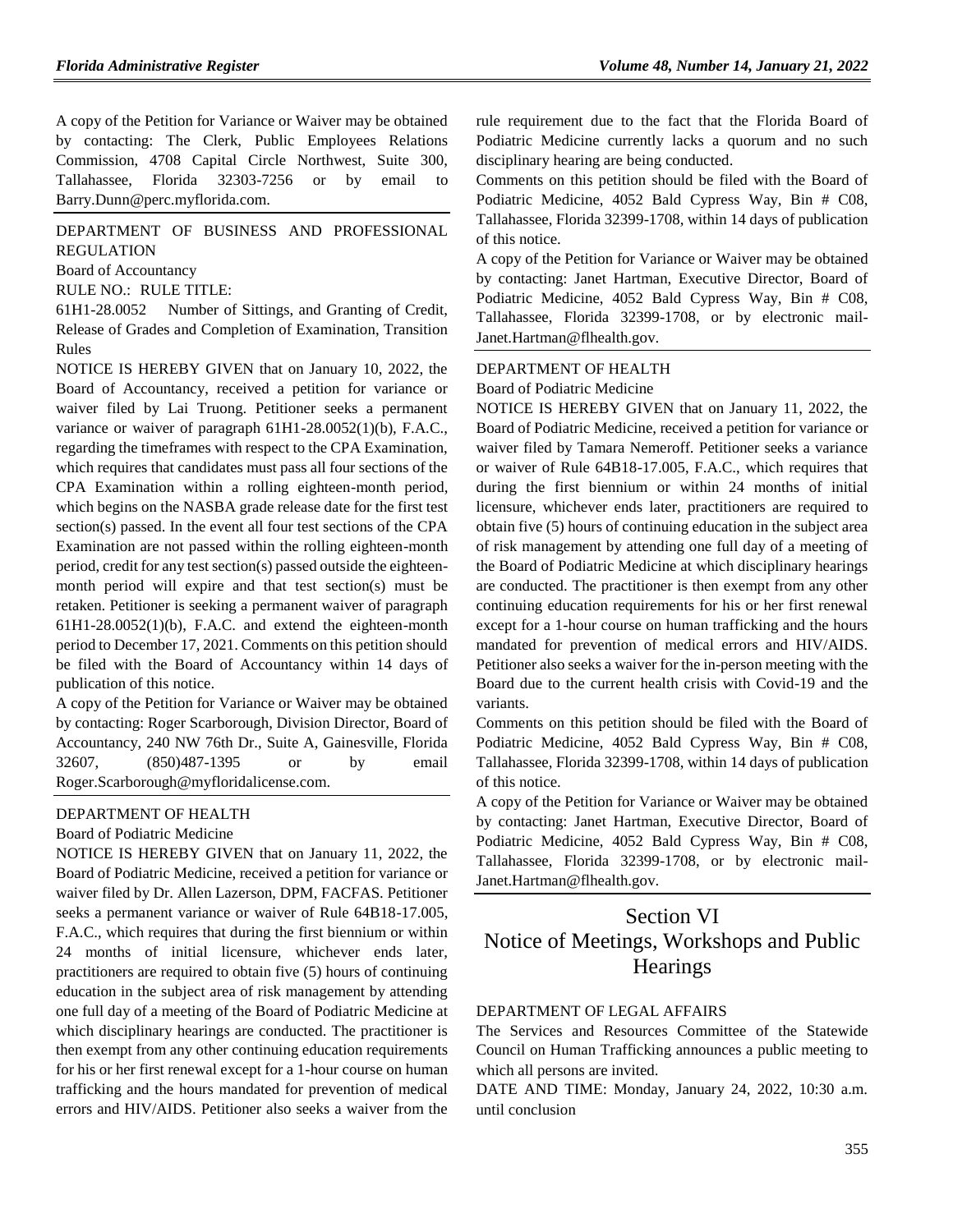PLACE: MEETING IS NOW VIA TELECONFERENCE (Notice of Meeting originally published on 01/05/2022 in the F.A.R.), CONFERENCE LINE: (850)666-4692, code 708192082#

GENERAL SUBJECT MATTER TO BE CONSIDERED: Committee Business

A copy of the agenda may be obtained by contacting: Ned Hance at Ned.Hance@myfloridalegal.com or by accessing the board's website at: http://myfloridalegal.com/\_\_85256CC5006DFCC3.nsf/0/8AE A5858B1253D0D85257D34005AFA72?Open&Highlight=0,s

tatewide,council,meeting

Pursuant to the provisions of the Americans with Disabilities Act, any person requiring special accommodations to participate in this workshop/meeting is asked to advise the agency at least 7 days before the workshop/meeting by contacting: The Office of the Attorney General Ashley Moody at (850)414-3300. If you are hearing or speech impaired, please contact the agency using the Florida Relay Service, 1(800)955- 8771 (TDD) or 1(800)955-8770 (Voice).

If any person decides to appeal any decision made by the Board with respect to any matter considered at this meeting or hearing, he/she will need to ensure that a verbatim record of the proceeding is made, which record includes the testimony and evidence from which the appeal is to be issued.

For more information, you may contact: Ned Hance at Ned.Hance@myfloridalegal.com by telephone at 1(813)287- 7900.

#### [DEPARTMENT OF LEGAL AFFAIRS](https://www.flrules.org/gateway/department.asp?id=2)

The Legislative and Special Initiatives Committee of the Statewide Council on Human Trafficking announces a public meeting to which all persons are invited.

DATE AND TIME: Thursday, January 27, 2022, 10:30 a.m. until conclusion

PLACE: Teleconference Click here to join the meeting

DIAL-IN INFORMATION: 1(888)585-9008, PARTICIPANT PASSCODE: 340-556-387

GENERAL SUBJECT MATTER TO BE CONSIDERED: Committee Business

A copy of the agenda may be obtained by contacting: Ned Hance at Ned.Hance@myfloridalegal.com or by accessing the board's website http://myfloridalegal.com/\_\_85256CC5006DFCC3.nsf/0/8AE

A5858B1253D0D85257D34005AFA72?Open&Highlight=0,s tatewide,council,meeting

Pursuant to the provisions of the Americans with Disabilities Act, any person requiring special accommodations to participate in this workshop/meeting is asked to advise the agency at least 7 days before the workshop/meeting by contacting: The Office of the Attorney General Ashley Moody at (850)414-3300. If you are hearing or speech impaired, please contact the agency using the Florida Relay Service, 1(800)955- 8771 (TDD) or 1(800)955-8770 (Voice).

If any person decides to appeal any decision made by the Board with respect to any matter considered at this meeting or hearing, he/she will need to ensure that a verbatim record of the proceeding is made, which record includes the testimony and evidence from which the appeal is to be issued.

For more information, you may contact: Ned Hance at Ned.Hance@myfloridalegal.com by telephone at 1(813)287- 7900.

#### [DEPARTMENT OF TRANSPORTATION](https://www.flrules.org/gateway/department.asp?id=14)

[Florida Seaport Transportation and Economic Development](https://www.flrules.org/gateway/organization.asp?id=39)  [Council](https://www.flrules.org/gateway/organization.asp?id=39)

The Florida Seaport Transportation and Economic Development Council (FSTED) announces a public meeting to which all persons are invited.

DATE AND TIME: Wednesday, February 2, 2022, 9:30 a.m. – 11:30 a.m.

PLACE: Cypress Ballroom, Hotel Indigo, 826 W. Gaines Street, Tallahassee, FL 32304

GENERAL SUBJECT MATTER TO BE CONSIDERED: General Business

A copy of the agenda may be obtained by contacting: Emily Fisher in the Florida Ports Council offices at (850)222-8028 or emily.fisher@flaports.org.

Pursuant to the provisions of the Americans with Disabilities Act, any person requiring special accommodations to participate in this workshop/meeting is asked to advise the agency at least 48 hours before the workshop/meeting by contacting: Emily Fisher in the Florida Ports Council offices at (850)222-8028 or emily.fisher@flaports.org. If you are hearing or speech impaired, please contact the agency using the Florida Relay Service, 1(800)955-8771 (TDD) or 1(800)955-8770 (Voice).

If any person decides to appeal any decision made by the Board with respect to any matter considered at this meeting or hearing, he/she will need to ensure that a verbatim record of the proceeding is made, which record includes the testimony and evidence from which the appeal is to be issued.

For more information, you may contact: Emily Fisher in the Florida Ports Council offices at (850)222-8028 emily.fisher@flaports.org.

#### [WATER MANAGEMENT DISTRICTS](https://www.flrules.org/gateway/department.asp?id=40)

[South Florida Water Management](https://www.flrules.org/gateway/organization.asp?id=124) District

The South Florida Water Management District announces a public meeting to which all persons are invited.

DATE AND TIME: Monday, January 31, 2022, 11:00 a.m.

Loxahatchee River Management Coordinating Council Tour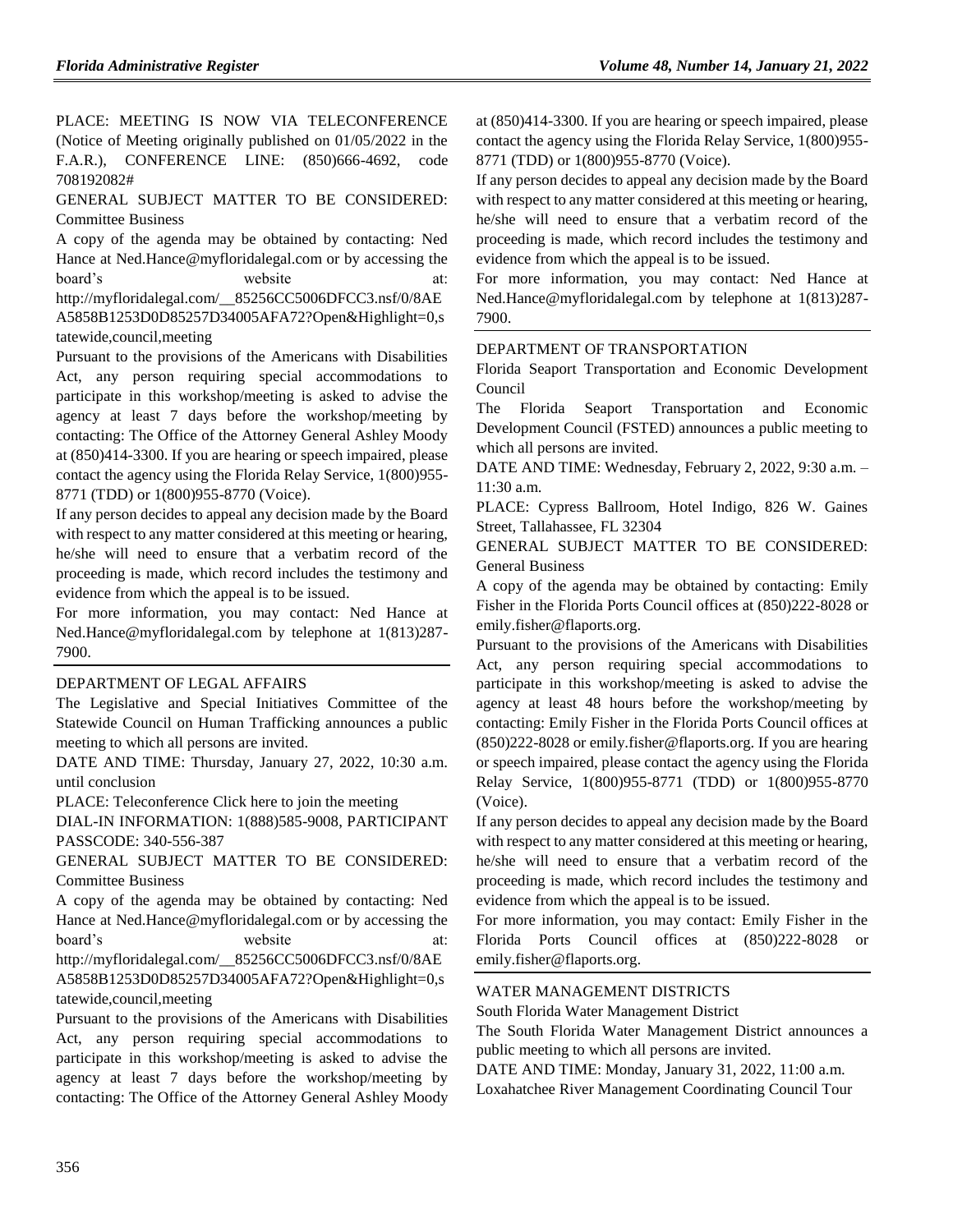PLACE: Starting location - Jupiter Inlet Lighthouse & Museum, 500 Captain Armours Way Hwy., Jupiter, FL 33469 GENERAL SUBJECT MATTER TO BE CONSIDERED: Members of the public interested in attending the tour should contact Kathy LaMartina at 772-678-9872, or klamart@sfwmd.gov. The location of the tour may change due to inclement weather or other unforeseen circumstances. Notice of such change will be available by contacting Kathy LaMartina at 772-678-9872.

A copy of the agenda may be obtained by contacting: Kathy LaMartina, 772-678-9872, or klamart@sfwmd.gov.

Pursuant to the provisions of the Americans with Disabilities Act, any person requiring special accommodations to participate in this workshop/meeting is asked to advise the agency at least seven days before the workshop/meeting by contacting: Rosie Byrd, District Clerk, at rbyrd@sfwmd.gov. If you are hearing or speech impaired, please contact the agency using the Florida Relay Service, 1(800)955-8771 (TDD) or 1(800)955-8770 (Voice).

For more information, you may contact: Kathy LaMartina, 772- 678-9872, or klamart@sfwmd.gov.

#### [WATER MANAGEMENT DISTRICTS](https://www.flrules.org/gateway/department.asp?id=40)

[South Florida Water Management District](https://www.flrules.org/gateway/organization.asp?id=124)

The South Florida Water Management District announces a public meeting to which all persons are invited.

DATE AND TIME: Monday, January 31, 2022, 2:00 p.m.

Loxahatchee River Management Coordinating Council Meeting

PLACE: River Center – 805 N. US Highway 1, Jupiter, FL 33477

GENERAL SUBJECT MATTER TO BE CONSIDERED: This is a public meeting of the Loxahatchee River Management Coordinating Council to discuss the goals and objectives regarding the management of the Wild and Scenic portion of the Loxahatchee River.

The public and stakeholders are invited to participate and will have an opportunity to provide comment during the meeting.

A copy of the agenda may be obtained by contacting: Kathy LaMartina, 772-678-9872, or klamart@sfwmd.gov.

Pursuant to the provisions of the Americans with Disabilities Act, any person requiring special accommodations to participate in this workshop/meeting is asked to advise the agency at least seven days before the workshop/meeting by contacting: Rosie Byrd, District Clerk, at rbyrd@sfwmd.gov. If you are hearing or speech impaired, please contact the agency using the Florida Relay Service, 1(800)955-8771 (TDD) or 1(800)955-8770 (Voice).

For more information, you may contact: Kathy LaMartina, 772- 678-9872, or klamart@sfwmd.gov.

[DEPARTMENT OF MANAGEMENT SERVICES](https://www.flrules.org/gateway/department.asp?id=60)

The Florida E911 Board announces a public meeting to which all persons are invited.

DATE AND TIME: February 16, 2022, 9:00 a.m.

PLACE: Teleconference number: 1(877)309-2073, Conference room: 931-659-037

GENERAL SUBJECT MATTER TO BE CONSIDERED: General Business.

A copy of the agenda may be obtained by contacting: Leon Simmonds, (850)921-0041.

Pursuant to the provisions of the Americans with Disabilities Act, any person requiring special accommodations to participate in this workshop/meeting is asked to advise the agency at least 5 days before the workshop/meeting by contacting: Leon Simmonds, (850)921-0041. If you are hearing or speech impaired, please contact the agency using the Florida Relay Service, 1(800)955-8771 (TDD) or 1(800)955-8770 (Voice).

If any person decides to appeal any decision made by the Board with respect to any matter considered at this meeting or hearing, he/she will need to ensure that a verbatim record of the proceeding is made, which record includes the testimony and evidence from which the appeal is to be issued.

For more information, you may contact: Leon Simmonds, (850)921-0041.

# [DEPARTMENT OF BUSINESS AND PROFESSIONAL](https://www.flrules.org/gateway/department.asp?id=61)  [REGULATION](https://www.flrules.org/gateway/department.asp?id=61)

[Board of Pilot Commissioners](https://www.flrules.org/gateway/organization.asp?id=266)

The Board of Pilot Commissioners announces a telephone conference call to which all persons are invited.

DATE AND TIME: January 31, 2022, 10:00 a.m.

PLACE: 1(888)585-9008, participant code: 491089625

GENERAL SUBJECT MATTER TO BE CONSIDERED: Deputy Pilot Advancements.

A copy of the agenda may be obtained by contacting: Board of Pilot Commissioners, 2601 Blair Stone Road, Tallahassee, FL 32399, (850)717-1982.

Pursuant to the provisions of the Americans with Disabilities Act, any person requiring special accommodations to participate in this workshop/meeting is asked to advise the agency at least 5 days before the workshop/meeting by contacting: Board of Pilot Commissioners, 2601 Blair Stone Road, Tallahassee, FL 32399, (850)717-1982. If you are hearing or speech impaired, please contact the agency using the Florida Relay Service, 1(800)955-8771 (TDD) or 1(800)955- 8770 (Voice).

If any person decides to appeal any decision made by the Board with respect to any matter considered at this meeting or hearing, he/she will need to ensure that a verbatim record of the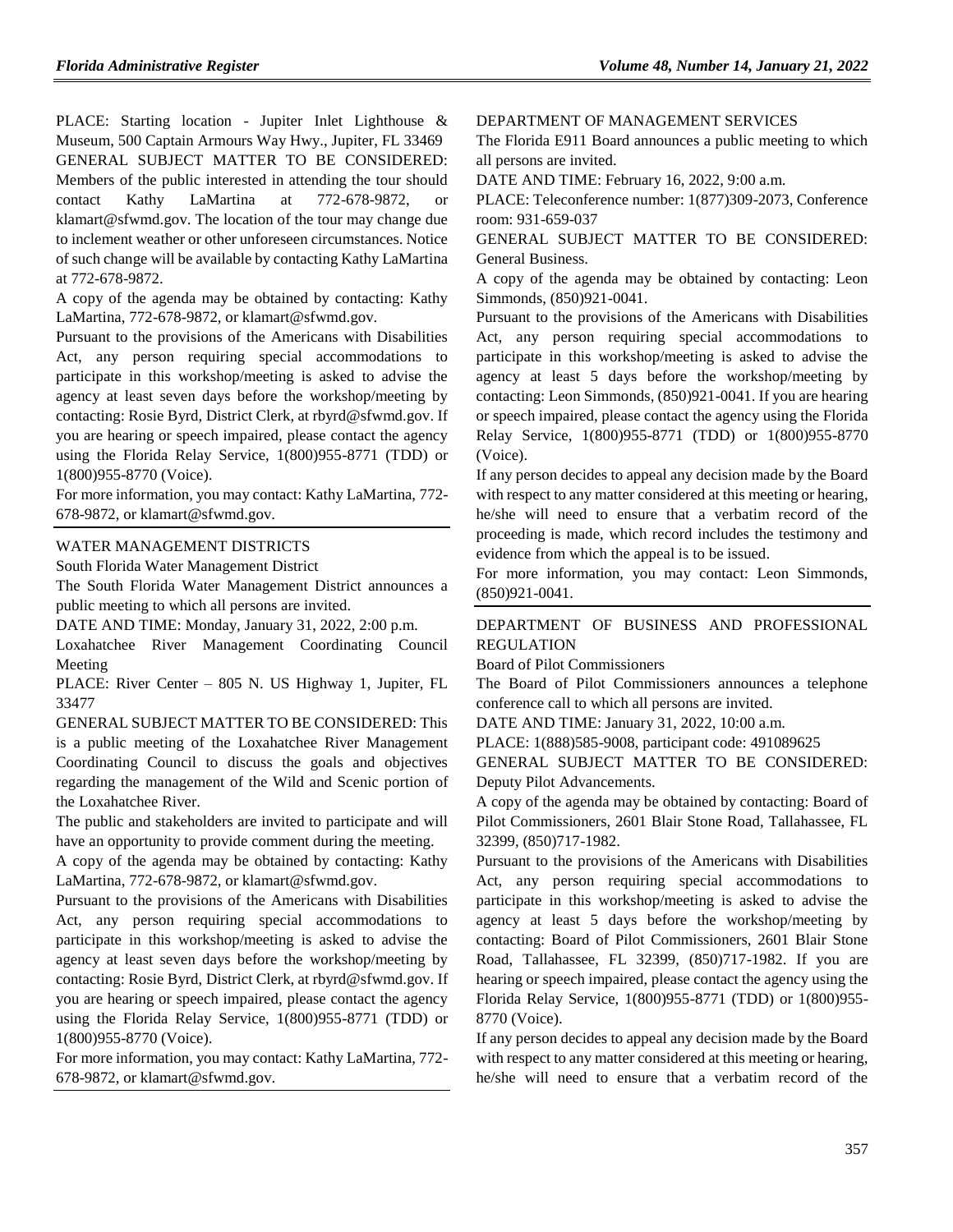proceeding is made, which record includes the testimony and evidence from which the appeal is to be issued.

For more information, you may contact: Board of Pilot Commissioners, 2601 Blair Stone Road, Tallahassee, FL 32399, (850)717-1982.

## [DEPARTMENT OF BUSINESS AND PROFESSIONAL](https://www.flrules.org/gateway/department.asp?id=61)  [REGULATION](https://www.flrules.org/gateway/department.asp?id=61)

[Board of Accountancy](https://www.flrules.org/gateway/organization.asp?id=280)

The Education Advisory Committee announces a telephone conference call to which all persons are invited.

DATE AND TIME: February 8, 2022, 3:00 p.m.

PLACE: Teleconference

Dial-In-Number: 888-585-9008

Conference Room Number: 624-410-563

GENERAL SUBJECT MATTER TO BE CONSIDERED: The Education Advisory Committee meets to consider items relating to the education requirements.

A copy of the agenda may be obtained by contacting: Karan Lee, 240 NW 76th Drive, Suite A, Gainesville, Florida 32607.

Pursuant to the provisions of the Americans with Disabilities Act, any person requiring special accommodations to participate in this workshop/meeting is asked to advise the agency at least 2 days before the workshop/meeting by contacting: Karan Lee. If you are hearing or speech impaired, please contact the agency using the Florida Relay Service, 1(800)955-8771 (TDD) or 1(800)955-8770 (Voice).

If any person decides to appeal any decision made by the Board with respect to any matter considered at this meeting or hearing, he/she will need to ensure that a verbatim record of the proceeding is made, which record includes the testimony and evidence from which the appeal is to be issued.

For more information, you may contact: Karan Lee.

#### [DEPARTMENT OF CHILDREN AND FAMILIES](https://www.flrules.org/gateway/department.asp?id=65)

[Refugee Services](https://www.flrules.org/gateway/organization.asp?id=528)

The Tampa Bay Area Refugee Task Force announces a public meeting to which all persons are invited.

DATE AND TIME: Tuesday, February 22, 2022, 1:30 p.m. – 3:30 p.m.

PLACE: Meeting will take place via the Microsoft Teams platform. Use the below link to connect to the meeting: https://teams.microsoft.com/l/meetup-

join/19%3ameeting\_NTNjMTU2ZjYtZTkwMS00NzFjLWE1 NTUtMTE0OTM4MzRhN2Y3%40thread.v2/0?context=%7b %22Tid%22%3a%22f70dba48-b283-4c57-8831-

cb411445a94c%22%2c%22Oid%22%3a%224c7ac74e-0835- 4242-a8cf-f26976fc1c32%22%7d

GENERAL SUBJECT MATTER TO BE CONSIDERED: The purpose of the Tampa Bay Area Refugee Task Force meeting is to increase awareness of the refugee populations, share best practices, spot trends in refugee populations, build collaborations between agencies, help create good communication among service providers, get informed about upcoming community events, and discuss refugee program service needs and possible solutions to meeting those needs.

A copy of the agenda may be obtained by contacting: Janet Blair at (813) 545-1716 or David Draper at (407) 317-7335.

Pursuant to the provisions of the Americans with Disabilities Act, any person requiring special accommodations to participate in this workshop/meeting is asked to advise the agency at least 5 days before the workshop/meeting by contacting: Janet Blair at (813) 545-1716 or David Draper at (407) 317-7335. If you are hearing or speech impaired, please contact the agency using the Florida Relay Service, 1(800)955- 8771 (TDD) or 1(800)955-8770 (Voice).

For more information, you may contact: Janet Blair at (813) 545-1716 or David Draper at (407) 317-7335.

#### [FLORIDA INDEPENDENT LIVING COUNCIL](https://www.flrules.org/gateway/organization.asp?id=616)

The Florida Independent Living Council, Inc. announces a telephone conference call to which all persons are invited. DATE AND TIME: Friday, January 27, 2022, 10:00 a.m. – 11:00 a.m., SPIL Evaluation Committee PLACE: Join Zoom Meeting: https://us06web.zoom.us/j/83704340956?pwd=VVJNSXhTR E1kMjRZb3VlSVFZemZ5Zz09, Meeting ID: 837 0434 0956, Passcode: 519270 One tap mobile: +19292056099,,83704340956#,,,,\*519270# US (New York) +13017158592,,83704340956#,,,,\*519270# US (Washington DC) Dial by your location: (929)205-6099, US (New York) (301)715-8592, US (Washington DC) (312)626-6799, US (Chicago) (669)900-6833, US (San Jose) (253)215-8782, US (Tacoma) (346)248-7799, US (Houston) Meeting ID: 837 0434 0956, Passcode: 519270 Find your local number: https://us06web.zoom.us/u/keiS3pJLKs GENERAL SUBJECT MATTER TO BE CONSIDERED:

Business of the Committees or Business of the Council

Persons who want to be notified of such meetings may submit a request by contacting the Florida Independent Living Council, Inc., 1882 Capital Circle NE, Suite 202, Tallahassee, Florida 32308, (850)488-5624 or Toll Free 1(877)822-1993 or email info@floridasilc.org.

A copy of the agenda may be obtained by contacting: Florida Independent Living Council.

Pursuant to the Americans with Disabilities Act, accommodations for persons with disabilities are available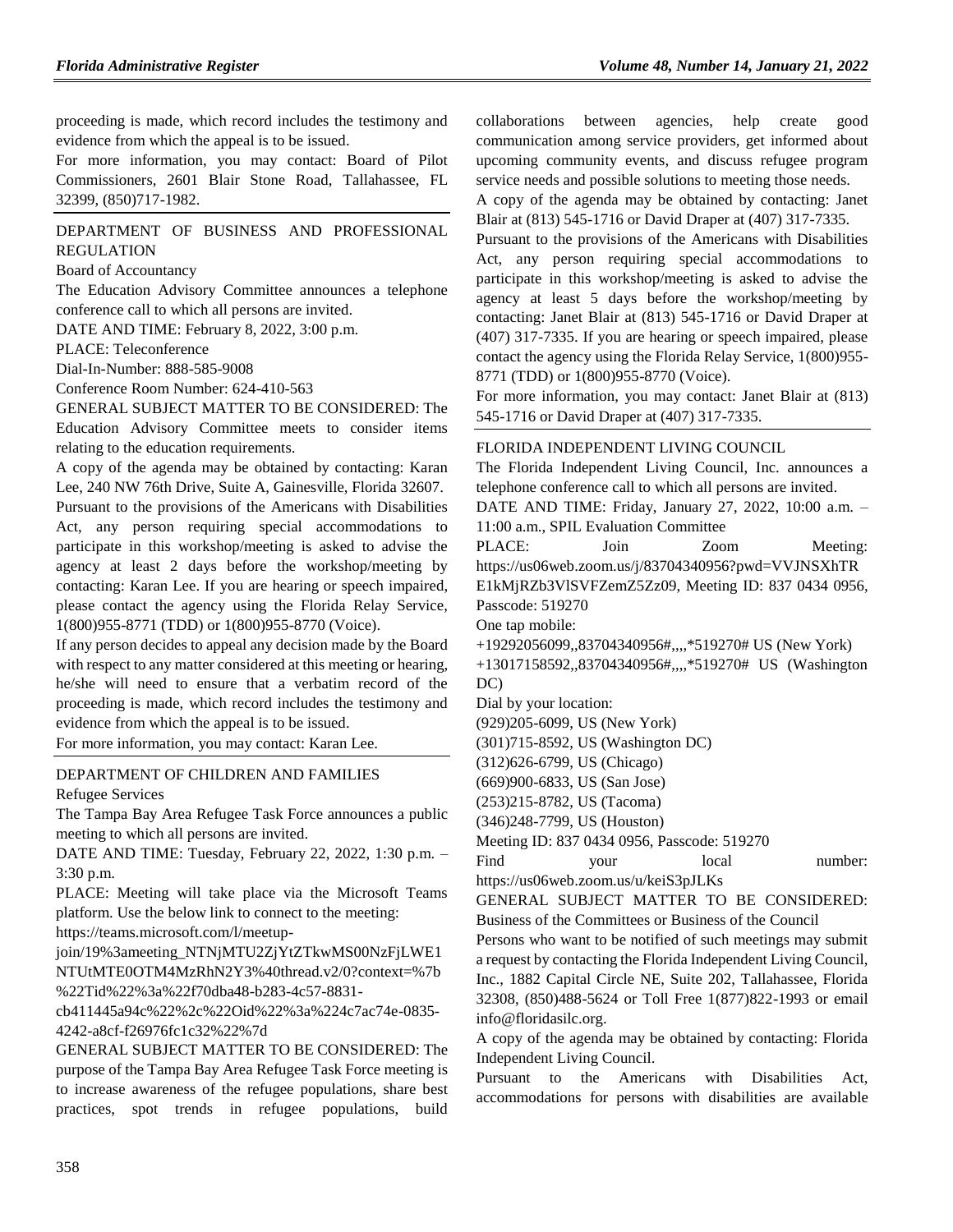upon request. If you have a disability and require a reasonable accommodation to fully participate in this event, please contact Beth Meyer, PA, ADA at beth@floridasilc.org, or (850)488- 5624 to discuss your accessibility needs. Please allow five business days' notification to process: last minute requests will be accepted, but may not be possible to fulfill.

# Section VII Notice of Petitions and Dispositions Regarding Declaratory Statements

# NONE

# Section VIII Notice of Petitions and Dispositions Regarding the Validity of Rules

Notice of Petition for Administrative Determination has been filed with the Division of Administrative Hearings on the following rules:

# **NONE**

Notice of Disposition of Petition for Administrative Determination has been filed with the Division of Administrative Hearings on the following rules:

# NONE

Section IX

Notice of Petitions and Dispositions Regarding Non-rule Policy Challenges

# NONE

Section X Announcements and Objection Reports of the Joint Administrative Procedures **Committee** 

# NONE

Section XI Notices Regarding Bids, Proposals and Purchasing

[EXPRESSWAY AUTHORITIES](https://www.flrules.org/gateway/department.asp?id=45) [Miami-Dade Expressway Authority "MDX"](https://www.flrules.org/gateway/organization.asp?id=720)

#### INVITATION TO BID (ITB)

MDX PROCUREMENT/CONTRACT NO.: ITB-22-02 MDX WORK PROGRAM NO.: 40045.060

MDX PROJECT/SERVICE TITLE: CONSTRUCTION SERVICES FOR THE WRONG WAY SAFETY PROGRAM This Procurement Process is subject to the Cone of Silence in accordance with MDX's Procurement Policy.

A Pre-Bid Conference is scheduled at 10:00 a.m. Eastern Time on February 8, 2022.

The deadline for submitting a Bid Package is March 9, 2022 by 2:00 p.m. Eastern Time.

For detailed information, please visit the MDX Procurement Department website at http://www.mdxway.com/solicitations, or call the MDX Procurement Department at (305)637-3277 for assistance.

### [FLORIDA ASSOCIATION OF COURT CLERKS](https://www.flrules.org/gateway/organization.asp?id=713)

Request for Information (RFI) For Clerk Training and Certification Programs Request for Information (RFI) For Clerk Training and Certification Programs Issued January 18, 2022 Responses must be received no later than February 7, 2022, at 5:00 p.m., ET. Florida Association of Court Clerks, Inc. d/b/a Florida Court Clerks & Comptrollers (FCCC)

Table of Contents

- 1- [Introduction](file:///C:/Users/Bgries/AppData/Local/Microsoft/Windows/INetCache/Content.Outlook/5577VRQ9/FCCC%20RFI%20Clerk%20Training%20and%20Certification.docx) 359
- [A. Purpose-](file:///C:/Users/Bgries/AppData/Local/Microsoft/Windows/INetCache/Content.Outlook/5577VRQ9/FCCC%20RFI%20Clerk%20Training%20and%20Certification.docx) 359
- [B. Background-](file:///C:/Users/Bgries/AppData/Local/Microsoft/Windows/INetCache/Content.Outlook/5577VRQ9/FCCC%20RFI%20Clerk%20Training%20and%20Certification.docx) 360
- 2- [RFI Response Expectations](file:///C:/Users/Bgries/AppData/Local/Microsoft/Windows/INetCache/Content.Outlook/5577VRQ9/FCCC%20RFI%20Clerk%20Training%20and%20Certification.docx) 360
- [A. Basic Organizational Information](file:///C:/Users/Bgries/AppData/Local/Microsoft/Windows/INetCache/Content.Outlook/5577VRQ9/FCCC%20RFI%20Clerk%20Training%20and%20Certification.docx) 360
- [B. Service Information](file:///C:/Users/Bgries/AppData/Local/Microsoft/Windows/INetCache/Content.Outlook/5577VRQ9/FCCC%20RFI%20Clerk%20Training%20and%20Certification.docx) 360
- 3- [RFI Response Process](file:///C:/Users/Bgries/AppData/Local/Microsoft/Windows/INetCache/Content.Outlook/5577VRQ9/FCCC%20RFI%20Clerk%20Training%20and%20Certification.docx) 360
- [A. Who May Respond to this RFI](file:///C:/Users/Bgries/AppData/Local/Microsoft/Windows/INetCache/Content.Outlook/5577VRQ9/FCCC%20RFI%20Clerk%20Training%20and%20Certification.docx) 360
- [B. How to Respond to this RFI](file:///C:/Users/Bgries/AppData/Local/Microsoft/Windows/INetCache/Content.Outlook/5577VRQ9/FCCC%20RFI%20Clerk%20Training%20and%20Certification.docx) 360
- [C. Format of RFI Responses](file:///C:/Users/Bgries/AppData/Local/Microsoft/Windows/INetCache/Content.Outlook/5577VRQ9/FCCC%20RFI%20Clerk%20Training%20and%20Certification.docx) 360
- [D. Reimbursement](file:///C:/Users/Bgries/AppData/Local/Microsoft/Windows/INetCache/Content.Outlook/5577VRQ9/FCCC%20RFI%20Clerk%20Training%20and%20Certification.docx) 360
- [E. Questions Regarding this RFI](file:///C:/Users/Bgries/AppData/Local/Microsoft/Windows/INetCache/Content.Outlook/5577VRQ9/FCCC%20RFI%20Clerk%20Training%20and%20Certification.docx) 360
- [F. Review Process](file:///C:/Users/Bgries/AppData/Local/Microsoft/Windows/INetCache/Content.Outlook/5577VRQ9/FCCC%20RFI%20Clerk%20Training%20and%20Certification.docx) 361

#### 1- Introduction

A. Purpose- The purpose of the Florida Court Clerks and Comptrollers (FCCC) issuing this Request for Information (RFI) is to determine the cost and feasibility of providing training and/or certification programs for employees of county Court Clerk and Comptroller offices in the State of Florida.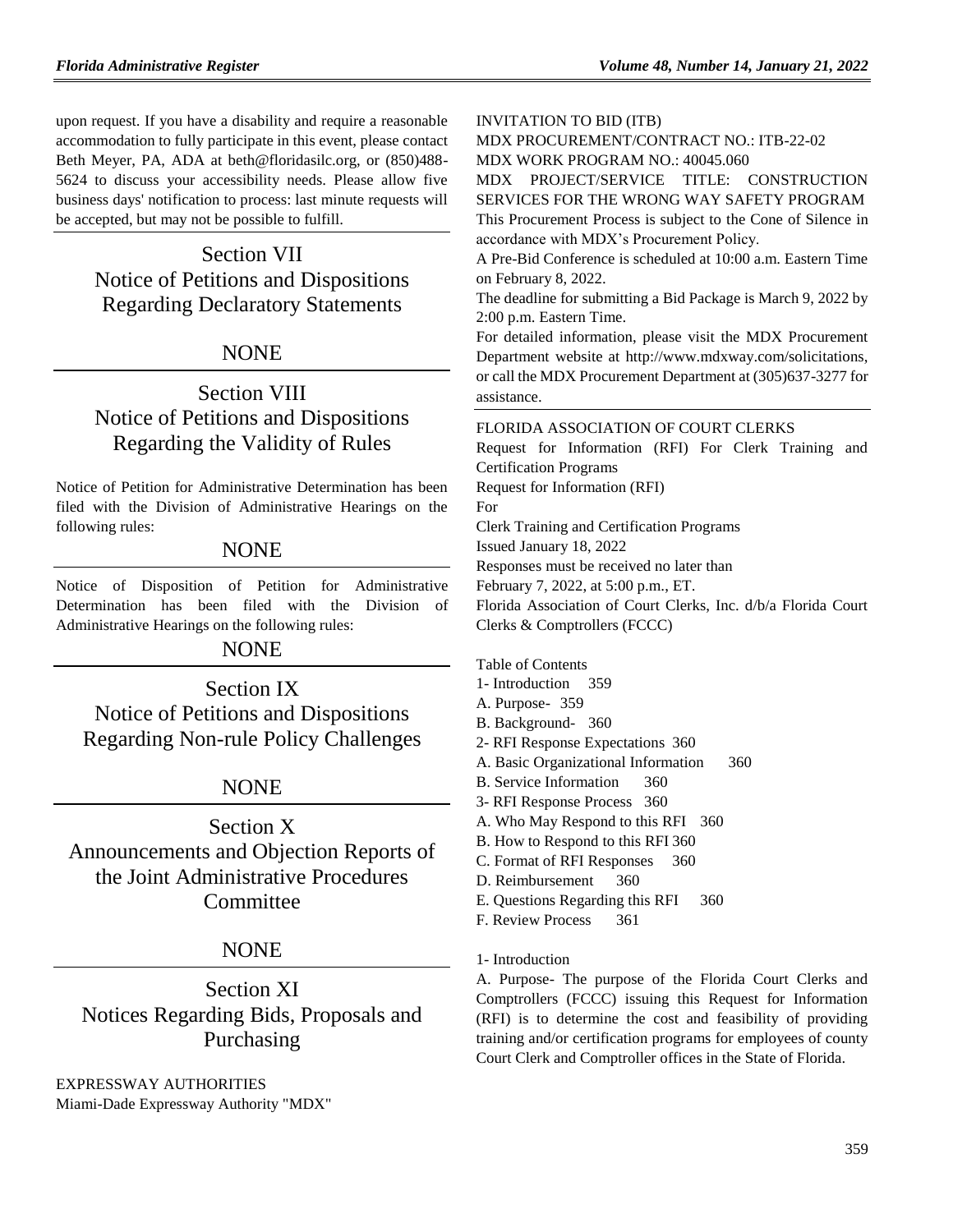An organization will be responsible for the administration of the following certification programs and curriculum development and training, if indicated:

1. Leadership Program

a. Curriculum development and training provided and managed by selected organization.

b. Intended Audience: supervisors, managers or directors, and executives.

c. Parameters for certification.

2. Certified Clerk Staff

a. Curriculum Development based on current FCCC education program.

i. Best practices.

ii. A "specialty track"

of electives specific to job duties.

b. Parameters for certification.

B. Background- FCCC is a non-for-profit, professional association chartered pursuant to Florida Statutes and incorporated in 1969. Originally formed to represent the 68 Clerks and Comptrollers and their staff through professional training, information sharing, technical assistance, and idea interchange in order to serve the public more effectively, the FCCC also represents its members in the legislative process. Membership is composed of Florida's elected Clerks of the Circuit Court and Comptrollers.

Among the services FCCC provides to its Clerk and Comptroller members are education and training programs for both Clerks and Clerk office staff. With the guidance of the Education Committee, FCCC is responsible for the design and administration of the education programs that will offer continuing professional education credits (CPEs) for the 68 Clerks of Court and Comptrollers and their staff annually. The annual education program offered by FCCC begins July 1 and ends June 30.

2- RFI Response Expectations

A. Basic Organizational Information

1. Name and contact information of each organization.

2. Type of organization (e.g. non-profit, government agency, education institution, for profit).

3. Physical location(s) of organization (Address).

4. Geographic areas organization offers services.

5. Relevant staff resources for this project.

B. Service Information

1. The organization is expected to have the experience and ability to provide the following services:

 i. Curriculum design and content management for both in-person and online e-learning.

 ii. Ability to leverage existing FCCC education program or external education partners.

 iii. Different modalities (in-person, hybrid, online).

(LMS) experience.

management.

iv. Learning Management Systems

v. Certification requirements and

2. Mechanisms for evaluation, assessments, and providing evidence of completion (credentialing).

3. Capacity for organization to provide instructors or develop leadership training on behalf of FCCC to ensure curriculum is tailored to the Clerk and Comptroller's unique role with the courts and county.

4. Typical organizational approach to developing a training curriculum implementation plan (i.e.. How to assess a client's training needs).

5. General overview of affordability and pricing.

3- RFI Response Process

A. Who May Respond to this RFI

FCCC is soliciting responses from an accredited Florida-based institution or public administration program or any qualified organization with knowledge and experience in training curriculum design, of e-learning, and Learning Management Systems (LMS). Organizations must be prepared to provide information on their ability to provide services across the State of Florida.

B. How to Respond to this RFI

All RFI's must be submitted via PDF file to the email addresses below:

*Kristin Frank, [kfrank@flclerks.com](mailto:kfrank@flclerks.com)*

Subject: RFI Training & Certification Responses received after February 7, 2022, at 5:00 p.m., ET., may not be reviewed by FCCC.

C. Format of RFI Responses

Respondents should include:

1. Cover Letter- the cover letter should include a brief summary of your response as well as an indication of any areas of your response you particularly wish to highlight.

2. Proposal- please follow the questions in order in sections 2A and 2B above. FCCC does not limit the font, formatting, nor page number of responses to RFIs. However, organizations are asked to use their best judgement in their responses and limit it to no more than approximately 15 to 20 pages. If you have preprinted brochure or marketing materials which are relevant, you may include those in addition to the proposal.

D. Reimbursement

FCCC will not reimburse submitters for any costs associated with an organization's response to this RFI.

E. Questions Regarding this RFI

Any questions related to this RFI should be emailed to Kristin Frank, [kfrank@flclerks.com](mailto:kfrank@flclerks.com) on or before January 26, 2022. FCCC will post questions and their responses on their website with other procurement information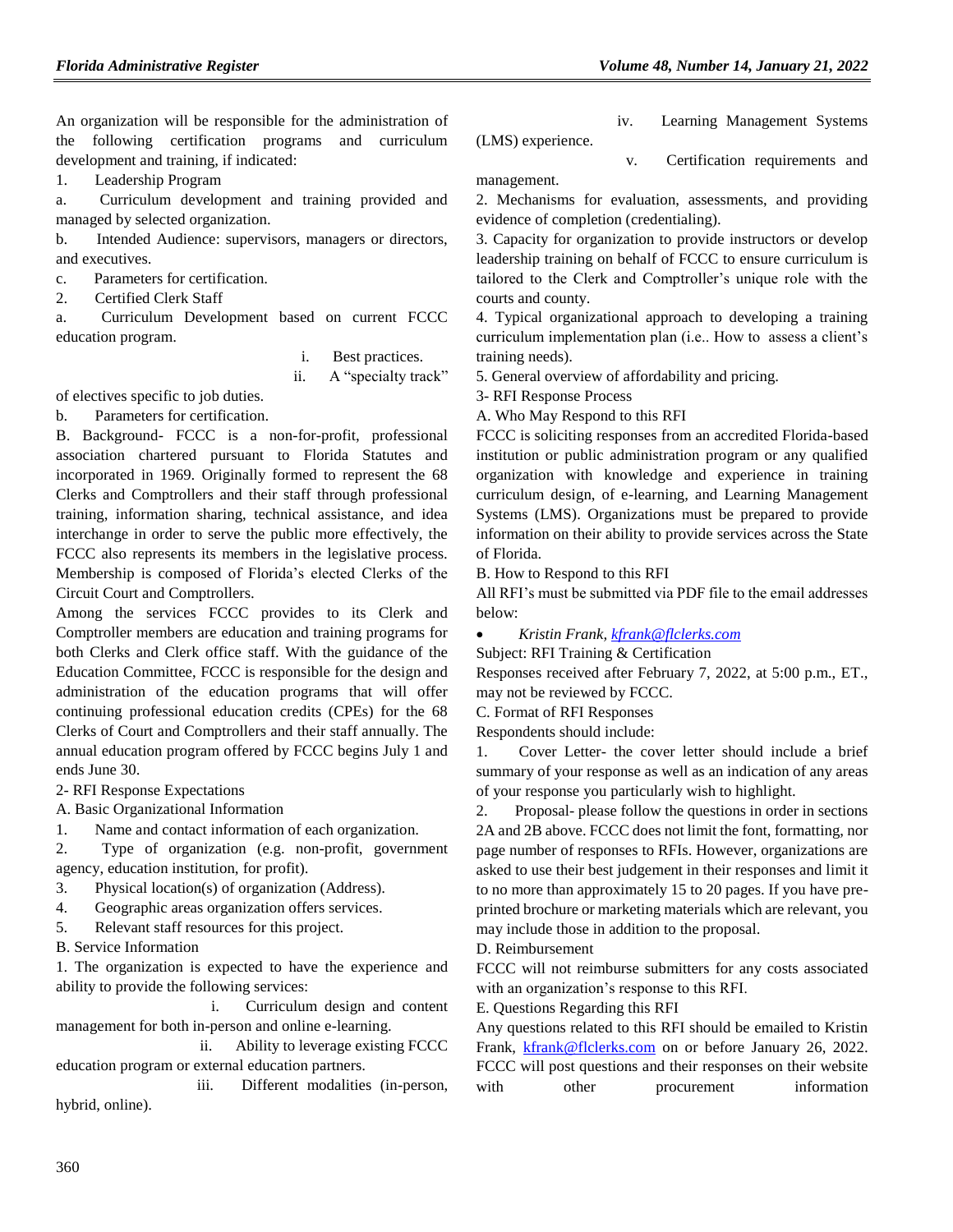(*[https://www.flclerks.com/page/PublicDocuments\)](https://www.flclerks.com/page/PublicDocuments)* by January 31, 2022.

#### F. Review Process

FCCC's RFI is intended to survey the industry to obtain information and guidance which will be used in determining how to go forward with its education and certification programs. If FCCC determines that it wishes to pursue the education programs as outlined in the RFIs received, it may either contact organizations directly based on the RFI or issue a subsequent RFP. This will depend primarily on how responses align with FCCC's purchasing policy guidelines. There is no guarantee that a contract will result from this RFI process.

To fully comprehend the information contained within the RFI responses, the reviewing group may seek further clarification on any or all responses. Clarifications may be requested by email.

#### [TOWN OF SOUTHWEST RANCHES](https://www.flrules.org/gateway/organization.asp?id=1320)

Notice of Receipt and Acceptance of an Unsolicited Proposal for Qualifying Project and Intent to Enter Into a Comprehensive Agreement for the Project and Acceptance of Alternative Proposals

Notice of Receipt and Acceptance of an Unsolicited Proposal for a Qualifying Project and Intent to Enter Into a Comprehensive Agreement for the Project and Acceptance of Alternative Proposals for the Qualifying Project

#### OTHER AGENCIES AND ORGANIZATIONS

Town of Southwest Ranches

RFP 22-007 Notice of an Unsolicited Proposal for a Public Private Partnership Opportunity for the former Corrections Corporation of America's ("CCA") Property in the Town of Southwest Ranches.

# NOTICE OF AN UNSOLICITED PROPOSAL FOR PUBLIC PRIVATE PARTNERSHIP OPPORTUNITY FOR THE FORMER CCA PROPERTY

The Town of Southwest Ranches is soliciting alternative proposals from qualified parties to acquire, and to develop three (3) parcels of land, containing approximately  $24.3622 +/$ acres owned by the Town, with a continued percentage participation in the gross rental revenue once the development has been completed.

The Property is located generally west of NW 196th Avenue, north of Sheridan Street, and east of SW 202nd Avenue, in the West Broward Industrial Park. The three parcels that comprise the Property are zoned Manufacturing (M) and are identified by the Broward County Property Appraiser with ID numbers: 5139 02 04 0510; 5139 02 04 0500; and 5139 02 04 0490 (hereinafter "Former CCA Property")

The Town of Southwest Ranches, Florida (the "Town"), has received an unsolicited proposal submitted under the provisions of Section 255.065, Florida Statutes, Public-Private

Partnerships, relating to the Former CCA Property. The proposal seeks to acquire the subject property and to develop, to construct, and to operate a rental industrial warehouse/distribution facility on the property, which will give the Town a continued percentage of the gross rental revenue once the development has been completed. . . The Former CCA Property is currently vacant.

Under Florida's P3 Statutes Section 255.065, the Town is required to publish notice of its receipt and acceptance of an unsolicited proposal for a qualifying project, its intent to enter into a comprehensive agreement for the project, and its desire to seek alternative proposals for the qualifying project.

A copy of the Town's Public Private Partnership Request may be reviewed on the Town's website at www.southwestranches.org or by requesting it on DemandStar at [www.demandstar.com.](http://www.demandstar.com/) A copy of the Public Private Partnership Request is also available at the Town Hall located at 13400 Griffin Road, Southwest Ranches, Florida 33330.

The Town has determined this unsolicited proposal is sufficient for consideration on a preliminary basis and will accept other proposals for the same project during this notification period. No final decision has been made relative to accepting this or any proposal for this project.

Anyone that has an interest in submitting a competing proposal under the provisions of Section 255.065, Florida Statutes, is hereby invited to submit a proposal in compliance with the provisions of subsection of 255.065(5), Florida Statutes. The submitted proposal shall include ten hard copies and one electronic copy, and shall be submitted no later than 4:00 p.m. on February 18, 2022 to: Town of Southwest Ranches, Office of the Town Clerk, 13400 Griffin Road, Southwest Ranches, Florida 33330. Proposals received after 4:00 p.m. on February 18, 2022 will be rejected.

Dated this 21st day of January, 2022.

Russell Muniz, MMC, Assistant Town Administrator/Town Clerk

## [EARLY LEARNING COALITION OF NORTH FLORIDA](https://www.flrules.org/gateway/organization.asp?id=708) Request for Qualifications #2022-01 for External Auditing Services

Request for Qualifications #2022-01 for external auditing. The Early Learning Coalition of North Florida, Inc. is requesting qualifications for external auditing. The potential auditing firm will be responsible for providing a high level of service for a reasonable cost to the Coalition. The intent of the RFQ is to select an independent auditing firm, preferably with at least two years of Florida Early Learning Coalition auditing experience (within the previous two years), to provide basic auditing services for the Coalition's total annual budget of approximately \$46 million. The Request for Qualifications released March 10, 2022 may be obtained at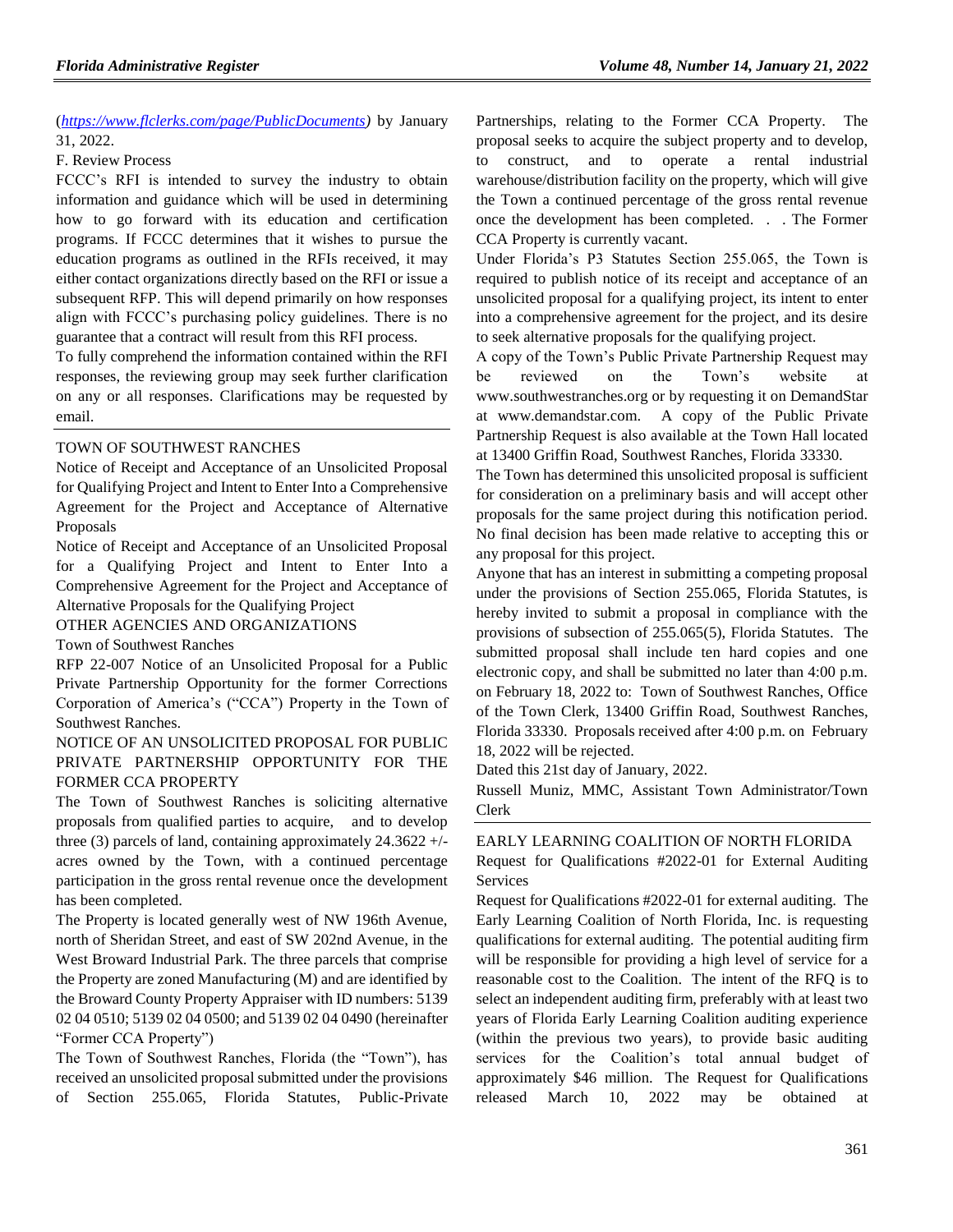[www.elcnorthflorida.org.](http://www.elcnorthflorida.org/) The deadline for receipt of written questions is April 8, 2022. The deadline for receipt of proposals (no exceptions) is April 22, 2022 by 4:00 p.m. eastern standard time. Official notice of award will be posted to the Coalition's website and mailed to all proposers. Certified Minority Business Enterprises are encouraged to submit a proposal.

Only written correspondence and/or inquiries directed to the Coalition's Procurement Manager (who is the sole point of contact with the Coalition for purposes of this RFQ) will be accepted. The Procurement Manager's name and contact information is: Tajaro Dixon, Early Learning Coalition of North Florida, Inc., 2450 Old Moultrie Road, Suite 103, St. Augustine, FL 32086, [tdixon@elcnorthflorida.org.](mailto:tdixon@elcnorthflorida.org) The Coalition will not participate in any inquiries by phone. Only e-mail inquiries will be responded to and only during the scheduled Question and Answer time frame. Information obtained from any other source is not official and should not be relied upon.

After the release of this RFQ, if any solicitation revisions become necessary or appropriate, as determined by the Coalition, the Coalition will electronically post the addenda to the Coalition's website, [www.elcnorthflorida.org.](http://www.elcnorthflorida.org/) Proposers are responsible for checking the Coalition website and contacting the Coalition's Point of Contact for this solicitation before the RFQ deadline to ascertain whether any addenda have been issued.

The Early Learning Coalition of North Florida, Inc. reserves the right to reject any and all solicitations or ignore or correct minor irregularities when it is in the best interest of the Coalition.

Funding Sources: The services described in this RFQ and the resulting Contract will be funded by the General Revenue from the State of Florida and Federal funds. The State of Florida Voluntary Pre-Kindergarten Program is 100% state funded. And per the May 6, 2021 DEL School Readiness Notice of Award for the ELC of North Florida, the School Readiness Program is approximately 79.06% federally funded and 20.94% state funded.

Sponsored by: the Early Learning Coalition of North Florida, Inc. and the State of Florida, Division of Early Learning.

# Section XII Miscellaneous

# [DEPARTMENT OF STATE](https://www.flrules.org/gateway/department.asp?id=1)

Index of Administrative Rules Filed with the Secretary of State Pursuant to subparagraph  $120.55(1)(b)6. - 7$ ., F.S., the below list of rules were filed in the Office of the Secretary of State between 3:00 p.m., Friday, January 14, 2022 and 3:00 p.m., Thursday, January 20, 2022.

| Rule No.     | <b>File Date</b> | <b>Effective</b> |
|--------------|------------------|------------------|
|              |                  | <b>Date</b>      |
| 2-5.002      | 1/20/2022        | 2/9/2022         |
| 19-8.029     | 1/18/2022        | 2/7/2022         |
| 59G-1.060    | 1/20/2022        | 2/9/2022         |
| 62-304.415   | 1/19/2022        | 2/8/2022         |
| 62-304.515   | 1/19/2022        | 2/8/2022         |
| 64B1-4.001   | 1/19/2022        | 2/8/2022         |
| 64B19-12.006 | 1/19/2022        | 2/8/2022         |
| 64B19-17.002 | 1/19/2022        | 2/8/2022         |
| 68A-25.002   | 1/18/2022        | 2/7/2022         |
| 68B-45.002   | 1/20/2022        | 3/1/2022         |
| 68B-45.004   | 1/20/2022        | 3/1/2022         |
| 68D-24.0035  | 1/18/2022        | 2/7/2022         |
| 68D-24.021   | 1/18/2022        | 2/7/2022         |

#### **LIST OF RULES AWAITING LEGISLATIVE APPROVAL SECTIONS 120.541(3), 373.139(7) AND/OR 373.1391(6), FLORIDA STATUTES**

|            | <b>Effective</b> |
|------------|------------------|
|            | <b>Date</b>      |
|            |                  |
| 12/10/2021 | **/**/****       |
| 12/10/2021 | **/**/****       |
| 12/10/2021 | **/**/****       |
| 7/21/2016  | **/**/****       |
| 12/8/2021  | **/**/****       |
| 11/5/2019  | **/**/****       |
| 11/5/2019  | **/**/****       |
| 11/16/2021 | **/**/****       |
| 11/16/2021 | **/**/****       |
| 11/16/2021 | **/**/****       |
| 12/9/2015  | **/**/****       |
| 10/22/2021 | **/**/****       |
|            | <b>File Date</b> |